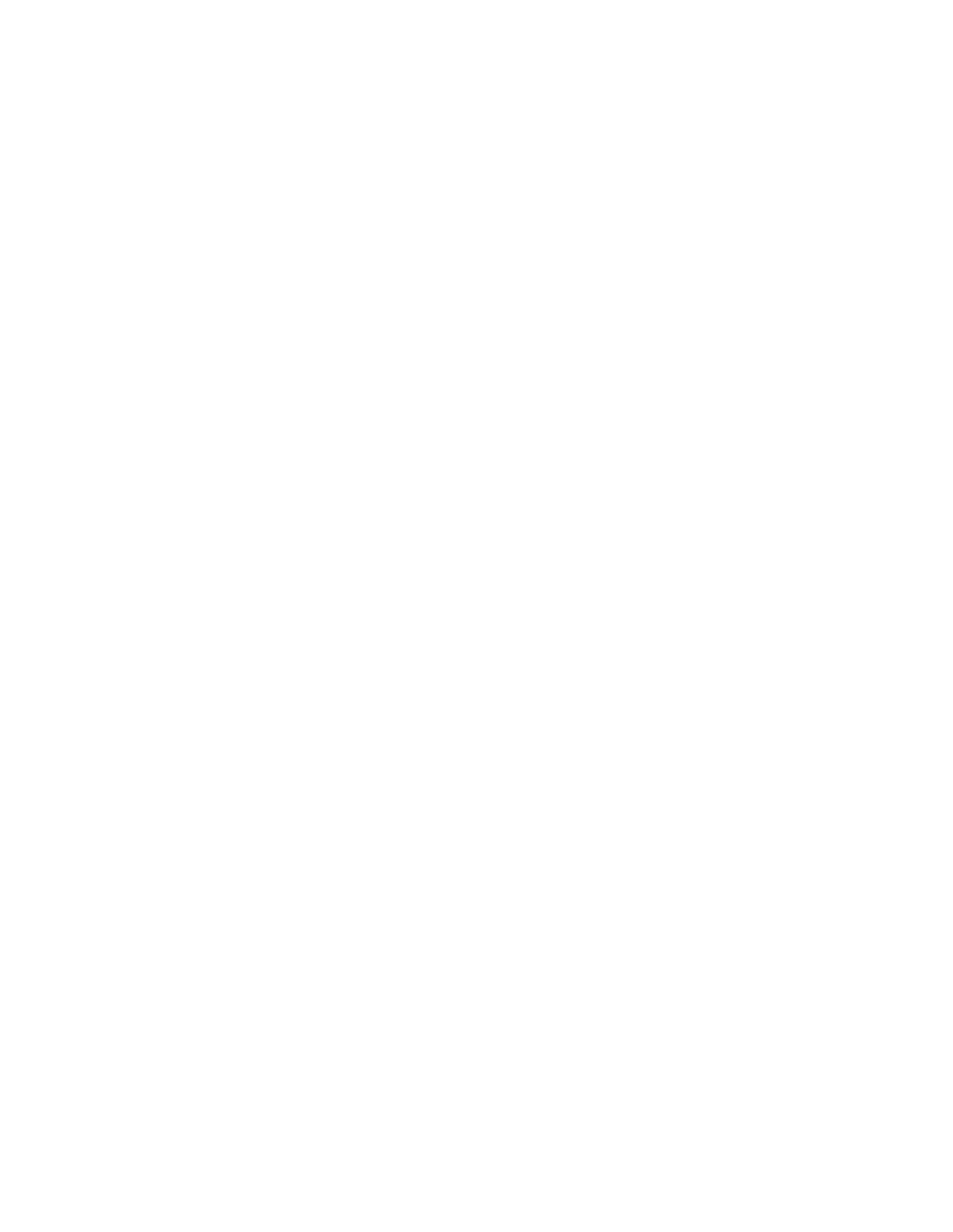# Pilot Project Report Summary

The Minnesota Department of Agriculture (MDA) developed a pilot project to determine whether utilization of data collection and analysis methods available through the Minnesota Agricultural Statistics Service (MASS)<sup>1</sup> could provide estimates of pesticide use and pest management practices on specific geographic regions within the state. Specifically, the 2001 survey was adjusted to increase coverage of operators that grew corn in specific agricultural statistics reporting districts, potentially enhancing related information in these districts. Useable MASS corn surveys for Minnesota between 1997 and 2000 ranged from 143 to 190, and were not linked to specific reporting districts. Because of the pilot project, pesticide use data from the 2001 corn survey is based on 418 useable reports statewide, distributed among reporting districts as shown in the table below.

| <b>Minnesota Agricultural</b><br><b>Statistics Service</b><br><b>Reporting District(s)</b> | <b>Useable Reports</b> | <b>Percent of Statewide</b><br><b>Total</b> |
|--------------------------------------------------------------------------------------------|------------------------|---------------------------------------------|
| 50 (Central)                                                                               | 108                    | 26                                          |
| 80 (South Central)                                                                         | 122                    | 29                                          |
| 90 (Southeast)                                                                             | 127                    | 30                                          |
| Other                                                                                      | 61                     | 15                                          |
| <b>Statewide Total</b>                                                                     | 418                    | 100                                         |

The enhanced survey effort resulted in the three reporting districts each accounting for between 26 and 30% of the statewide results, and collectively accounting for 85% of the statewide results. Thus, that portion of the state outside of the three enhanced reporting districts may be slightly under-represented in the data summaries.

This report documents pilot project results, and several findings are of interest to the MDA as it explores ways to monitor pesticide use and pesticide management practices in corn production. The major findings are listed below:

1. **Corn Production and Pesticide Use in Context** Corn production in Minnesota has remained relatively stable over the past 10 years with planted acres in Minnesota ranging from 6.3 million acres in 1993 to 7.5 million acres in 1996. In 2001, 6.8 million acres of corn were planted and treated with a total of 13.5 million pounds of pesticides. Although individual herbicide active ingredients may exhibit greater or lesser use during a particular year, overall pesticide use to produce Minnesota corn appears to have fallen since a high of nearly 18 million pounds in 1996. The drop in use may be due to the introduction of reduced-rate herbicides, wiser use of available

 $\overline{a}$ <sup>1</sup> The Minnesota Agricultural Statistics Service (MASS) is a division of the MDA under cooperative agreement with the U.S. Department of Agricultureís National Agricultural Statistics Service (NASS). The MASS is established to consolidate and coordinate activities in the collection, analysis, and publication of agricultural statistical data for the state of Minnesota from numerous NASS surveys and non-NASS sources of information.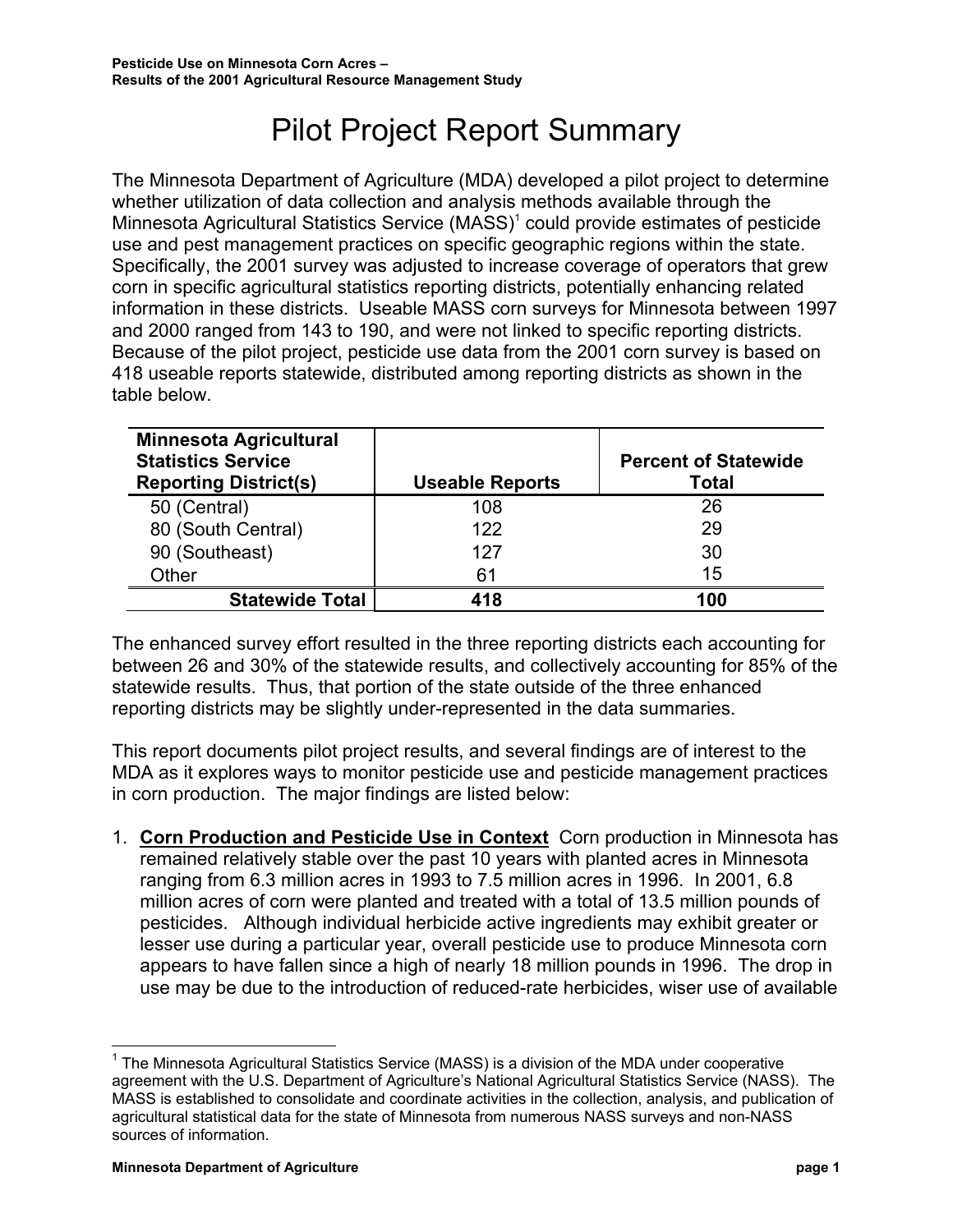herbicides, adherence to management practices that reduce herbicide inputs, the introduction of pest-resistant seed varieties, or other factors.

- 2. **Pesticide Active Ingredient Use and Use-Related Decisions** According to the results of the 2001 Agricultural Resource Management Study (ARMS) Corn Production Practices and Costs Survey summarized in this report, pesticides were applied to an estimated 99% of all corn acres in Minnesota.
	- Statewide use estimates:
		- $\circ$  The six active ingredients used in greatest quantity on 6.8 million planted corn acres statewide were:
			- 4.2 million pounds of acetochlor applied to 42% of acreage.
			- 3.0 million pounds of atrazine applied to 51% of acreage.
			- 1.7 million pounds of EPTC applied to 7.5% of acreage.
			- ! 0.8 million pounds metolachlor applied to 6% of acreage.
			- ! 0.9 million pounds of s-metolachlor applied to 7.5% of acreage.
			- ! 0.8 million pounds of dimethenamid applied to 10.4% of acreage.
		- o These six active ingredients by quantity account for 84% of all pesticides used in corn production statewide.
		- o Glyphosate use on corn, by comparison, was limited to an estimated 387,000 pounds applied to 7.5% of acreage.
	- District-level use estimates:<sup>2</sup>
		- In contrast to the remainder of the state, the enhanced districts had no reportable use of EPTC. After acetochlor and atrazine, the pesticides used in greatest quantity in Districts 50 (Central) and 90 (Southeast) were as follows:
			- ! Glyphosate in District 50 (Central) at 120,000 pounds on 13.3% of a total 1.3 million acres of corn; and
			- ! Clopyralid in District 90 (Southeast) at 92,800 pounds on 48.4% of a total 1.0 million acres of corn.

The inconsistency between the enhanced districts and other districts may be the result of regional differences in the types of products used or marketed to respond to specific pest problems. Additionally, the difference may relate to small sample size within a district and related statistical expansion factors, or to limitations in the way survey respondents recall products they have used. In District 80 (South Central), high use of the active ingredient vernolate was reported, but this was determined to be an error due to limitations in the way product names are cross-referenced with active ingredients in the survey code book. Vernolate has not been registered for sale in Minnesota since 1991 and once went by the tradename of Surpass 6.7 E, which

 $\overline{a}$ 

 $2$  The district-level data for total pounds of active ingredient applied may not multiply out to the state-level totals for two reasons: 1) rounding differences; and 2) the district-level data was required to sum to the state-level estimates. Rate information for each district and each active ingredient is, however, accurate. See individual district tables in the report for more information.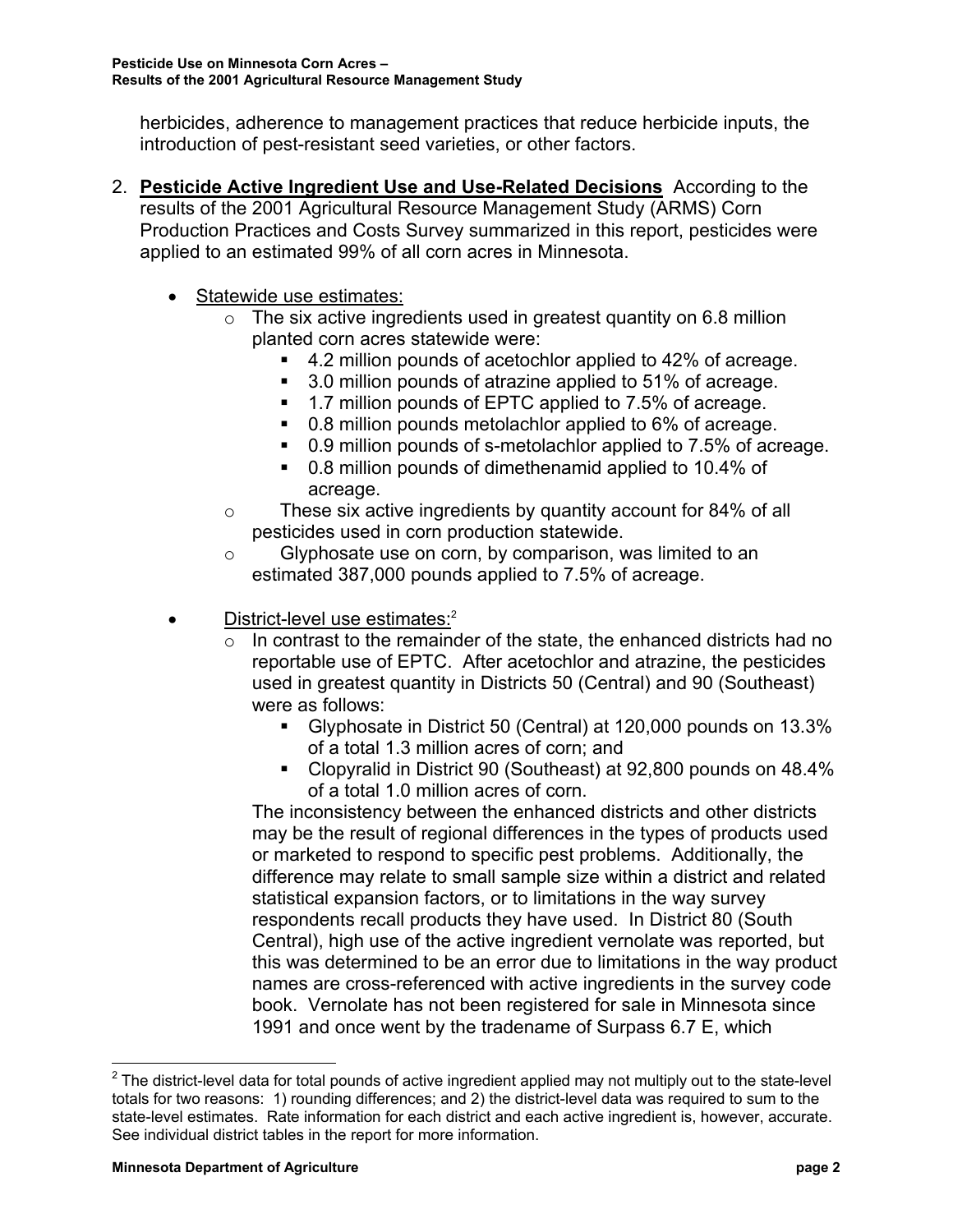remains a product choice in the survey code book. Surpass is now a part of the tradenames for several acetochlor products, and it is likely that the recorded use of vernolate in District 80 (South Central) should be interpreted as use of acetochlor. This potential error does not appear to significantly affect the reported use acres or pounds of acetochlor reported for District 80 (South Central).

- District-level estimates of use-related decisions:
	- $\circ$  In all three enhanced districts, it is estimated that:
		- ! > 84% of operators broadcast their herbicide applications without soil incorporation, while banded application accounted for  $\leq 11\%$  of applications.
		- $\approx$  > 83% of operators applied herbicide after planting operations.
		- ! From 1/3 to 3/4 of operators applied their own herbicides as opposed to hiring custom applicators.
	- o When evaluating weed control practices, is it estimated that:
		- ! 41% of operators in District 80 (South Central) used independent crop consultants or scouts, 8% in Districts 50 (Central) and 90 (Southeast).
		- ! The cost for consultant or commercial scout services on average ranged from \$3.00 to \$4.50 per acre.
		- ! Whether herbicides are applied before or after weed emergence, weeds on more than 82% of treated acres are managed based on "routine expectations of what weeds are usually present each spring" as opposed to "systematic" scouting" of weed problems on 18% or less of treated acres.
	- $\circ$  From 70% to 90% of operations use farm supply and chemical dealers as the primary source of their pest management information.
- District-level pesticide management practice estimates:
	- $\circ$  The percentage of farming operations that apply herbicides before weed emergence ranges from 27% in District 50 (Central) to 75% in District 90 (Southeast).
	- $\circ$  The percentage of herbicide applications based on routine expectations of what weeds are usually present each spring  $-88%$  to  $97\%$  of operations – is significantly higher than the percentage of applications based on systematic scouting from the previous year  $-3\%$ to 12% of operations.
	- o When weeds are managed after weed emergence, the percentage of operations base treatments on systematic scouting about weeds or weed size is 17% to 26% of operations.
	- $\circ$  A high percentage of insecticide applications are based on routine treatments or expectations of what insects are usually present  $-84%$ to 100% of operations.
	- o The primary source of pest management information for farm operators is the farm supply or chemical dealer  $-69\%$  to 85% of operations.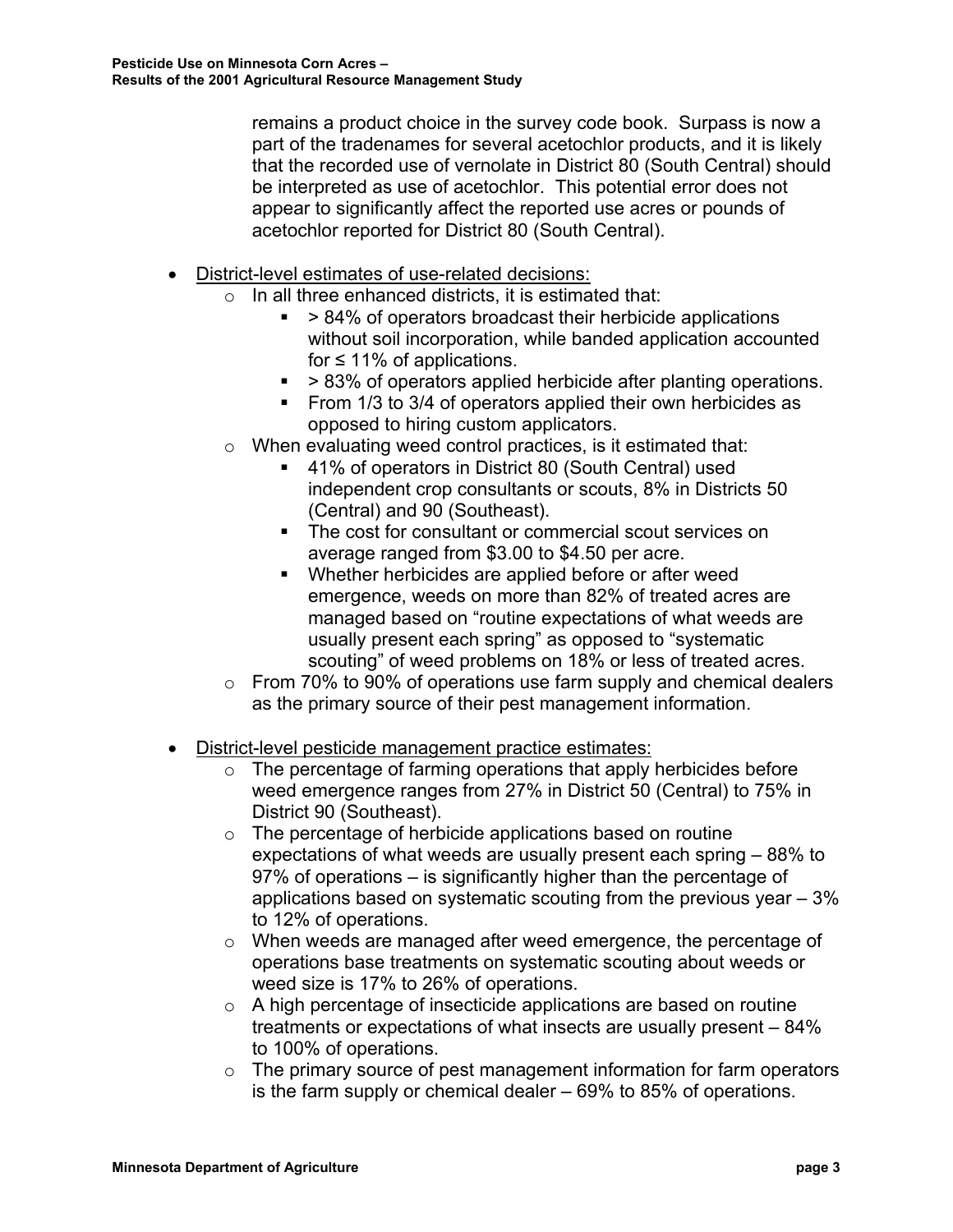- 3. **Pesticide- and Pest-Resistant Plants** The survey asked several questions about operator practices related to the use of herbicide- and insect-resistant corn varieties.
	- Statewide vs. District-level estimates:
		- $\circ$  9% of surveyed corn acres statewide were planted with herbicide resistant varieties, 29% were planted with insect resistant varieties, and 6% used both technologies.
		- o District 90 (Southeast) planted 15% of its corn acres to herbicide resistant varieties compared with nearly 1/3 fewer acres in Districts 50 (Central) and 80 (South Central).
		- o Districts 50 (Central) and 80 (South Central) planted nearly 3 times more acreage to insect resistant corn varieties (17-18% of acres) compared with District 90 (Southeast).
		- o District 50 (Central) led the state in the use of both herbicide and insect resistant technologies (15% of planted acres).
		- $\circ$  The primary reason cited for planting pest resistant seed varieties was "increased yields through improved pest control" (between 71% and 83% of farm operations in the enhanced survey districts).
		- $\circ$  For operations planting Bt corn for insect resistance, the percent of all corn acres planted to non-resistant varieties as a refuge for insect resistance management ranged from <1% in District 90 (Southeast) to 13% in District 50 (Central).
- 4. **Non-Chemical Pest Management Practices** Respondents were surveyed about non-chemical pest management practices, including biological, cultural, mechanical or other control mechanisms.
	- Statewide vs. District-level estimates:
		- o 5.8% of operations in District 50 (Central) made pest control decisions based on a desire to protect beneficial organisms compared to 3.6% of operations statewide.
		- $\circ$  The cultural control practice most likely to be used to control pests was crop rotation within the last 3 years on 57% to 86% of acres planted.
		- $\circ$  The cleaning of equipment and implements after field work to reduce the spread of pests was used on 20% to 50% of planted acres in the enhanced survey districts.
		- o Field mapping of previous weed problems to assist the operator in weed management decisions ranged from 0% to 12% in the enhanced survey districts.
		- $\circ$  Field cultivation during the growing season as a means of weed control ranged from 32% of operations in District 90 (Southeast) to 35% of operations in District 50 (Central).
		- o Avoidance of pest resistance development by rotating chemical modes of action was a management practice used by 17-28% of operations in the enhanced survey districts.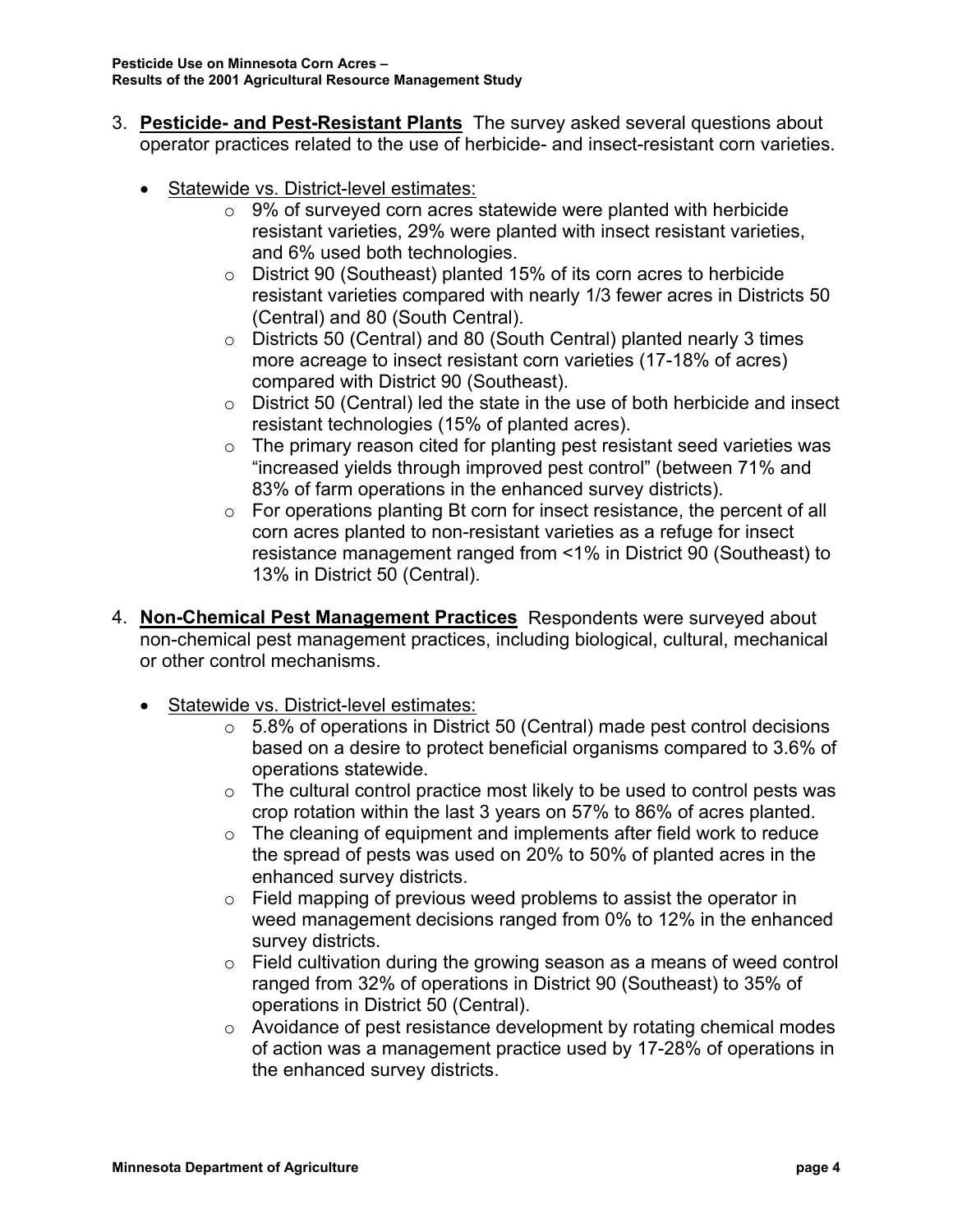## Pilot Project Report Methods

**Project Overview:** The MDA is required by state law to monitor pesticide use. Much of this data is collected by the MASS and is published in annual reports for select agricultural crops that use the highest volume of various herbicides, insecticides and fungicides. The annual reports reflect statewide use, and are helpful in gauging gross changes in product selection, total pounds of active ingredient applied, and application rates.

In 2000, the MDA began exploring the possibility of using the existing framework of MASS agricultural survey efforts to enhance and broaden pesticide use monitoring efforts. The MASS, operating through the U.S. Department of Agriculture's National Agricultural Statistics Services (NASS) and Economic Research Service (ERS), conducts multiple agricultural surveys annually and publishes data reports, including data on pesticide use and pest management practices.

The goal of the pilot project was to determine whether data collected from smaller geographic areas within the state (the "agricultural statistics districts" of MASS) can provide estimates of pesticide use to benefit the development and evaluation of voluntary pesticide Best Management Practices (BMPs) capable of preventing and minimizing degradation of Minnesota's water resources.

**Pilot Project Grant:** A grant from the U.S. Environmental Protection Agency (EPA) was used to enhance pesticide use data collection in 2001 by USDA's National Agriculture Statistics Service (NASS) through its Agricultural Resource Management Study (ARMS) Corn Production Practices and Costs Survey in Minnesota.<sup>3</sup> The grant supplemented MDA and University of Minnesota Extension Service funds dedicated to pesticide regulatory and evaluation programs.

The ARMS is USDAís primary source of information about the current status and trends in crop production practices for major crop commodities (corn, soybeans, wheat, and cotton). The study also obtains data on U.S. farmers' agricultural resource use, as well as data to assess potential environmental impacts associated with crop production practices. Commodities selected for evaluation each year differ and are set by the USDAís Economic Research Service.

The 2001 ARMS Corn Production Practices and Costs Survey was conducted by assembling a sample draw of 580 farm operators (from an estimated 79,000 farms) selected at random from the MASS list of farm operators based on crop acres within each of nine agricultural statistics districts (see map below).  $4$  The sample was adjusted to increase coverage of operators that grew corn in agricultural statistics Districts 50

 $\overline{a}$ 

 $3$  Planning and execution of the ARMS was facilitated by the MASS.<br> $4$  State agricultural statistics districts are groupings of counties defined by geography, climate and cropping practices. Geographic attributes include soil type, terrain and elevation. Climate components include mean temperature, annual precipitation and length of growing season.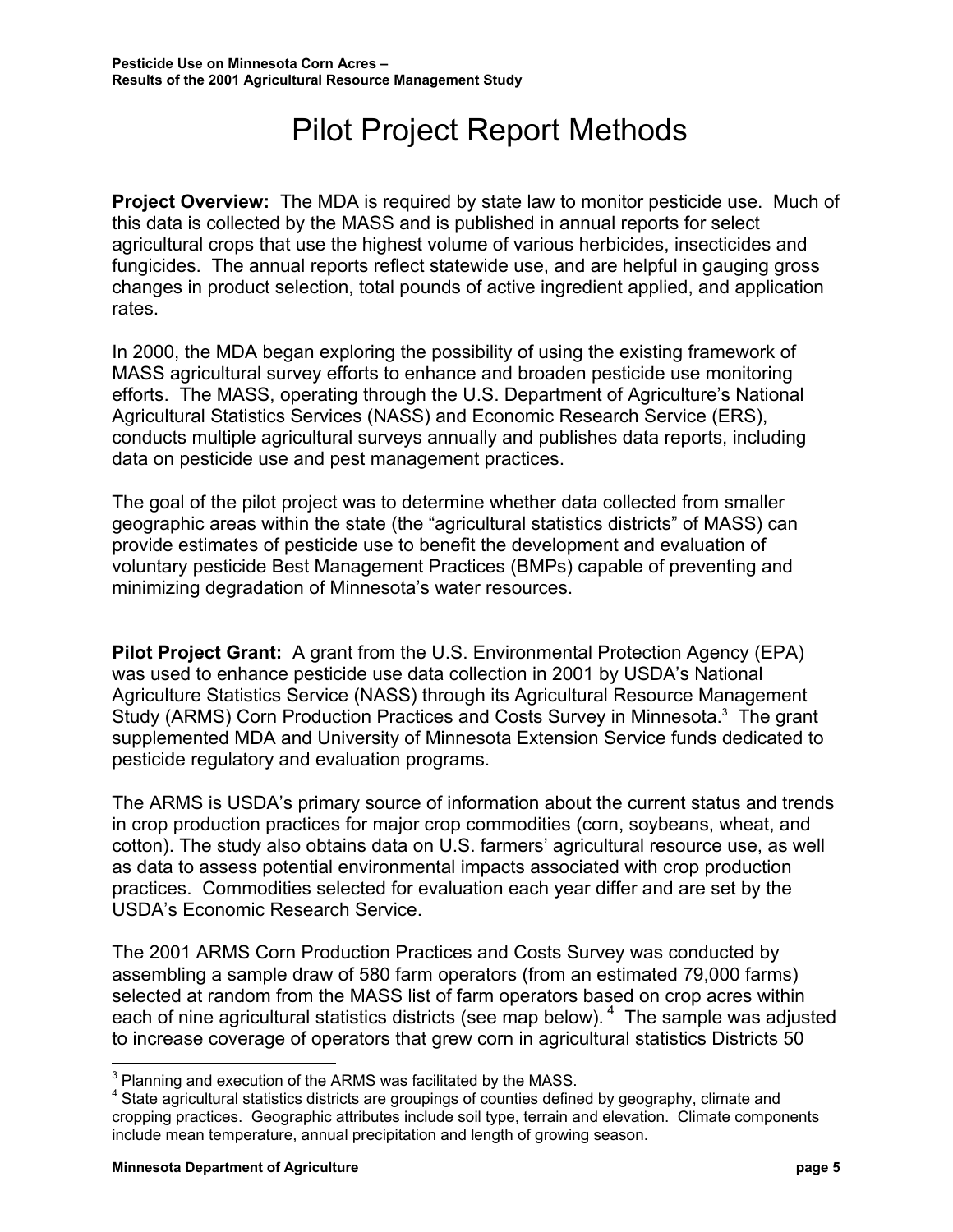#### **Pesticide Use on Minnesota Corn Acres -Results of the 2001 Agricultural Resource Management Study**

(Central), 80 (South Central) and 90 (Southeast) so that separate estimates could be published for those districts. As a result, an additional 350 samples were drawn from across the three enhanced districts. After selection of the survey sample, a pre-survey letter was mailed to alert selected growers of the survey effort and content.

All data collected for the survey was done by personal interview. Enumerators from the MASS collected information through face to face interviews requiring an average of a one-hour time commitment from each operator. The effort produced 418 useable surveys representing the 2001 crop year (see table on page 1). Chemical use data were collected from mid-October through mid-December 2001, after operators had completed their 2001 field tasks. If fewer than 3 usable surveys provided information for a given data item (e.g., survey question), the results were not quantified for publication in this report.

Pesticide use and management practice data for the 2001 Minnesota corn crop are summarized in this report. Tables of results are presented in three sections:

- Section 1: Pesticide use by type of pesticide, active ingredient, and application decisions
- Section 2: Pest management practices related to use of pesticide- and pestresistant plants
- Section 3: Pest management practices related to biological, cultural, mechanical or other control mechanisms

All tables present state-wide data and data specific to the enhanced survey districts. Data for all other districts was calculated by subtracting any data collected from the enhanced survey districts from that of the statewide ARMS dataset. Some tables express estimates of pesticide use and management practices as a percentage of planted acres. These estimates are a statistical extrapolation based on planted corn acreage reported for the geographic area of interest. Some tables express survey results as a percentage of operations actually surveyed as part of the ARMS effort.

**Sample Reliability:** Tables provide estimates based on survey results from 418 corn fields statewide, with a greater sampling frequency of fields in agricultural statistics Districts 50, 80 & 90 (see table on page 1). Contact the Minnesota Agricultural Statistics Service (**http://www.nass.usda.gov/mn/**) for specific information regarding survey and estimation procedures, and the reliability of survey results as affected by variability and non-sampling errors.

Sampling variability, expressed as a percentage of the estimate, is referred to as the coefficient of variation. Some pesticide use and management practices are seldom used on certain crops. In general, the more common the pest management practice, the smaller the sampling variability (or coefficient of variation).

Survey results expressed by "percent of acres" are based on information collected from individual fields and are statistically extrapolated (expanded) for each of the three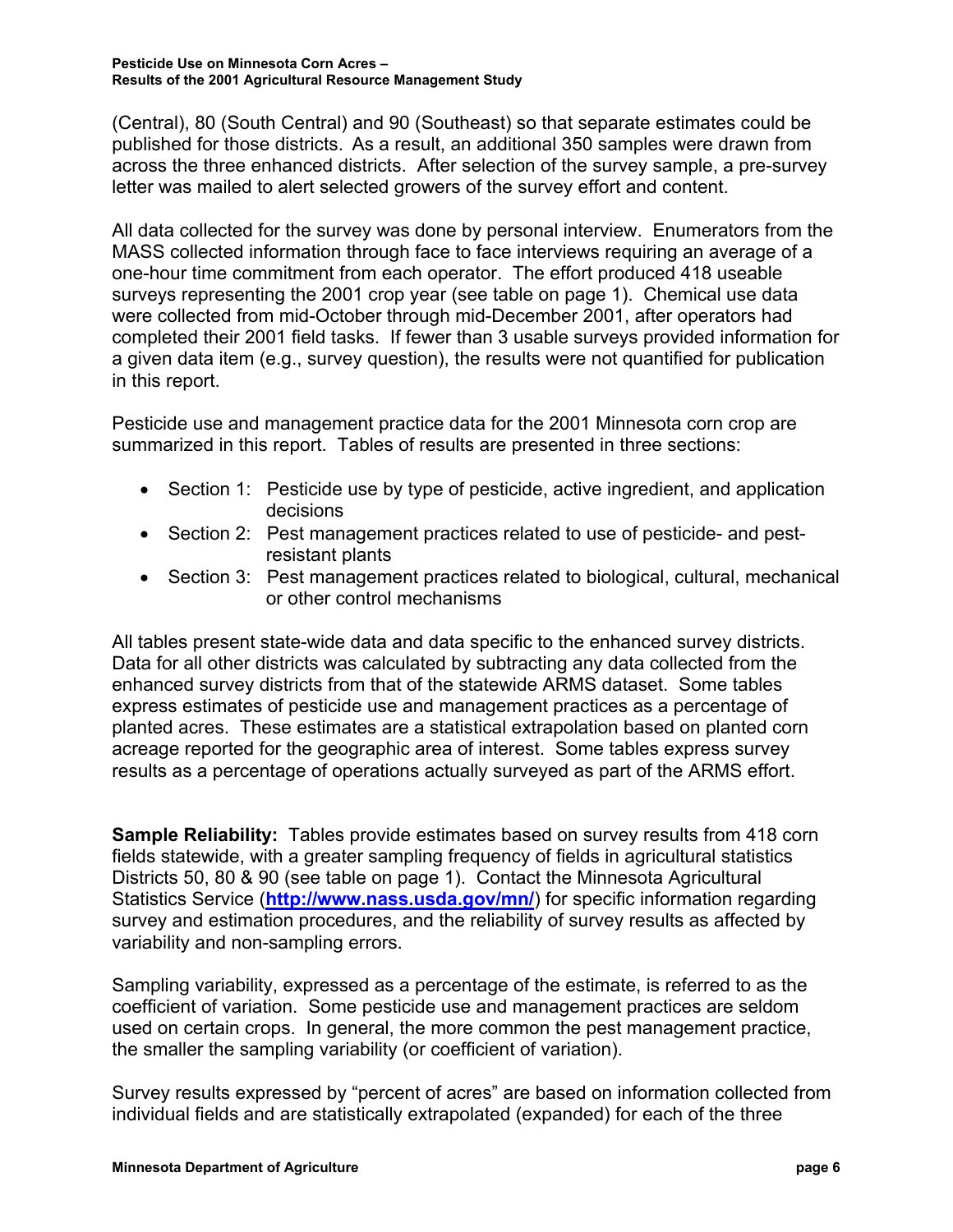#### **Pesticide Use on Minnesota Corn Acres -Results of the 2001 Agricultural Resource Management Study**

districts (and the remainder of districts) based on planted corn acreage reported within each district, the sample size and the available sampling population. The total amount of active ingredient applied for all districts (state-level) was estimated first and published in the "Agricultural Chemical Usage 2001 Field Crops Summary" report (May 2002; available online at **http://usda.mannlib.cornell.edu/reports/nassr/other/pcu-bb/ agcs0502.pdf**). The district-level data for total amount of active ingredient applied may not multiply out to the state-level totals for two reasons: 1) rounding differences; and 2) the district-level data was required to sum to the state-level estimates.

Survey results expressed by "percent of operations" are based on information collected from individual survey respondents and are statistically extrapolated (expanded) for each of the three districts (and the remainder of districts) based on the number of respondents within each district, the sample size and the available sampling population.

**Conclusions:** Working cooperatively with the MASS has tremendous potential to help the MDA in its efforts to monitor pesticide use and evaluate pest management practices. Cooperative efforts might include enhanced versions of MASS's standard survey projects or the development of unique projects with specific objectives. The pilot project provided reliable, regionally-enhanced data on pesticide product choices and application rates. Review of the enhanced data also provided MDA and MASS with the opportunity to identify potentially problematic elements of survey questions and methodologies so as improve the quality of future surveys. Additionally, useful information was gained on certain application decisions, such as who applies pesticides (farm operators vs. custom applicators), when they are applied (before or after planting or weed emergence), primary sources of pesticide management information, and decisions related to use of pest-resistant varieties of corn and non-chemical pest control practices.

For some pest management practices that are seldom used on certain crops, or for which there were few responses among a sampled population, the sampling variability is likely to be very high. In NASS and ERS publications that report on pest management practices, sampling variability (expressed as a coefficient of variation) can be  $1 - 20$  percent for data summarized at the U.S. level for commonly used pest management practices, and  $3 - 60$  percent for data summarized at the regional level.<sup>5</sup> It is assumed that for data on pesticide product choices and application rates (for which all usable surveys provided results) the sampling variability will be low and, therefore, the reliability of such district level data in this report will be high relative to other pest management practices (for which fewer usable surveys provided results). Note that without access to raw, un-extrapolated sampling data, it is difficult to calculate or report certain statistical parameters (e.g., coefficient of variation or standard deviation) associated with the response to individual survey questions. Additional survey sources may be needed to complement any data collected through MASS or through other surveys that include questions related to pest management practices.

1

<sup>&</sup>lt;sup>5</sup> See USDA/NASS "Pest Management Practices" summaries for 1999, 2000 and 2001, available at **http://www.nass.usda.gov/mn/**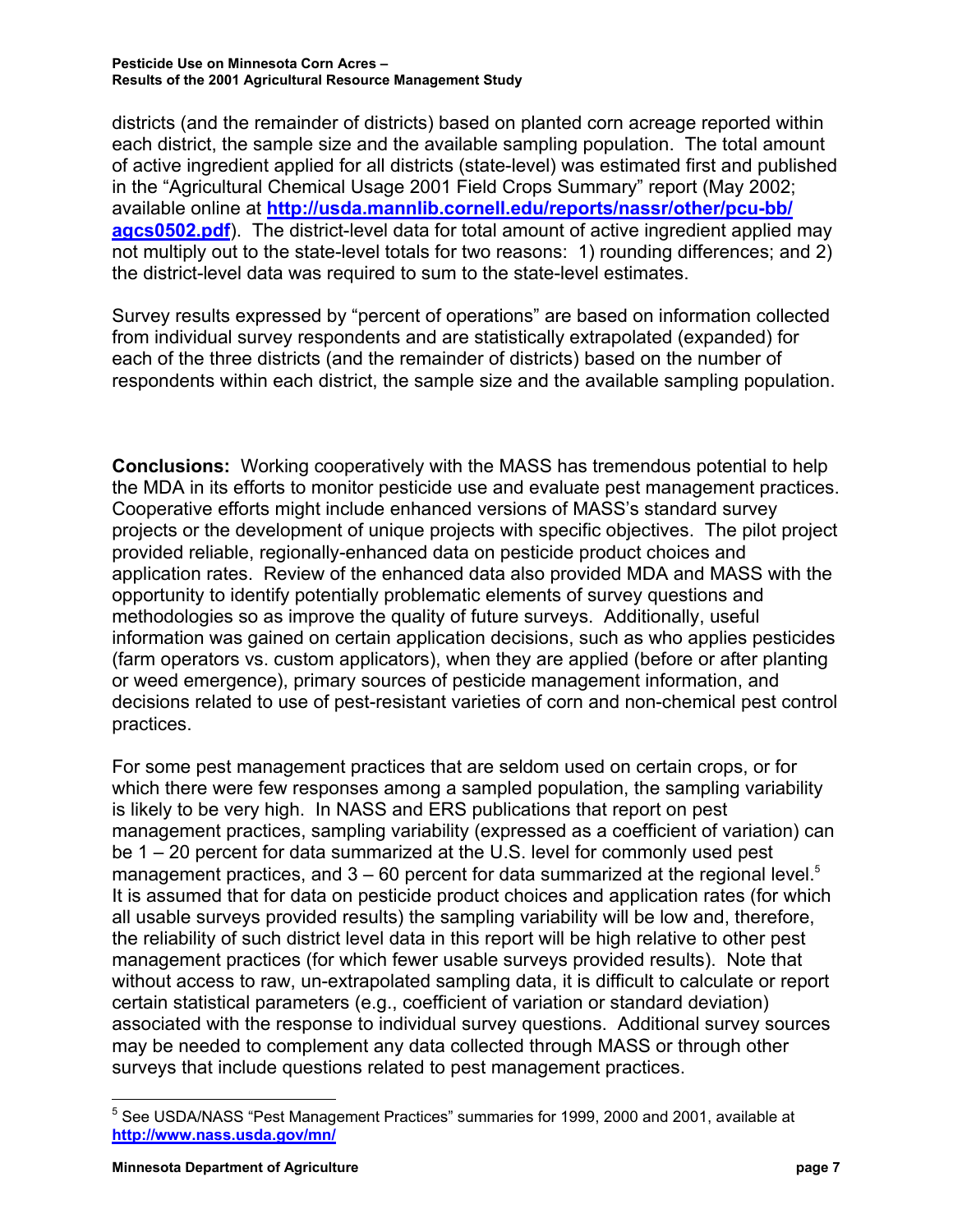In 2003, the MDA will use a second EPA grant to evaluate additional methods of cooperating with the MASS to enhance MDA pesticide use monitoring and pest management practice evaluation efforts. The 2003 project will further explore the wealth of resources and expertise within MASS, the NCPMC and ways in which the MDA can enhance its pesticide use monitoring and pest management practice evaluation efforts through complementary means.

#### FIGURE 1 - MINNESOTA'S NINE AGRICULTURAL STATISTICS DISTRICTS

For the 2001 ARMS survey data included in this report, districts 50, 80 & 90 (shaded) had increased sampling populations relative to other districts. See "Project Overview" text for more information.

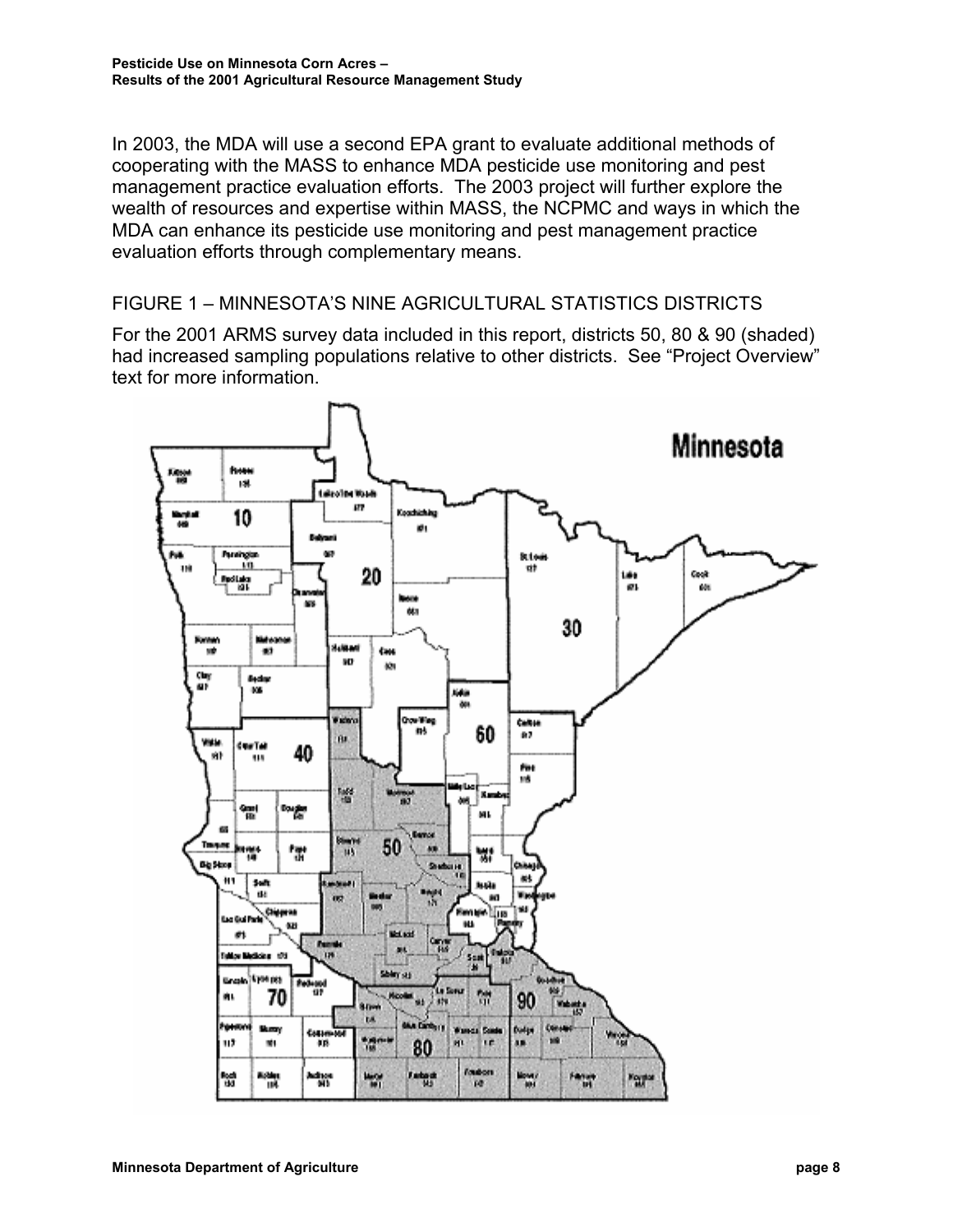**A Note on Sources of Pesticide Use Data for Minnesota:** The Minnesota Department of Agriculture (MDA) is the lead state agency for all aspects of pesticide and fertilizer environmental and regulatory functions. These authorities are described in **Minnesota Statutes ßß 18B, 18C, 18D and 103H**, including authorities and requirements to monitor pesticide use.

To meet pesticide use monitoring requirements, the MDA collects and analyzes pesticide sales and use data from a variety of available sources.

- As a general indication of long-term pesticide use trends, the MDA publishes pesticide sales data reported by pesticide registrants (**http://www.mda.state.mn.us/appd/pesticides/useandsales.htm**). Although pesticides sold in Minnesota may not be used in the same year they are sold, or in some cases may never be used in Minnesota, over the long term, sales data should be a good indicator of use.
- Regional pesticide use and management practice data for Minnesota, Wisconsin and Michigan is published by both the National Agricultural Statistics Service (**http://www.nass.usda.gov/**) and the Economic Research Service of the U.S. Department of Agriculture (**http://www.ers.usda.gov/)** with participation of the Minnesota Agricultural Statistics Service (MASS.
- The MASS also publishes annual general estimates of active ingredient use rates and total pounds applied to select Minnesota crops (**http://www.nass. usda.gov/mn/**). Both regional and state-specific MASS estimates are based on surveys conducted on several hundred farm fields, with results statistically extrapolated across the geographic area of interest based on planted commodity acreage reported for the district.
- The MDA has developed a diagnostic tool called Farm Nutrient Management Assessment Process (FaNMAP) to get a clear understanding of existing farm practices regarding agricultural inputs such as fertilizers, manures and pesticides in specific geographic areas confronting water quality problems, primarily from nitrate-nitrogen. Between 1996 and 2000, the MDA collected pesticide use data as part of four separate FaNMAP survey projects, accounting for pesticide use on a combined 36,000 acres in East-Central or Southeast Minnesota from (see **http://www.mda.state.mn.us/appd/ace/fanmap.htm**). Data from these surveys is detailed and specific to use patterns and management practices in a highly localized area. The data's high resolution and relative lack of manipulation makes it some of the most reliable information available for Minnesota farm fields.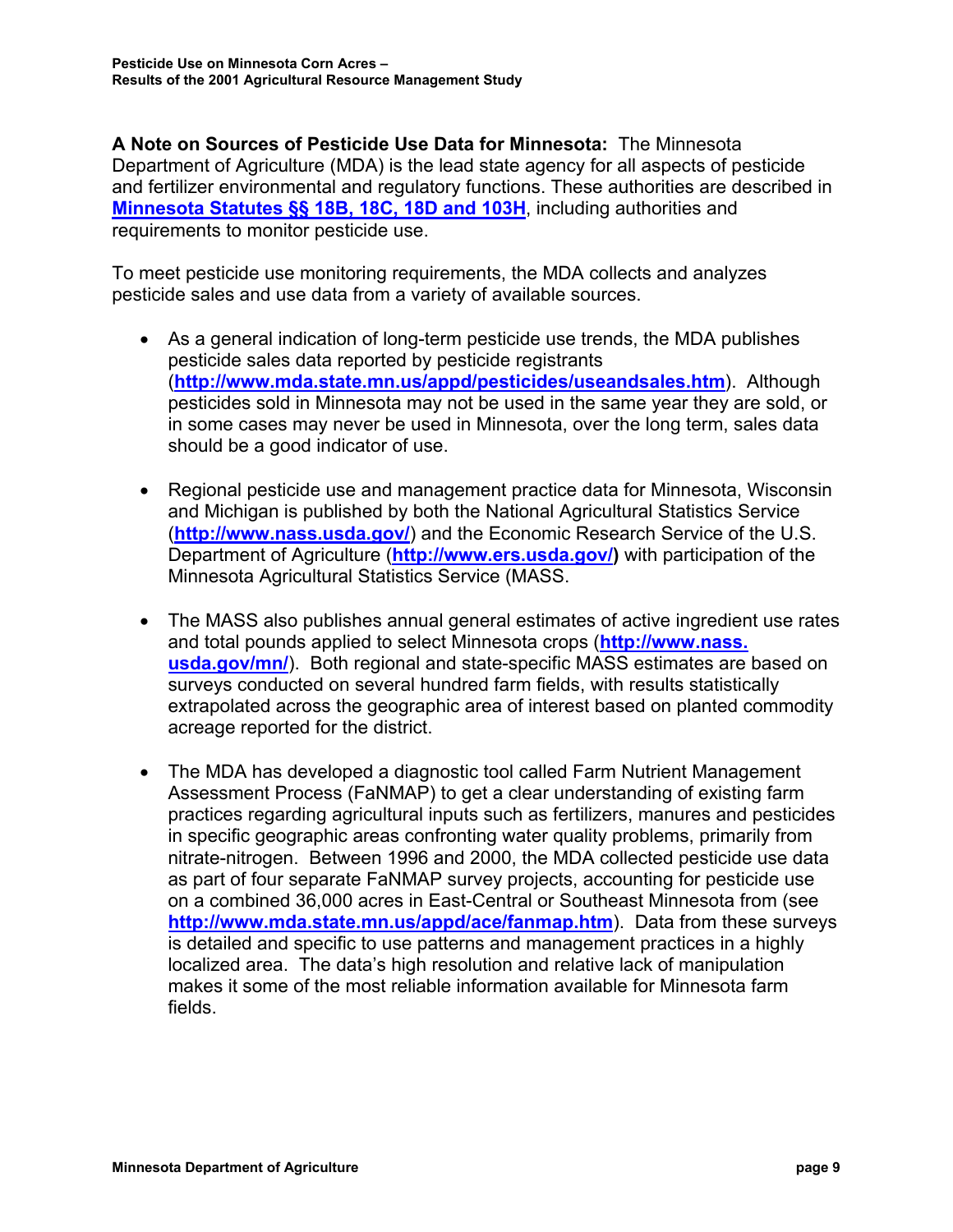**Pesticide Use on Minnesota Corn Acres -Results of the 2001 Agricultural Resource Management Study**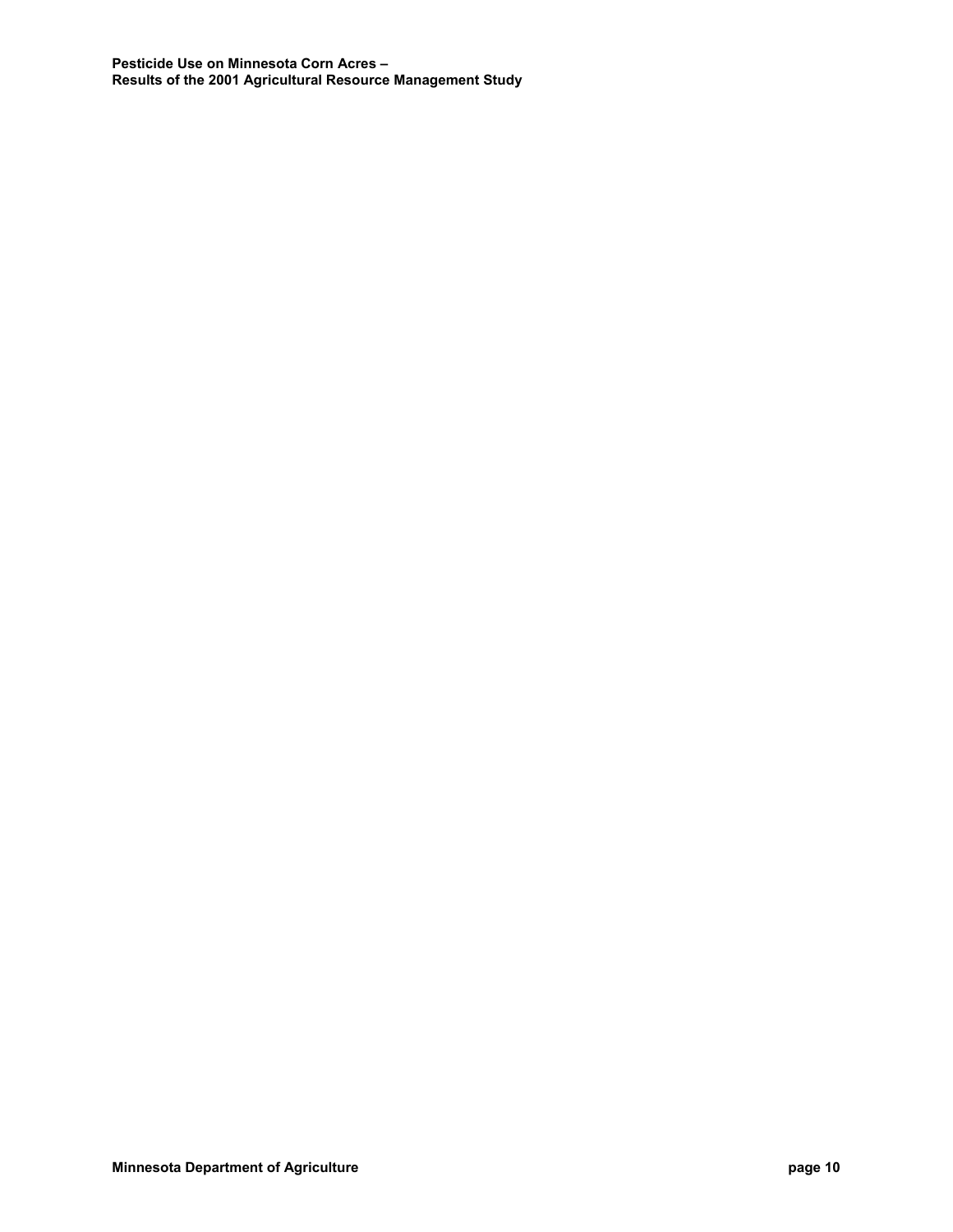# List of Tables

| Section 1: Pesticide Use by Type of Pesticide, Active Ingredient, and<br><b>Application Decisions</b> |  |
|-------------------------------------------------------------------------------------------------------|--|
|                                                                                                       |  |
| TABLE 2 - PESTICIDE APPLICATIONS AND RATES (District 50) BY ACTIVE                                    |  |
|                                                                                                       |  |
| TABLE 3 - PESTICIDE APPLICATIONS AND RATES (District 80) BY ACTIVE                                    |  |
|                                                                                                       |  |
| TABLE 4 - PESTICIDE APPLICATIONS AND RATES (District 90) BY ACTIVE                                    |  |
|                                                                                                       |  |
| TABLE 5 - PESTICIDE APPLICATIONS (Other Districts) AND RATES BY ACTIVE                                |  |
|                                                                                                       |  |
| TABLE 6 - PESTICIDE APPLICATIONS AND RATES (Statewide) BY ACTIVE                                      |  |
|                                                                                                       |  |
|                                                                                                       |  |
|                                                                                                       |  |
|                                                                                                       |  |
|                                                                                                       |  |
|                                                                                                       |  |
|                                                                                                       |  |
| TABLE 13 - SCOUTING FOR WEEDS, INSECTS & DISEASES 27                                                  |  |
| TABLE 14 - SCOUTING COSTS FOR WEEDS, INSECTS & DISEASES, RECORD                                       |  |
|                                                                                                       |  |
| TABLE 15 - WEEDS MANAGED BEFORE EMERGENCE BASED ON                                                    |  |
|                                                                                                       |  |
| TABLE 16 - WEEDS MANAGED BEFORE EMERGENCE BASED ON                                                    |  |
|                                                                                                       |  |
| TABLE 17 - WEEDS MANAGED AFTER EMERGENCE BASED ON EXPECTATIONS                                        |  |
|                                                                                                       |  |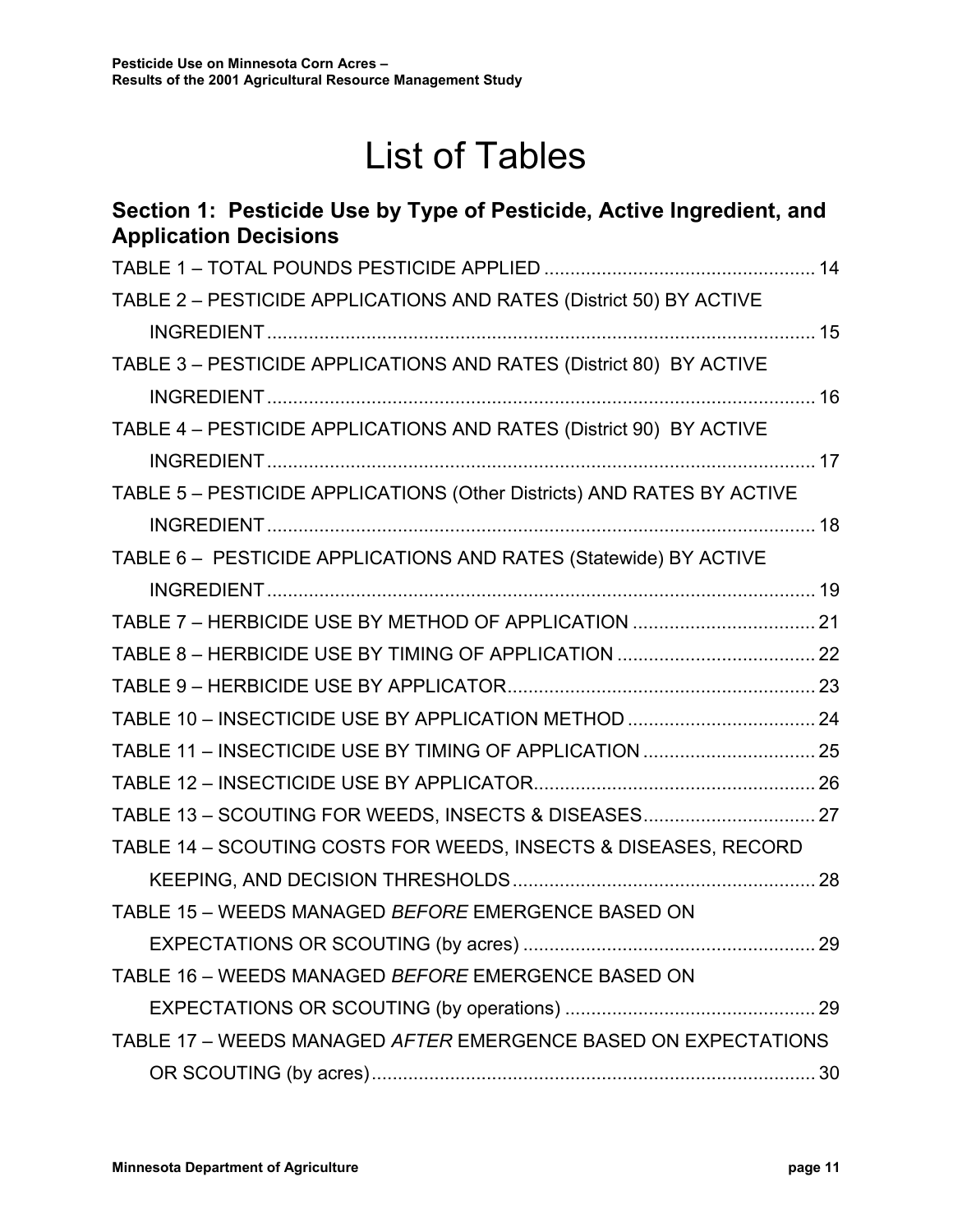| TABLE 18 - WEEDS MANAGED AFTER EMERGENCE BASED ON EXPECTATIONS     |
|--------------------------------------------------------------------|
|                                                                    |
| TABLE 19 - INSECTS MANAGED BASED ON EXPECTATIONS OR SCOUTING (by   |
|                                                                    |
| TABLE 20 - INSECTS MANAGED BASED ON EXPECTATIONS OR SCOUTING (by   |
|                                                                    |
| TABLE 21 - ESTIMATED YIELD LOSS DUE TO UNTREATED PESTS 32          |
| TABLE 22 - PRIMARY SOURCES OF PEST MANAGEMENT INFORMATION  33      |
| TABLE 23 - USE OF PESTICIDE- AND PEST-RESISTANT SEED VARIETIES  36 |
|                                                                    |
|                                                                    |
| TABLE 26 - MAJOR REASON FOR PLANTING PEST RESISTANT SEED VARIETY   |
|                                                                    |
| TABLE 27 - PERCENT OF FIELD PLANTED AS REFUGE ACRES  39            |
| TABLE 28 - LIKELIHOOD OF USE OF Bt SEED FOR CORN ROOTWORM 40       |
| TABLE 29 - PROTECTION OF BENEFICIAL ORGANISMS AND USE OF           |
|                                                                    |
| TABLE 30 - CULTURAL CONTROL PEST MANAGEMENT PRACTICES (part 1) 43  |
| TABLE 31 - CULTURAL CONTROL PEST MANAGEMENT PRACTICES (part 2) 44  |
| TABLE 32 - MECHANICAL CONTROL or OTHER PEST MANAGEMENT PRACTICES   |
|                                                                    |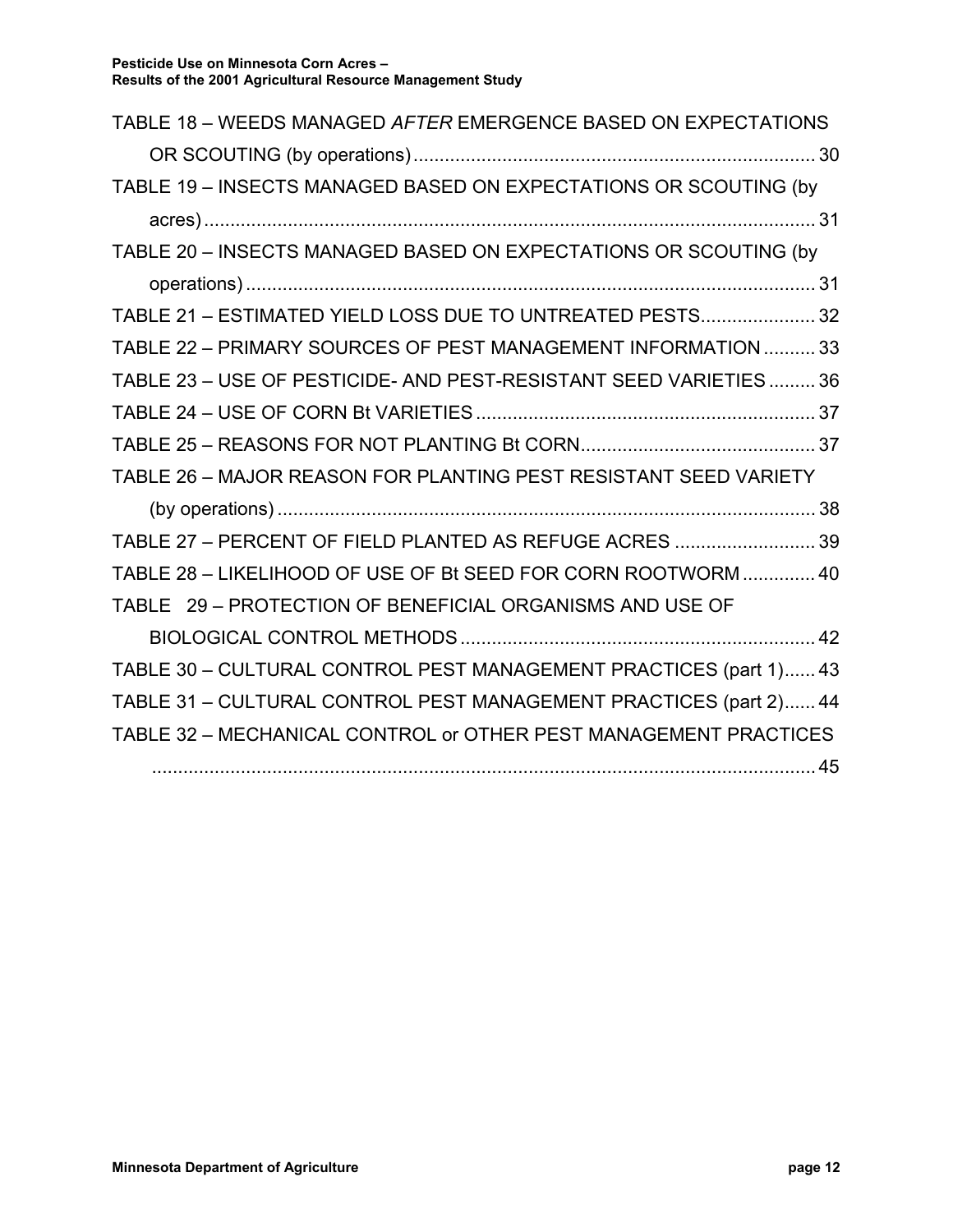# Section 1: Pesticide Use by Type of Pesticide, Active Ingredient, and Application **Decisions**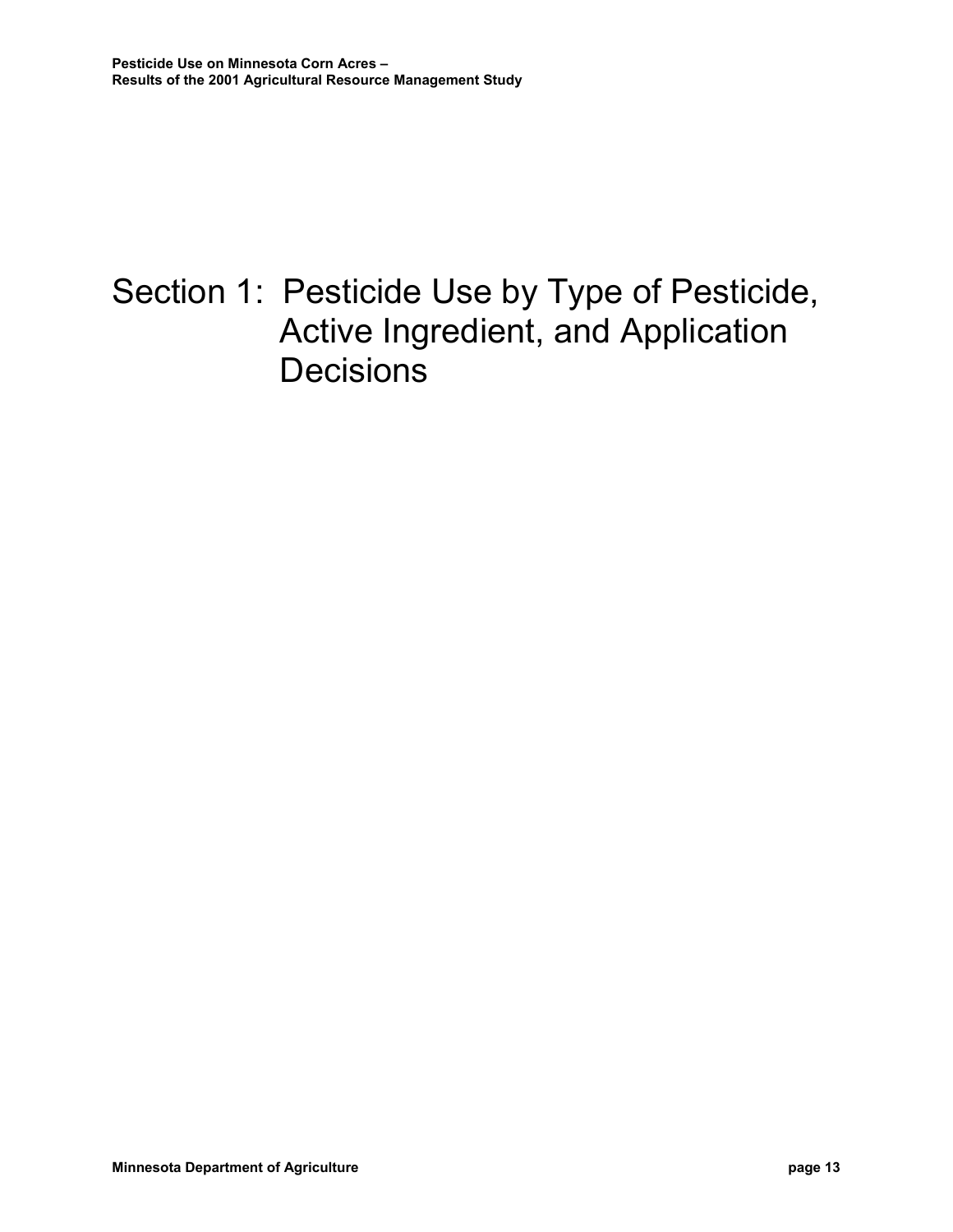| <b>Percent of Acres</b>            |              |                      |                                            |  |  |  |  |
|------------------------------------|--------------|----------------------|--------------------------------------------|--|--|--|--|
|                                    |              | <b>Planted Acres</b> | <b>Total Pounds of</b>                     |  |  |  |  |
| <b>Type of Pesticide</b>           | <b>Acres</b> | Treated 1/           | <b>Active Ingredient</b><br><b>Applied</b> |  |  |  |  |
|                                    | 1,000        | Percent              | 1,000 lbs                                  |  |  |  |  |
| District 50 (Central)              | 1,343.5      |                      |                                            |  |  |  |  |
| Herbicide                          |              | 99.6                 | 1,472.9                                    |  |  |  |  |
| Insecticide                        |              | 1.2                  | 8.6                                        |  |  |  |  |
| <b>District 80 (South Central)</b> | 1,486.1      |                      |                                            |  |  |  |  |
| Herbicide                          |              | 99.6                 | 2,206.9                                    |  |  |  |  |
| Insecticide                        |              | 3.6                  | 38.9                                       |  |  |  |  |
| <b>District 90 (Southeast)</b>     | 955.7        |                      |                                            |  |  |  |  |
| Herbicide                          |              | 99.2                 | 2,913.7                                    |  |  |  |  |
| Insecticide                        |              | 23.3                 | 60.4                                       |  |  |  |  |
| <b>Other Districts</b>             | 3,014.7      |                      |                                            |  |  |  |  |
| Herbicide                          |              | 98.3                 | 6,852.5                                    |  |  |  |  |
| Insecticide                        |              | 4.4                  | 38.5                                       |  |  |  |  |
| <b>Minnesota</b>                   | 6,800.0      |                      |                                            |  |  |  |  |
| Herbicide                          |              | 99.0                 | 13,446.0                                   |  |  |  |  |
| Insecticide                        |              | 8.0                  | 146.4                                      |  |  |  |  |

#### **TABLE 1 ñ TOTAL POUNDS PESTICIDE APPLIED**

1/ Refers to acres receiving one or more application of a specific pesticide active ingredient.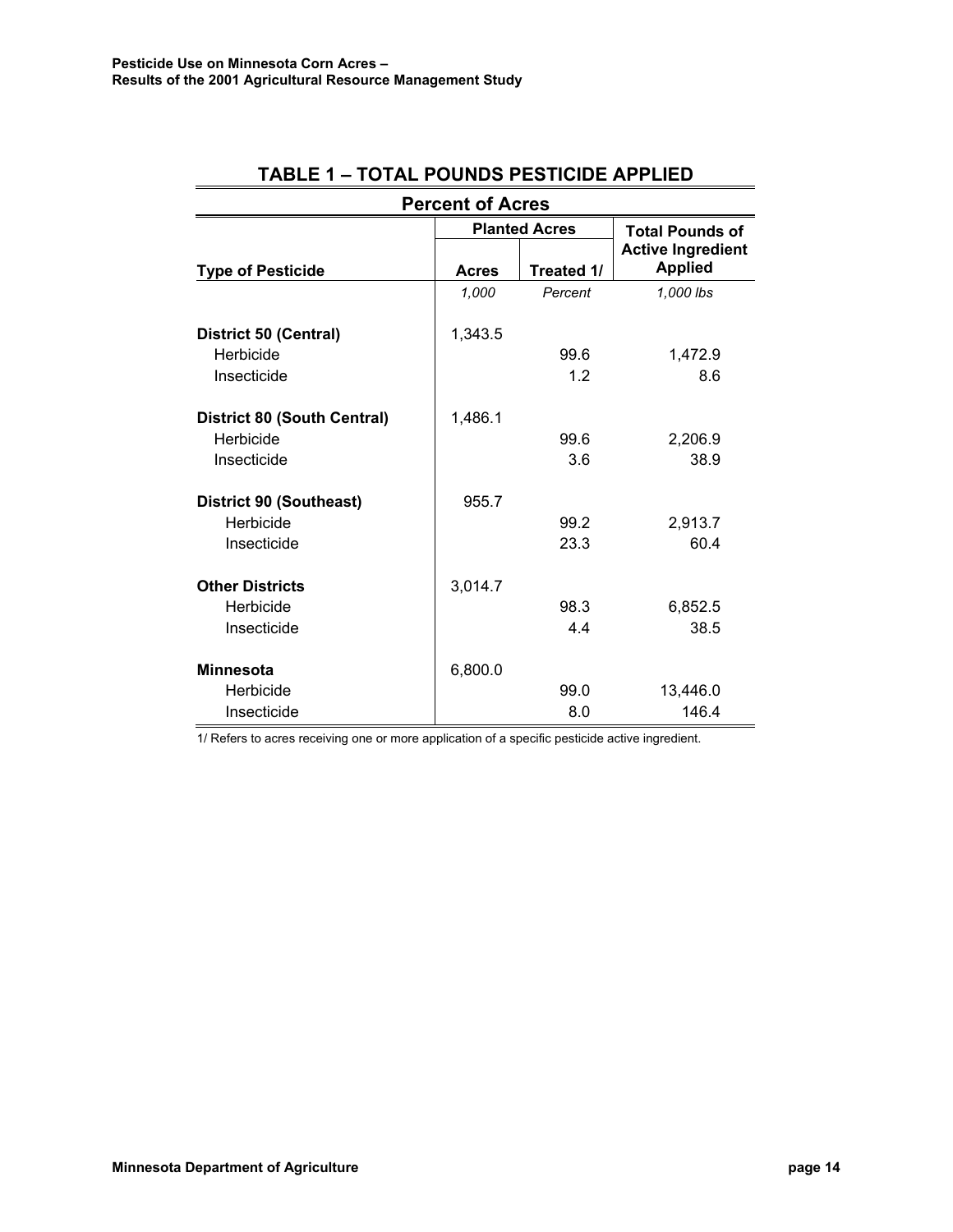|                                        | <b>Percent of Acres</b>        |                           |        |                                       |                                        |                                      |  |  |  |
|----------------------------------------|--------------------------------|---------------------------|--------|---------------------------------------|----------------------------------------|--------------------------------------|--|--|--|
| <b>Agricultural</b><br><b>Chemical</b> | <b>Planted</b><br><b>Acres</b> | Area<br>Applied 1/cations | Appli- | <b>Rate Per</b><br><b>Application</b> | <b>Rate Per</b><br><b>Crop Year</b>    | <b>Total Applied</b><br>Crop Year 2/ |  |  |  |
|                                        | 1,000                          | Percent                   |        |                                       | Number Pounds per Acre Pounds per Acre | 1,000 lbs                            |  |  |  |
| <b>District 50 (Central)</b>           | 1,343.5                        |                           |        |                                       |                                        |                                      |  |  |  |
| $2,4-D$                                |                                | 1.5                       | 1.0    | 0.29                                  | 0.29                                   | 4.2                                  |  |  |  |
| Acetic acid                            |                                | 3/                        |        |                                       |                                        |                                      |  |  |  |
| Acetochlor                             |                                | 26.0                      | 1.0    | 1.43                                  | 1.43                                   | 374.4                                |  |  |  |
| Alachlor                               |                                | 3/                        |        |                                       |                                        |                                      |  |  |  |
| Atrazine                               |                                | 38.7                      | 1.0    | 0.70                                  | 0.70                                   | 272.8                                |  |  |  |
| Bentazon                               |                                | 3/                        |        |                                       |                                        |                                      |  |  |  |
| Bromoxynil                             |                                | 3/                        |        |                                       |                                        |                                      |  |  |  |
| Carfentrazone-ethyl                    |                                | 3/                        |        |                                       |                                        |                                      |  |  |  |
| Chlorpyrifos                           |                                | 3/                        |        |                                       |                                        |                                      |  |  |  |
| Clopyralid                             |                                | 11.5                      | 1.0    | 0.11                                  | 0.11                                   | 12.9                                 |  |  |  |
| Dicamba                                |                                | 28.4                      | 1.0    | 0.24                                  | 0.24                                   | 69.4                                 |  |  |  |
| Dicamba, Dimethylamine salt            |                                | 3.5                       | 1.0    | 0.17                                  | 0.17                                   | 6.1                                  |  |  |  |
| Dicamba, Potassium salt                |                                | 3/                        |        |                                       |                                        |                                      |  |  |  |
| Diflufenzopyr-sodium                   |                                | 3.5                       | 1.0    | 0.07                                  | 0.07                                   | 2.4                                  |  |  |  |
| Dimethenamid                           |                                | 8.5                       | 1.0    | 1.44                                  | 1.44                                   | 123.2                                |  |  |  |
| <b>EPTC</b>                            |                                | 3/                        |        |                                       |                                        |                                      |  |  |  |
| Fipronil                               |                                | 3/                        |        |                                       |                                        |                                      |  |  |  |
| Flumetsulam                            |                                | 13.9                      | 1.0    | 0.04                                  | 0.04                                   | 6.0                                  |  |  |  |
| Glufosinate-ammonium                   |                                | 8.6                       | 1.0    | 0.30                                  | 0.30                                   | 26.4                                 |  |  |  |
| Glyphosate                             |                                | 13.3                      | 1.3    | 0.70                                  | 0.90                                   | 120.1                                |  |  |  |
| Glyphosate, N- (phosphonomethyl)       |                                | 3/                        |        |                                       |                                        |                                      |  |  |  |
| Imazapyr                               |                                | 3/                        |        |                                       |                                        |                                      |  |  |  |
| Imazethapyr                            |                                | 3/                        |        |                                       |                                        |                                      |  |  |  |
| Mesotrione                             |                                | 3/                        |        |                                       |                                        |                                      |  |  |  |
| Metolachlor                            |                                | 3/                        |        |                                       |                                        |                                      |  |  |  |
| Nicosulfuron                           |                                | 26.5                      | 1.0    | 0.02                                  | 0.02                                   | 5.3                                  |  |  |  |
| Pendimethalin                          |                                | 7.1                       | 1.0    | 0.99                                  | 0.99                                   | 70.5                                 |  |  |  |
| Primisulfuron                          |                                | 6.5                       | 1.0    | 0.03                                  | 0.03                                   | 2.2                                  |  |  |  |
| Rimsulfuron                            |                                | 19.9                      | 1.0    | 0.01                                  | 0.01                                   | 2.3                                  |  |  |  |
| S-Metolachlor                          |                                | 7.5                       | 1.0    | 1.61                                  | 1.61                                   | 120.8                                |  |  |  |
| Thifensulfuron methyl                  |                                | 3/                        |        |                                       |                                        |                                      |  |  |  |

#### **TABLE 2 - PESTICIDE APPLICATIONS AND RATES (District 50) BY ACTIVE INGREDIENT**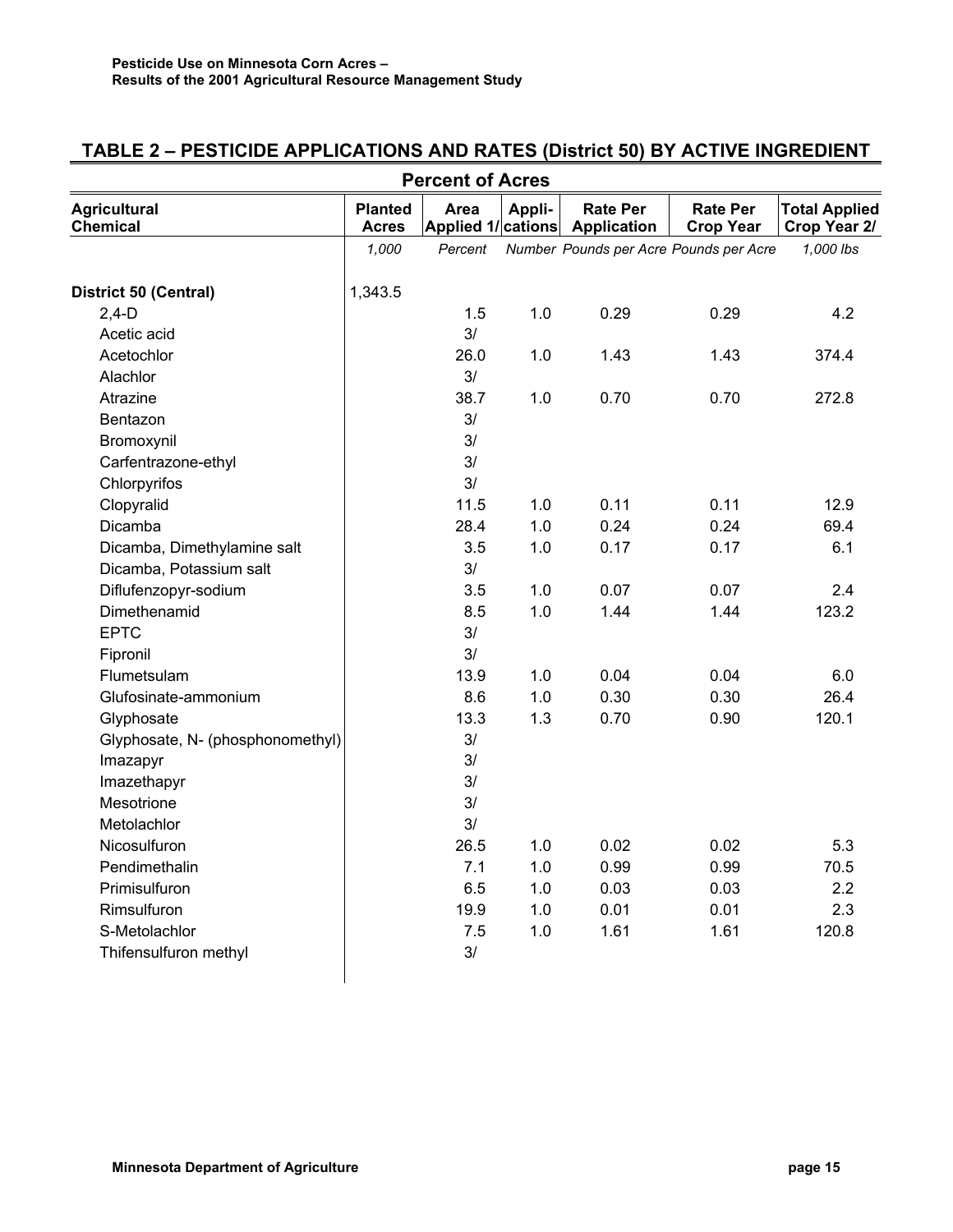| <b>Percent of Acres</b>                |                                |         |        |                                                  |                                        |                                      |  |
|----------------------------------------|--------------------------------|---------|--------|--------------------------------------------------|----------------------------------------|--------------------------------------|--|
| <b>Agricultural</b><br><b>Chemical</b> | <b>Planted</b><br><b>Acres</b> | Area    | Appli- | <b>Rate Per</b><br>Applied 1/cations Application | <b>Rate Per</b><br><b>Crop Year</b>    | <b>Total Applied</b><br>Crop Year 2/ |  |
|                                        | 1,000                          | Percent |        |                                                  | Number Pounds per Acre Pounds per Acre | 1,000 lbs                            |  |
| <b>District 80 (South Central)</b>     | 1,486.1                        |         |        |                                                  |                                        |                                      |  |
| Acetic acid                            |                                | 3/      |        |                                                  |                                        |                                      |  |
| Acetochlor                             |                                | 42.8    | 1.0    | 1.65                                             | 1.65                                   | 990.8                                |  |
| Alachlor                               |                                | 3/      |        |                                                  |                                        |                                      |  |
| Atrazine                               |                                | 43.0    | 1.0    | 0.62                                             | 0.64                                   | 388.7                                |  |
| Bentazon                               |                                | 3/      |        |                                                  |                                        |                                      |  |
| Bromoxynil                             |                                | 3/      |        |                                                  |                                        |                                      |  |
| Bromoxynil octanoid acid               |                                |         |        |                                                  |                                        |                                      |  |
| ester                                  |                                | 3/      |        |                                                  |                                        |                                      |  |
| Carbofuran                             |                                | 3/      |        |                                                  |                                        |                                      |  |
| Carfentrazone-ethyl                    |                                | 1.9     | 1.0    | 0.01                                             | 0.01                                   | 0.2                                  |  |
| Chlorpyrifos                           |                                | 3/      |        |                                                  |                                        |                                      |  |
| Clopyralid                             |                                | 27.0    | 1.0    | 0.10                                             | 0.10                                   | 36.5                                 |  |
| Cyfluthrin                             |                                | 3/      |        |                                                  |                                        |                                      |  |
| Dicamba                                |                                | 19.1    | 1.0    | 0.20                                             | 0.20                                   | 52.4                                 |  |
| Dicamba, Dimethylamine salt            |                                | 3/      |        |                                                  |                                        |                                      |  |
| Dicamba, Potassium salt                |                                | 6.1     | 1.0    | 0.35                                             | 0.35                                   | 30.2                                 |  |
| Diflufenzopyr-sodium                   |                                | 3/      |        |                                                  |                                        |                                      |  |
| Dimethenamid                           |                                | 9.7     | 1.0    | 1.38                                             | 1.38                                   | 187.8                                |  |
| Dimethenamid-P                         |                                | 3/      |        |                                                  |                                        |                                      |  |
| <b>EPTC</b>                            |                                | 3/      |        |                                                  |                                        |                                      |  |
| Fipronil                               |                                | 3/      |        |                                                  |                                        |                                      |  |
| Flumetsulam                            |                                | 27.0    | 1.0    | 0.04                                             | 0.04                                   | 13.5                                 |  |
| Glufosinate-ammonium                   |                                | 4.1     | 1.2    | 0.29                                             | 0.35                                   | 20.0                                 |  |
| Glyphosate                             |                                | 4.5     | 1.2    | 0.55                                             | 0.64                                   | 39.8                                 |  |
| Imazapyr                               |                                | 3/      |        |                                                  |                                        |                                      |  |
| Imazethapyr                            |                                | 3/      |        |                                                  |                                        |                                      |  |
| Metolachlor                            |                                | 3.8     | 1.0    | 1.74                                             | 1.74                                   | 92.0                                 |  |
| Nicosulfuron                           |                                | 24.1    | 1.0    | 0.02                                             | 0.02                                   | 8.0                                  |  |
| Phorate                                |                                | 3/      |        |                                                  |                                        |                                      |  |
| Primisulfuron                          |                                | 6.1     | 1.0    | 0.02                                             | 0.02                                   | 1.7                                  |  |
| Rimsulfuron                            |                                | 8.5     | 1.0    | 0.01                                             | 0.01                                   | 1.5                                  |  |
| S-Metolachlor                          |                                | 4.2     | 1.0    | 2.18                                             | 2.18                                   | 128.4                                |  |
| Sulfosate                              |                                | 3/      |        |                                                  |                                        |                                      |  |
| Tebupirimphos                          |                                | 3/      |        |                                                  |                                        |                                      |  |
| Terbufos                               |                                | 3/      |        |                                                  |                                        |                                      |  |
| Thifensulfuron methyl                  |                                | 3/      |        |                                                  |                                        |                                      |  |
| Vernolate                              |                                | 4.4     | 1.0    | 1.95                                             | 1.95                                   | 120.0                                |  |

#### **TABLE 3 - PESTICIDE APPLICATIONS AND RATES (District 80) BY ACTIVE INGREDIENT**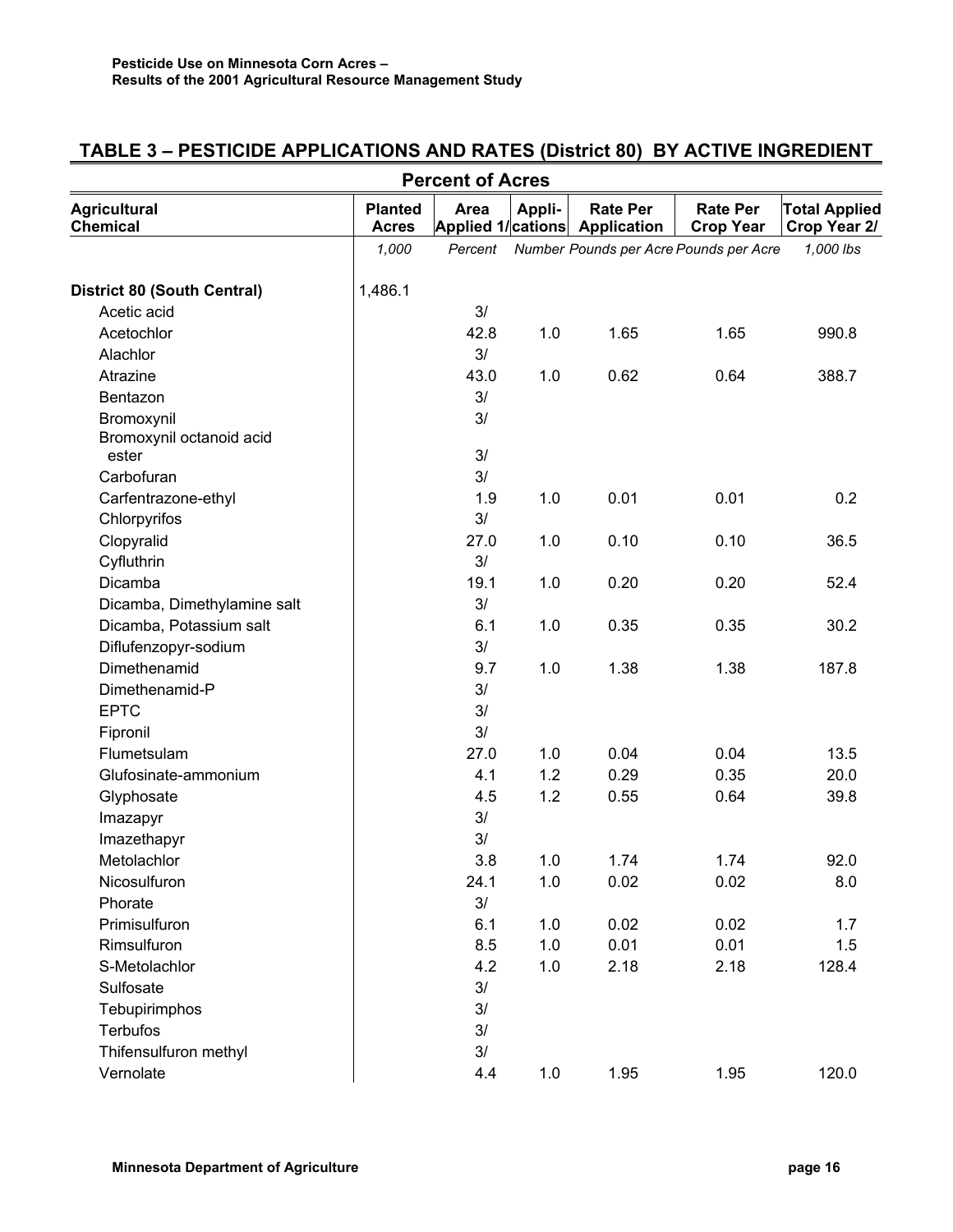| <b>Percent of Acres</b>                |                                |                            |        |                                       |                                        |                                      |  |
|----------------------------------------|--------------------------------|----------------------------|--------|---------------------------------------|----------------------------------------|--------------------------------------|--|
| <b>Agricultural</b><br><b>Chemical</b> | <b>Planted</b><br><b>Acres</b> | Area<br>Applied 1/ cations | Appli- | <b>Rate Per</b><br><b>Application</b> | <b>Rate Per</b><br><b>Crop Year</b>    | <b>Total Applied</b><br>Crop Year 2/ |  |
|                                        | 1,000                          | Percent                    |        |                                       | Number Pounds per Acre Pounds per Acre | 1,000 lbs                            |  |
| <b>District 90 (Southeast)</b>         | 955.7                          |                            |        |                                       |                                        |                                      |  |
| Acetochlor                             |                                | 35.9                       | 1.0    | 1.14                                  | 1.14                                   | 632.3                                |  |
| Alachlor                               |                                | 3/                         |        |                                       |                                        |                                      |  |
| Atrazine                               |                                | 49.5                       | 1.0    | 0.74                                  | 0.76                                   | 579.4                                |  |
| <b>Bifenthrin</b>                      |                                | 3/                         |        |                                       |                                        |                                      |  |
| Bromoxynil                             |                                | 3/                         |        |                                       |                                        |                                      |  |
| Carbofuran                             |                                | 3/                         |        |                                       |                                        |                                      |  |
| Carfentrazone-ethyl                    |                                | 3/                         |        |                                       |                                        |                                      |  |
| Chlorpyrifos                           |                                | 3/                         |        |                                       |                                        |                                      |  |
| Clopyralid                             |                                | 48.4                       | 1.0    | 0.12                                  | 0.12                                   | 92.8                                 |  |
| Cyanazine                              |                                | 3/                         |        |                                       |                                        |                                      |  |
| Cyfluthrin                             |                                | 3.0                        | 1.0    | 0.00                                  | 0.00                                   | 0.2                                  |  |
| Dicamba                                |                                | 11.1                       | 1.0    | 0.13                                  | 0.13                                   | 22.9                                 |  |
| Dicamba, Dimethylamine salt            |                                | 3/                         |        |                                       |                                        |                                      |  |
| Dicamba, Potassium salt                |                                | 6.9                        | 1.0    | 0.38                                  | 0.38                                   | 40.8                                 |  |
| Diflufenzopyr-sodium                   |                                | 3/                         |        |                                       |                                        |                                      |  |
| Dimethenamid                           |                                | 4.4                        | 1.0    | 1.34                                  | 1.34                                   | 90.6                                 |  |
| <b>EPTC</b>                            |                                | 3/                         |        |                                       |                                        |                                      |  |
| Fipronil                               |                                | 3/                         |        |                                       |                                        |                                      |  |
| Flumetsulam                            |                                | 48.4                       | 1.0    | 0.05                                  | 0.05                                   | 34.3                                 |  |
| Glufosinate-ammonium                   |                                | 2.0                        | 1.0    | 0.34                                  | 0.34                                   | 10.9                                 |  |
| Glyphosate                             |                                | 13.4                       | 1.0    | 0.72                                  | 0.72                                   | 148.6                                |  |
| Imazapyr                               |                                | 3/                         |        |                                       |                                        |                                      |  |
| Imazethapyr                            |                                | 3/                         |        |                                       |                                        |                                      |  |
| Mesotrione                             |                                | 3/                         |        |                                       |                                        |                                      |  |
| Metolachlor                            |                                | 22.2                       | 1.0    | 2.01                                  | 2.01                                   | 686.1                                |  |
| Nicosulfuron                           |                                | 22.1                       | 1.0    | 0.02                                  | 0.02                                   | 5.6                                  |  |
| Pendimethalin                          |                                | 3/                         |        |                                       |                                        |                                      |  |
| Permethrin                             |                                | 3/                         |        |                                       |                                        |                                      |  |
| Primisulfuron                          |                                | 1.9                        | 1.0    | 0.02                                  | 0.02                                   | 0.5                                  |  |
| Rimsulfuron                            |                                | 9.0                        | 1.0    | 0.01                                  | 0.01                                   | 0.7                                  |  |
| S-Metolachlor                          |                                | 6.8                        | 1.0    | 1.97                                  | 1.97                                   | 207.2                                |  |
| Tebupirimphos                          |                                | 3.0                        | 1.0    | 0.10                                  | 0.10                                   | 4.4                                  |  |
| Tefluthrin                             |                                | 12.9                       | 1.0    | 0.09                                  | 0.09                                   | 17.3                                 |  |
| Terbufos                               |                                | 1.2                        | 1.0    | 0.98                                  | 0.98                                   | 18.2                                 |  |
| Vernolate                              |                                | 3/                         |        |                                       |                                        |                                      |  |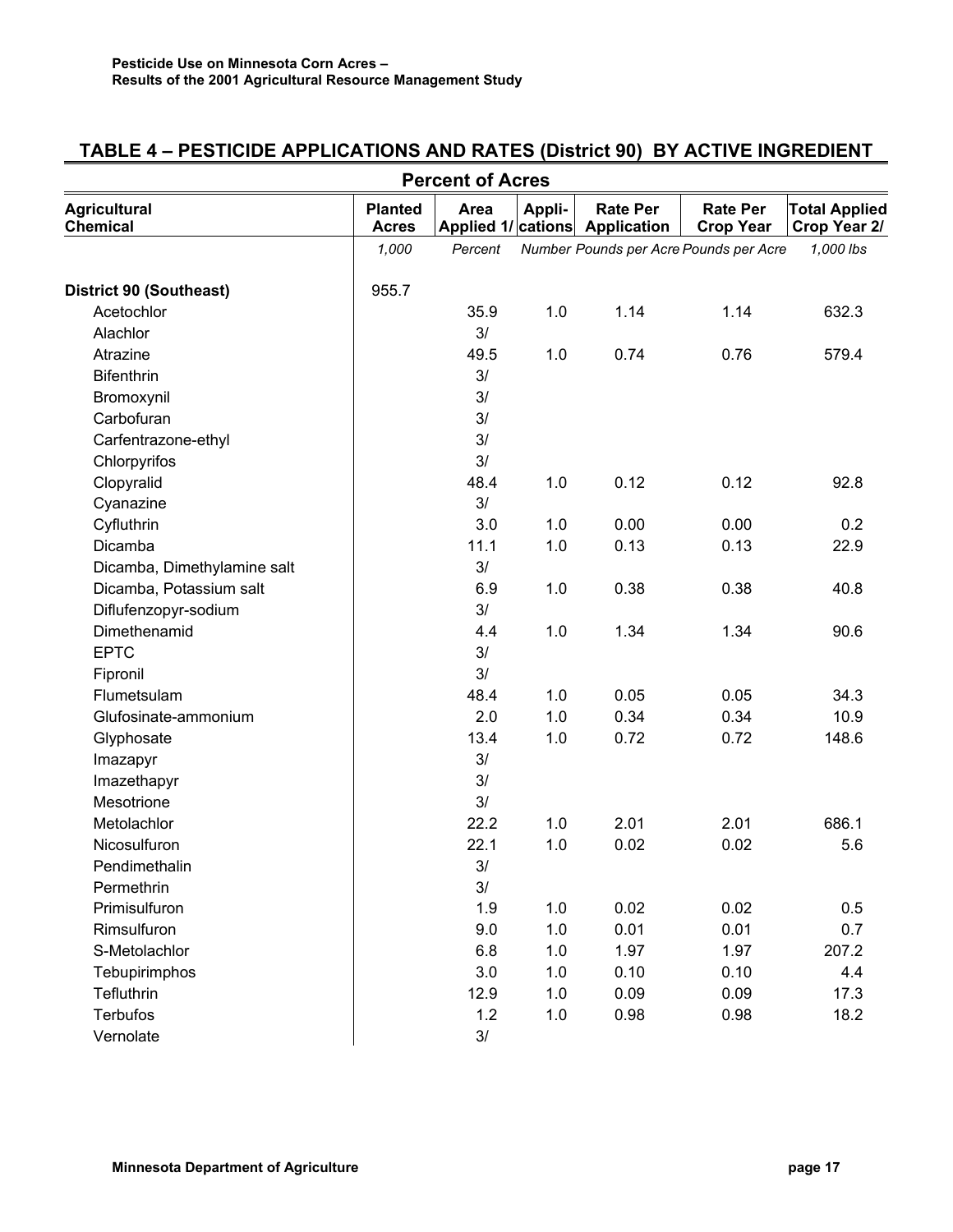| <b>Percent of Acres</b>                |                                |         |        |                                                   |                                     |                                      |  |
|----------------------------------------|--------------------------------|---------|--------|---------------------------------------------------|-------------------------------------|--------------------------------------|--|
| <b>Agricultural</b><br><b>Chemical</b> | <b>Planted</b><br><b>Acres</b> | Area    | Appli- | <b>Rate Per</b><br>Applied 1/ cations Application | <b>Rate Per</b><br><b>Crop Year</b> | <b>Total Applied</b><br>Crop Year 2/ |  |
|                                        | 1,000                          | Percent |        | Number Pounds per Acre Pounds per Acre            |                                     | 1,000 lbs                            |  |
| <b>Other Districts</b>                 | 3,014.7                        |         |        |                                                   |                                     |                                      |  |
| $2,4-D$                                |                                | 3/      |        |                                                   |                                     |                                      |  |
| Acetic acid                            |                                | 3/      |        |                                                   |                                     |                                      |  |
| Acetochlor                             |                                | 51.6    | 1.0    | 1.52                                              | 1.52                                | 2,229.3                              |  |
| Atrazine                               |                                | 59.6    | 1.0    | 0.98                                              | 1.02                                | 1,735.4                              |  |
| <b>Bifenthrin</b>                      |                                | 3/      |        |                                                   |                                     |                                      |  |
| Bromoxynil                             |                                | 3/      |        |                                                   |                                     |                                      |  |
| Chlorpyrifos                           |                                | 3/      |        |                                                   |                                     |                                      |  |
| Clopyralid                             |                                | 10.7    | 1.0    | 0.09                                              | 0.09                                | 27.3                                 |  |
| Cyanazine                              |                                | 3/      |        |                                                   |                                     |                                      |  |
| Dicamba                                |                                | 15.3    | 1.0    | 0.34                                              | 0.34                                | 147.1                                |  |
| Dicamba, Dimethylamine salt            |                                | 10.7    | 1.0    | 0.14                                              | 0.14                                | 43.9                                 |  |
| Dicamba, Potassium salt                |                                | 7.6     | 1.0    | 0.25                                              | 0.25                                | 53.7                                 |  |
| Dicamba, Sodium Salt                   |                                | 3/      |        |                                                   |                                     |                                      |  |
| Diflufenzopyr-sodium                   |                                | 12.3    | 1.0    | 0.06                                              | 0.06                                | 19.9                                 |  |
| Dimethenamid                           |                                | 14.8    | 1.0    | 0.90                                              | 0.90                                | 378.8                                |  |
| <b>EPTC</b>                            |                                | 13.6    | 1.0    | 3.51                                              | 3.51                                | 1,356.6                              |  |
| Flumetsulam                            |                                | 10.7    | 1.0    | 0.03                                              | 0.03                                | 10.1                                 |  |
| Glufosinate-ammonium                   |                                | 7.7     | 1.0    | 0.35                                              | 0.35                                | 76.9                                 |  |
| Glyphosate                             |                                | 3.7     | 1.0    | 0.75                                              | 0.75                                | 78.4                                 |  |
| Lambda-cyhalothrin                     |                                | 3/      |        |                                                   |                                     |                                      |  |
| Metolachlor                            |                                | 3/      |        |                                                   |                                     |                                      |  |
| Nicosulfuron                           |                                | 15.7    | 1.1    | 0.02                                              | 0.02                                | 10.6                                 |  |
| Pendimethalin                          |                                | 3/      |        |                                                   |                                     |                                      |  |
| Primisulfuron                          |                                | 3/      |        |                                                   |                                     |                                      |  |
| Rimsulfuron                            |                                | 7.1     | 1.0    | 0.01                                              | 0.01                                | 2.1                                  |  |
| S-Metolachlor                          |                                | 9.5     | 1.0    | 1.55                                              | 1.55                                | 419.4                                |  |
| Vernolate                              |                                | 3/      |        |                                                   |                                     |                                      |  |

#### **TABLE 5 - PESTICIDE APPLICATIONS (Other Districts) AND RATES BY ACTIVE INGREDIENT**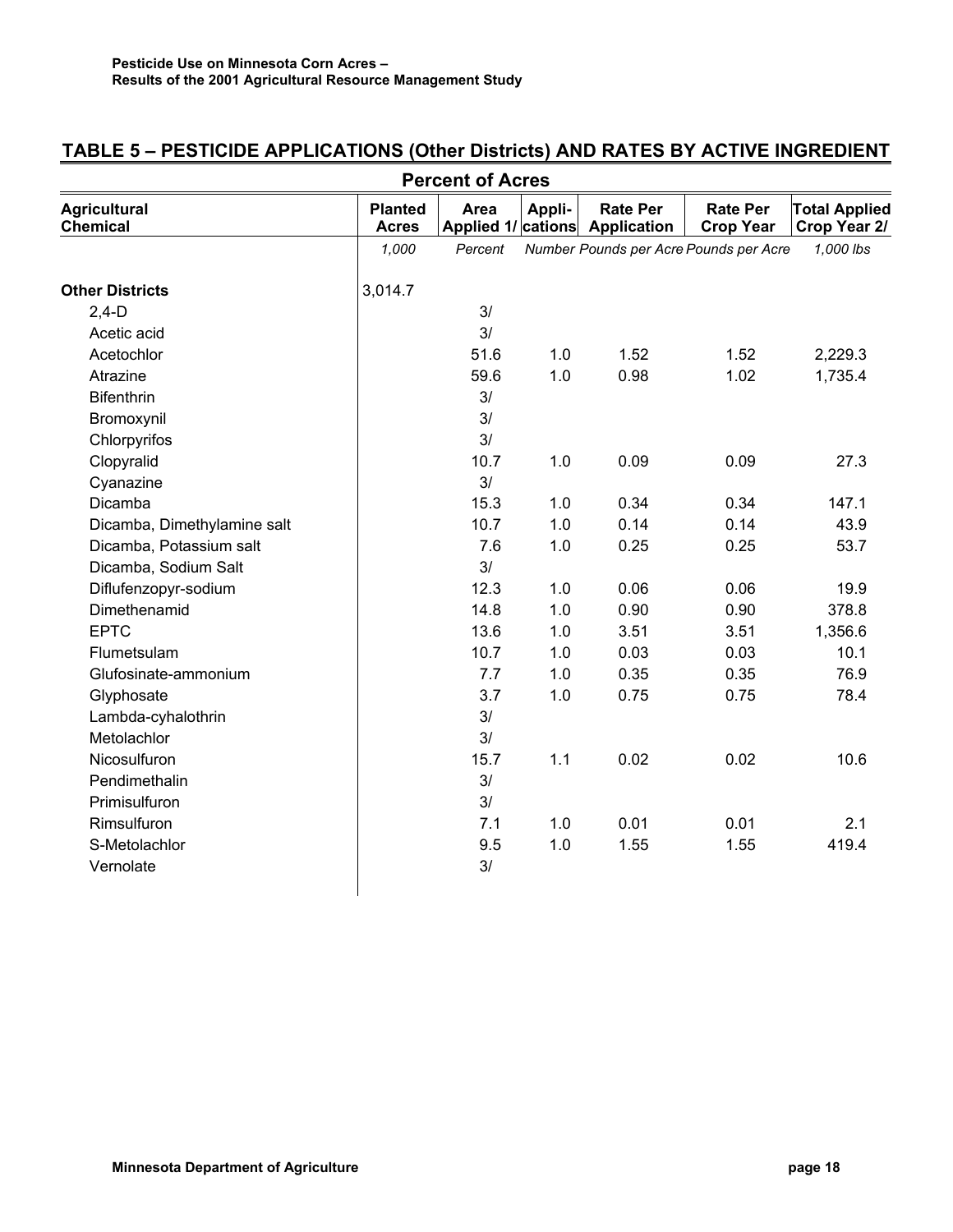|                                                 |                                |                           |        | <b>Percent of Acres</b>                |                                     |                                      |  |  |  |  |
|-------------------------------------------------|--------------------------------|---------------------------|--------|----------------------------------------|-------------------------------------|--------------------------------------|--|--|--|--|
| <b>Agricultural</b><br><b>Chemical</b>          | <b>Planted</b><br><b>Acres</b> | Area<br>Applied 1/cations | Appli- | <b>Rate Per</b><br><b>Application</b>  | <b>Rate Per</b><br><b>Crop Year</b> | <b>Total Applied</b><br>Crop Year 2/ |  |  |  |  |
|                                                 | 1,000                          | Percent                   |        | Number Pounds per Acre Pounds per Acre |                                     | 1,000 lbs                            |  |  |  |  |
| <b>Minnesota</b>                                | 6,800.0                        |                           |        |                                        |                                     |                                      |  |  |  |  |
| $2,4-D$                                         |                                | 6.7                       | 1.0    | 0.23                                   | 0.23                                | 104.8                                |  |  |  |  |
| Acetic acid                                     |                                | 3/                        |        |                                        |                                     |                                      |  |  |  |  |
| Acetochlor                                      |                                | 42.4                      | 1.0    | 1.47                                   | 1.47                                | 4,226.8                              |  |  |  |  |
| Alachlor                                        |                                | 0.8                       | 1.0    | 1.67                                   | 1.67                                | 85.4                                 |  |  |  |  |
| Atrazine                                        |                                | 50.8                      | 1.0    | 0.83                                   | 0.86                                | 2,976.3                              |  |  |  |  |
| Bentazon                                        |                                | 3/                        |        |                                        |                                     |                                      |  |  |  |  |
| <b>Bifenthrin</b>                               |                                | 3/                        |        |                                        |                                     |                                      |  |  |  |  |
| Bromoxynil<br>Bromoxynil octanoid acid<br>Ester |                                | 3.1<br>3/                 | 1.0    | 0.16                                   | 0.16                                | 33.0                                 |  |  |  |  |
| Carbofuran                                      |                                | 3/                        |        |                                        |                                     |                                      |  |  |  |  |
| Carfentrazone-ethyl                             |                                | 0.6                       | 1.0    | 0.01                                   | 0.01                                | 0.4                                  |  |  |  |  |
| Chlorpyrifos                                    |                                | 1.1                       | 1.0    | 0.84                                   | 0.84                                | 63.6                                 |  |  |  |  |
| Clopyralid                                      |                                | 22.8                      | 1.0    | 0.11                                   | 0.11                                | 169.5                                |  |  |  |  |
| Cyanazine                                       |                                | 1.6                       | 1.0    | 0.52                                   | 0.52                                | 58.1                                 |  |  |  |  |
| Cyfluthrin                                      |                                | 0.7                       | 1.0    | 0.01                                   | 0.01                                | 0.2                                  |  |  |  |  |
| Dicamba                                         |                                | 17.1                      | 1.0    | 0.25                                   | 0.25                                | 291.8                                |  |  |  |  |
| Dicamba, Dimethylamine salt                     |                                | 5.2                       | 1.0    | 0.15                                   | 0.15                                | 51.4                                 |  |  |  |  |
| Dicamba, Potassium salt                         |                                | 6.5                       | 1.0    | 0.30                                   | 0.30                                | 131.8                                |  |  |  |  |
| Dicamba, Sodium Salt                            |                                | 3/                        |        |                                        |                                     |                                      |  |  |  |  |
| Diflufenzopyr-sodium                            |                                | 5.8                       | 1.0    | 0.06                                   | 0.06                                | 22.9                                 |  |  |  |  |
| Dimethenamid                                    |                                | 10.4                      | 1.0    | 1.10                                   | 1.10                                | 780.4                                |  |  |  |  |
| Dimethenamid-P                                  |                                | 3/                        |        |                                        |                                     |                                      |  |  |  |  |
| <b>EPTC</b>                                     |                                | 7.5                       | 1.0    | 3.35                                   | 3.35                                | 1,701.9                              |  |  |  |  |
| Fipronil                                        |                                | 3/                        |        |                                        |                                     |                                      |  |  |  |  |
| Flumetsulam                                     |                                | 23.1                      | 1.0    | 0.04                                   | 0.04                                | 63.9                                 |  |  |  |  |
| Glufosinate-ammonium                            |                                | 5.8                       | 1.0    | 0.33                                   | 0.34                                | 134.2                                |  |  |  |  |
| Glyphosate<br>Glyphosate, N-                    |                                | 7.5                       | 1.1    | 0.70                                   | 0.76                                | 386.9                                |  |  |  |  |
| (phosphonomethyl)                               |                                | 3/                        |        |                                        |                                     |                                      |  |  |  |  |
| Imazapyr                                        |                                | 0.8                       | 1.0    | 0.00<br>0.01                           | 0.00<br>0.01                        | 0.1                                  |  |  |  |  |
| Imazethapyr                                     |                                | 0.8<br>3/                 | 1.0    |                                        |                                     | 0.3                                  |  |  |  |  |
| Lambda-cyhalothrin<br>Mesotrione                |                                | 3/                        |        |                                        |                                     |                                      |  |  |  |  |
| Metolachlor                                     |                                | 6.0                       | 1.0    | 1.97                                   | 1.97                                | 799.6                                |  |  |  |  |
| Nicosulfuron                                    |                                | 20.5                      |        | 0.02                                   | 0.02                                | 29.4                                 |  |  |  |  |
|                                                 |                                |                           | 1.0    |                                        |                                     |                                      |  |  |  |  |

#### **TABLE 6 - PESTICIDE APPLICATIONS AND RATES (Statewide) BY ACTIVE INGREDIENT**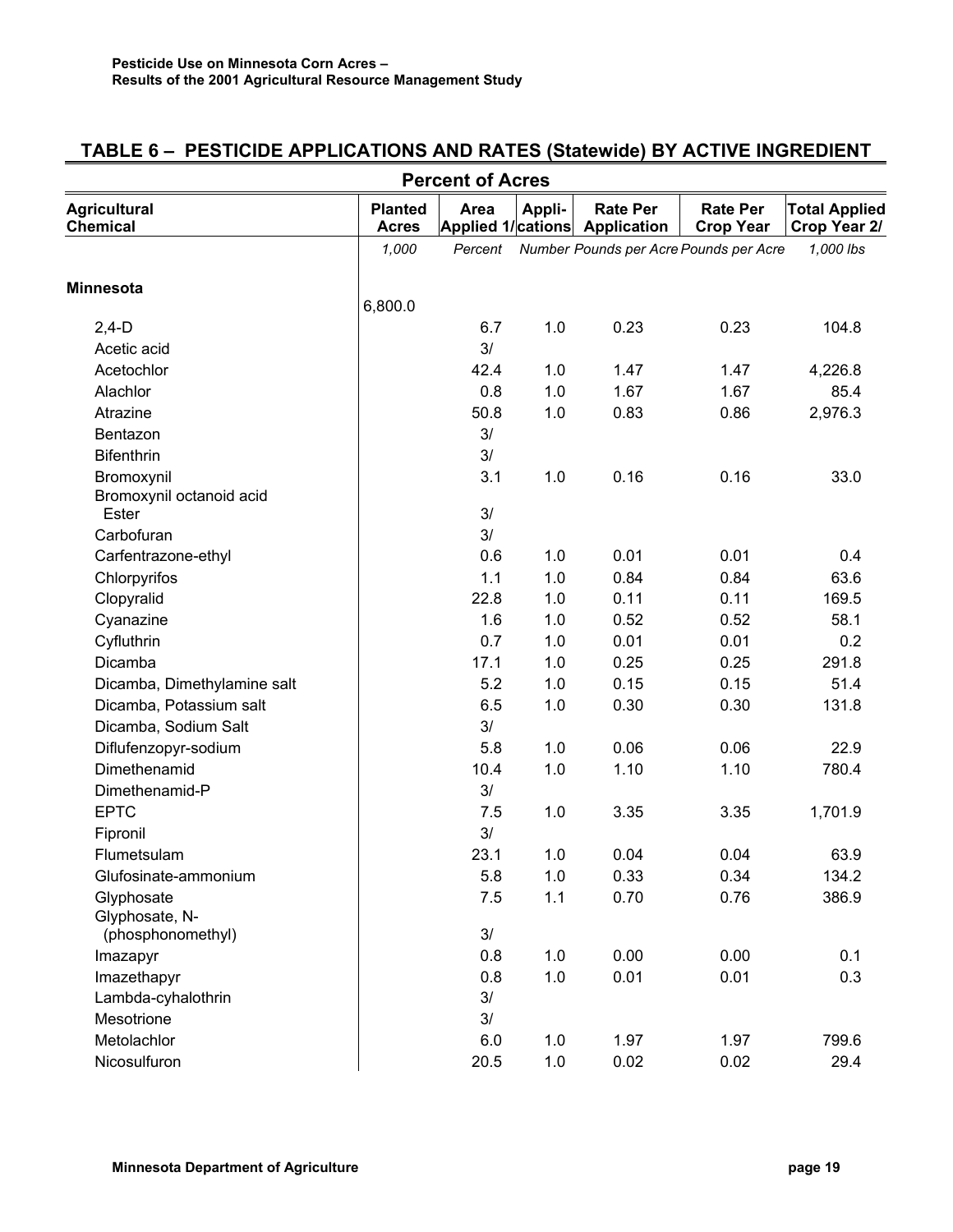#### **TABLE 6** *(continued)* **ñ PESTICIDE APPLICATIONS AND RATES (Statewide) BY ACTIVE INGREDIENT**

| <b>Percent of Acres</b>                |                                |                                   |        |                                       |                                        |                                      |
|----------------------------------------|--------------------------------|-----------------------------------|--------|---------------------------------------|----------------------------------------|--------------------------------------|
| <b>Agricultural</b><br><b>Chemical</b> | <b>Planted</b><br><b>Acres</b> | <b>Area</b><br>Applied 1/ cations | Appli- | <b>Rate Per</b><br><b>Application</b> | <b>Rate Per</b><br><b>Crop Year</b>    | <b>Total Applied</b><br>Crop Year 2/ |
|                                        | 1,000                          | Percent                           |        |                                       | Number Pounds per Acre Pounds per Acre | 1,000 lbs                            |
| <b>Minnesota</b>                       |                                |                                   |        |                                       |                                        |                                      |
|                                        | 6,800.0                        |                                   |        |                                       |                                        |                                      |
| Pendimethalin                          |                                | 2.8                               | 1.0    | 1.02                                  | 1.02                                   | 195.5                                |
| Permethrin                             |                                | 3/                                |        |                                       |                                        |                                      |
| Phorate                                |                                | 3/                                |        |                                       |                                        |                                      |
| Primisulfuron                          |                                | 3.2                               | 1.0    | 0.02                                  | 0.02                                   | 5.3                                  |
| Rimsulfuron                            |                                | 9.7                               | 1.0    | 0.01                                  | 0.01                                   | 6.6                                  |
| S-Metolachlor                          |                                | 7.5                               | 1.0    | 1.72                                  | 1.72                                   | 875.8                                |
| Sulfosate                              |                                | 3/                                |        |                                       |                                        |                                      |
| Tebupirimphos                          |                                | 0.7                               | 1.0    | 0.10                                  | 0.10                                   | 4.9                                  |
| <b>Tefluthrin</b>                      |                                | 2.9                               | 1.0    | 0.09                                  | 0.09                                   | 17.3                                 |
| <b>Terbufos</b>                        |                                | 0.4                               | 1.0    | 0.93                                  | 0.93                                   | 23.5                                 |
| Thifensulfuron methyl                  |                                | 3/                                |        |                                       |                                        |                                      |
| Vernolate                              |                                | 1.3                               | 1.0    | 1.71                                  | 1.74                                   | 155.0                                |

1/ Refers to acres receiving one or more applications of a specific herbicide ingredient.

2/ May not add due to rounding.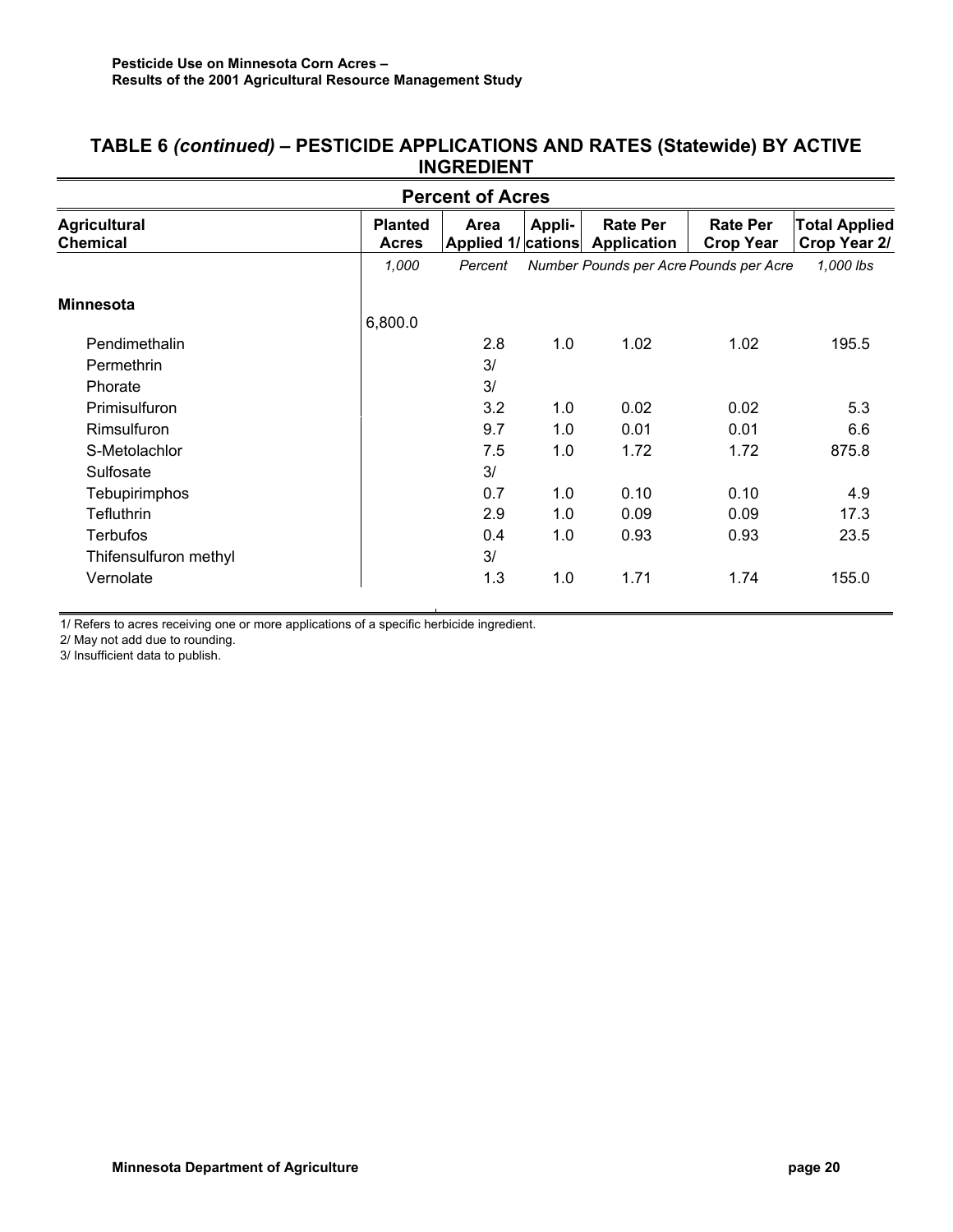**Percent of Acres** 

| <b>Application</b><br><b>Method</b>                                                                                                                                                                                           | <b>Planted</b><br><b>Acres</b> | Area<br><b>Applied Using Indicated</b><br>Method (can use more<br>than one method) 1/ |
|-------------------------------------------------------------------------------------------------------------------------------------------------------------------------------------------------------------------------------|--------------------------------|---------------------------------------------------------------------------------------|
|                                                                                                                                                                                                                               | 1,000                          | Percent                                                                               |
| <b>District 50 (Central)</b><br>Broadcast, ground w/o incorporation<br>Broadcast, ground with incorporation<br>Banded/side dressed in or over rows<br>Foliar or direct spray                                                  | 1,343.5                        | 86.8<br>15.6<br>5.2<br>12.1                                                           |
| <b>District 80 (South Central)</b><br>Broadcast, ground w/o incorporation<br>Broadcast, ground with incorporation<br>In Seed Furrow<br>Banded/side dressed in or over rows                                                    | 1,486.1                        | 84.5<br>23.3<br>2/<br>11.0                                                            |
| <b>District 90 (Southeast)</b><br>Broadcast, ground w/o incorporation<br>Broadcast, ground with incorporation                                                                                                                 | 955.7                          | 98.3<br>11.8                                                                          |
| <b>Other Districts</b><br>Broadcast, ground w/o incorporation<br>Broadcast, ground with incorporation<br>In Seed Furrow<br>Banded/side dressed in or over rows<br>Foliar or direct spray                                      | 3,014.7                        | 45.1<br>27.8<br>2/<br>6.9<br>47.6                                                     |
| <b>Minnesota</b><br>Broadcast, ground w/o incorporation<br>Broadcast, ground with incorporation<br>Broadcast, by air (Aerial application)<br>In Seed Furrow<br>Banded/side dressed in or over row<br>Foliar or directed spray | 6,800.0                        | 71.5<br>21.4<br>2/<br>2/<br>5.9<br>21.7                                               |

1/ Refers to acres receiving one or more applications of a specific herbicide ingredient.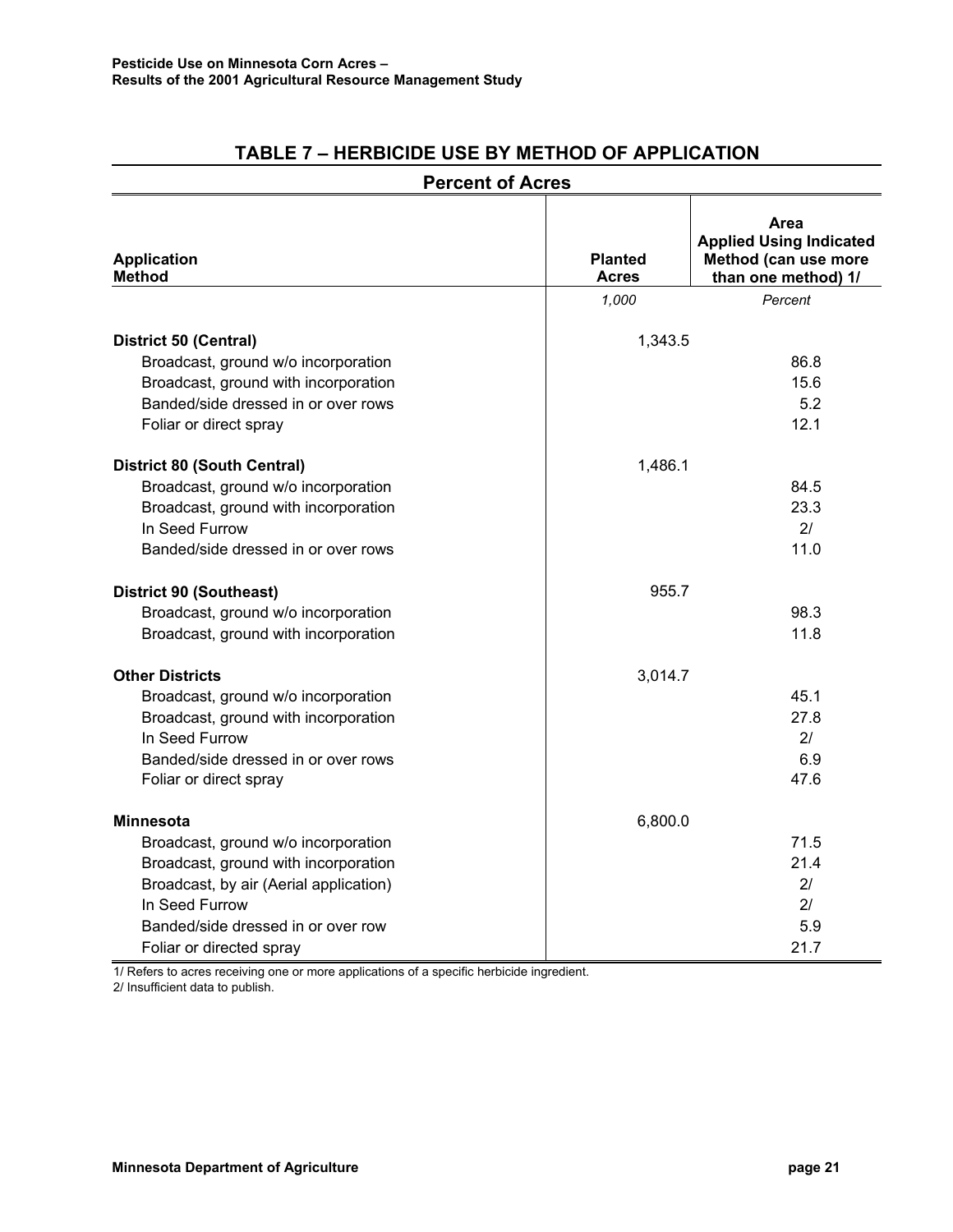| <b>Percent of Acres</b>               |                                |                                                                      |  |  |
|---------------------------------------|--------------------------------|----------------------------------------------------------------------|--|--|
| <b>Application</b><br>Time 1/         | <b>Planted</b><br><b>Acres</b> | Area<br><b>Applied at</b><br><b>Indicated Application</b><br>Time 2/ |  |  |
|                                       | 1,000                          | Percent                                                              |  |  |
| <b>District 50 (Central)</b>          | 1,343.5                        |                                                                      |  |  |
| <b>Before Planting</b><br>At Planting |                                | 15.7<br>9.6                                                          |  |  |
| <b>After Planting</b>                 |                                | 96.4                                                                 |  |  |
| <b>District 80 (South Central)</b>    | 1,486.1                        |                                                                      |  |  |
| <b>Before Planting</b>                |                                | 31.7                                                                 |  |  |
| At Planting                           |                                | 10.8                                                                 |  |  |
| <b>After Planting</b>                 |                                | 83.9                                                                 |  |  |
| <b>District 90 (Southeast)</b>        | 955.7                          |                                                                      |  |  |
| <b>Before Planting</b>                |                                | 17.7                                                                 |  |  |
| At Planting                           |                                | 3/                                                                   |  |  |
| <b>After Planting</b>                 |                                | 98.7                                                                 |  |  |
| <b>Other Districts</b>                | 3,014.7                        |                                                                      |  |  |
| <b>Before Planting</b>                |                                | 29.6                                                                 |  |  |
| At Planting                           |                                | 8.3                                                                  |  |  |
| <b>After Planting</b>                 |                                | 95.8                                                                 |  |  |
| <b>Minnesota</b>                      | 6,800.0                        |                                                                      |  |  |
| <b>Before Planting</b>                |                                | 25.3                                                                 |  |  |
| At Planting                           |                                | 7.2                                                                  |  |  |
| <b>After Planting</b>                 |                                | 94.1                                                                 |  |  |

### **TABLE 8 - HERBICIDE USE BY TIMING OF APPLICATION**

1/ Refers to acres receiving one or more applications of a specific herbicide ingredient.

2/ May not add due to rounding.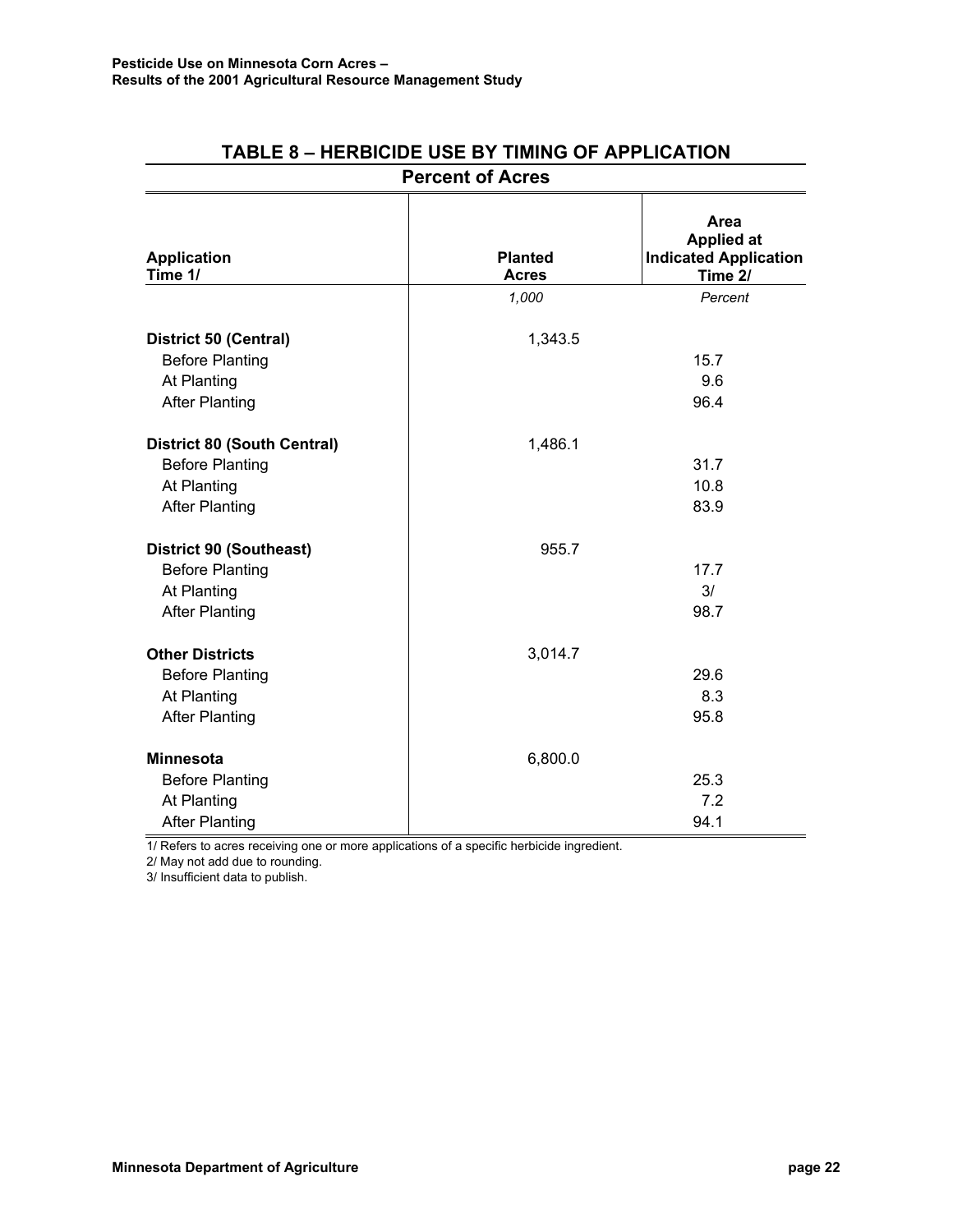| <b>Percent of Acres</b>            |                                |                                                             |  |  |
|------------------------------------|--------------------------------|-------------------------------------------------------------|--|--|
| <b>Applicator</b>                  | <b>Planted</b><br><b>Acres</b> | Area<br><b>Applied by Indicated</b><br><b>Applicator 1/</b> |  |  |
|                                    | 1,000                          | Percent                                                     |  |  |
| <b>District 50 (Central)</b>       | 1,343.5                        |                                                             |  |  |
| Operator                           |                                | 67.3                                                        |  |  |
| Custom                             |                                | 41.3                                                        |  |  |
| Employee                           |                                | 2/                                                          |  |  |
| <b>District 80 (South Central)</b> | 1,486.1                        |                                                             |  |  |
| Operator                           |                                | 76.6                                                        |  |  |
| Custom                             |                                | 35.1                                                        |  |  |
| Employee                           |                                | 2/                                                          |  |  |
| <b>District 90 (Southeast)</b>     | 955.7                          |                                                             |  |  |
| Operator                           |                                | 62.8                                                        |  |  |
| Custom                             |                                | 41.6                                                        |  |  |
| <b>Other Districts</b>             | 3,014.7                        |                                                             |  |  |
| Operator                           |                                | 69.4                                                        |  |  |
| Custom                             |                                | 44.8                                                        |  |  |
| <b>Minnesota</b>                   | 6,800.0                        |                                                             |  |  |
| Operator                           |                                | 69.1                                                        |  |  |
| Custom                             |                                | 41.6                                                        |  |  |
| Employee                           |                                | 2/                                                          |  |  |

#### **TABLE 9 - HERBICIDE USE BY APPLICATOR**

1/ Refers to acres receiving one or more applications of a specific herbicide ingredient.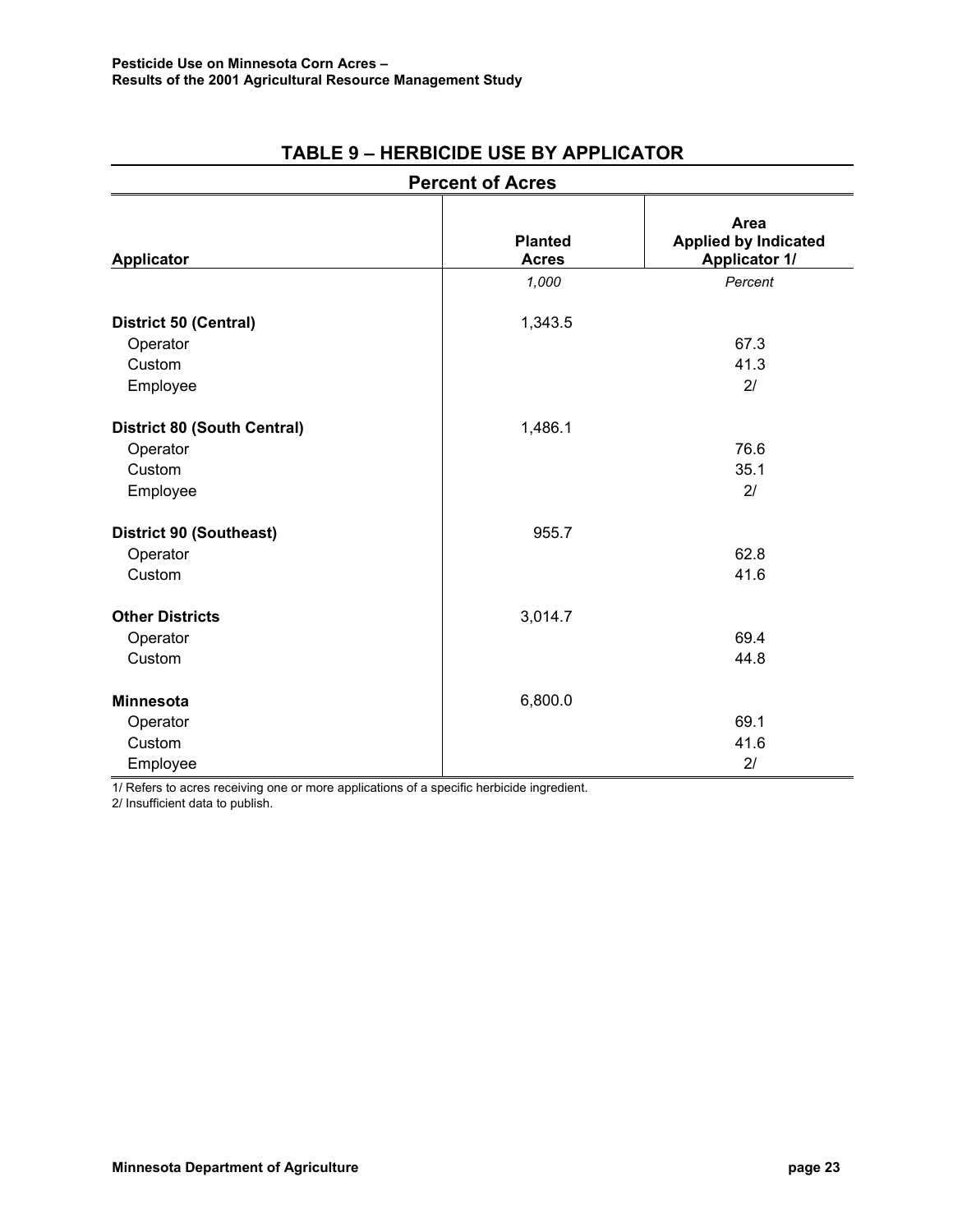| <b>Application</b><br><b>Method</b>                                                                                                                        | <b>Planted</b><br><b>Acres</b> | Area<br><b>Applied Using</b><br><b>Indicated</b><br>Method 1/ |
|------------------------------------------------------------------------------------------------------------------------------------------------------------|--------------------------------|---------------------------------------------------------------|
|                                                                                                                                                            | 1,000                          | Percent                                                       |
| <b>District 50 (Central)</b><br>In Seed Furrow                                                                                                             | 1,343.5                        | 2/                                                            |
| <b>District 80 (South Central)</b><br>Broadcast, ground w/o incorporation<br>In Seed Furrow<br>Banded/side dressed in or over row                          | 1,486.1                        | 2 <sup>1</sup><br>2 <sub>l</sub><br>1.6                       |
| <b>District 90 (Southeast)</b><br>Broadcast, ground w/o incorporation<br>In Seed Furrow<br>Banded/side dressed in or over rows                             | 955.7                          | 4.2<br>14.8<br>4.3                                            |
| <b>Other Districts</b><br>Broadcast, ground w/o incorporation<br>Broadcast, by Air (Aerial application)<br>Banded/side dressed in or over rows             | 3,014.7                        | 2 <sup>1</sup><br>2/<br>2 <sup>1</sup>                        |
| <b>Minnesota</b><br>Broadcast, ground w/o incorporation<br>Broadcast, by Air (Aerial application)<br>In Seed Furrow<br>Banded/side dressed in or over rows | 6,800.0                        | 2.2<br>2/<br>3.6<br>2.0                                       |

#### **TABLE 10 - INSECTICIDE USE BY APPLICATION METHOD Percent of Acres**

1/ Refers to acres receiving one or more applications of a specific insecticide ingredient.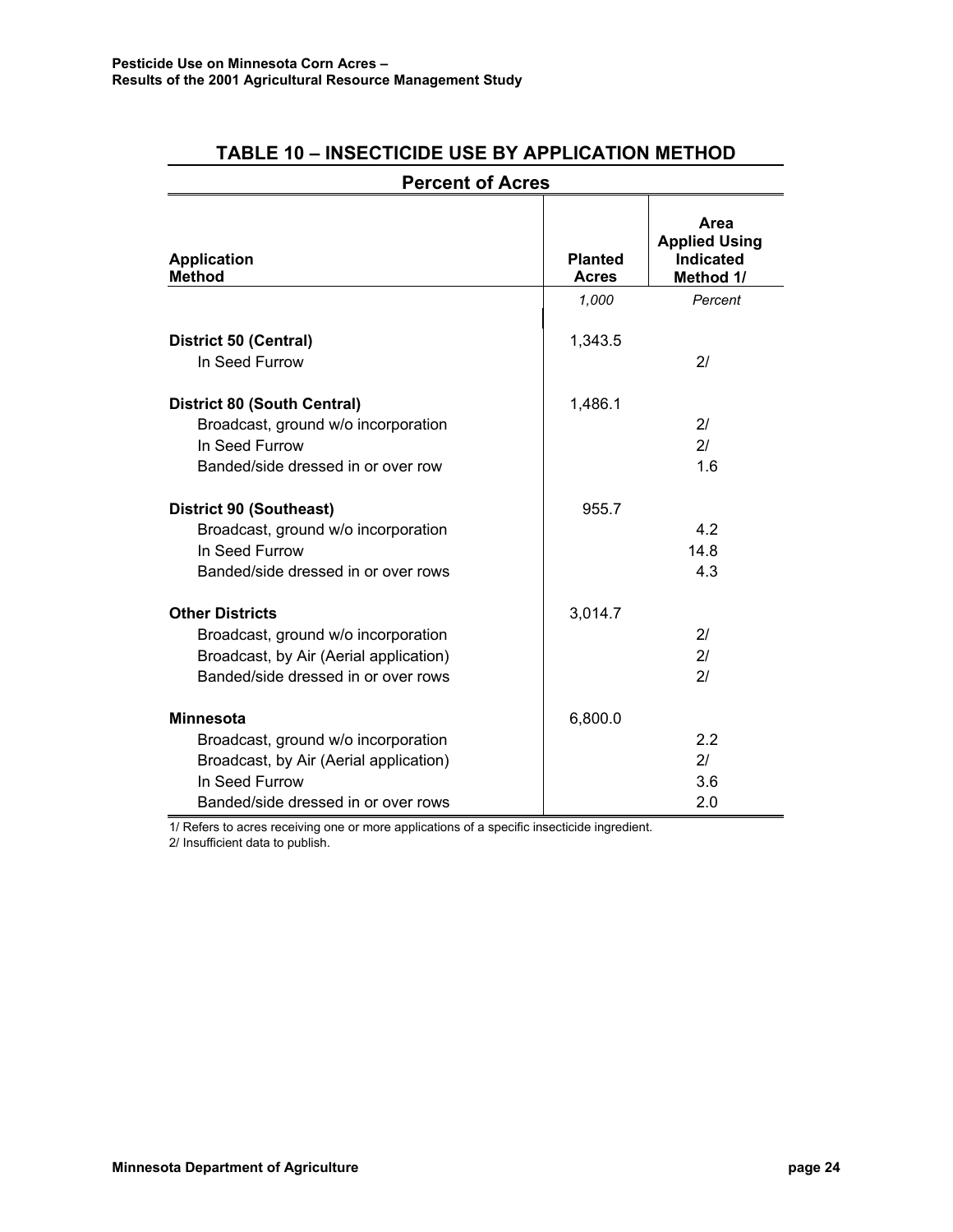| <b>Percent of Acres</b>                                                    |                                |                                                                   |  |  |
|----------------------------------------------------------------------------|--------------------------------|-------------------------------------------------------------------|--|--|
| <b>Application</b><br>Time 1/                                              | <b>Planted</b><br><b>Acres</b> | Area<br><b>Applied at</b><br><b>Indicated Application Time 2/</b> |  |  |
|                                                                            | 1,000                          | Percent                                                           |  |  |
| <b>District 50 (Central)</b><br>At Planting                                | 1,343.5                        | 3/                                                                |  |  |
| <b>District 80 (South Central)</b><br>At Planting<br><b>After Planting</b> | 1,486.1                        | 3.2<br>3/                                                         |  |  |
| <b>District 90 (Southeast)</b><br>At Planting<br><b>After Planting</b>     | 955.7                          | 19.7<br>3/                                                        |  |  |
| <b>Other Districts</b><br>At Planting<br><b>After Planting</b>             | 3,014.7                        | 3/<br>3/                                                          |  |  |
| <b>Minnesota</b><br>At Planting<br><b>After Planting</b>                   | 6,800.0                        | 6.0<br>2.0                                                        |  |  |

#### **TABLE 11 - INSECTICIDE USE BY TIMING OF APPLICATION**

1/ Refers to acres receiving one or more applications of a specific insecticide ingredient.

2/ May not add due to rounding.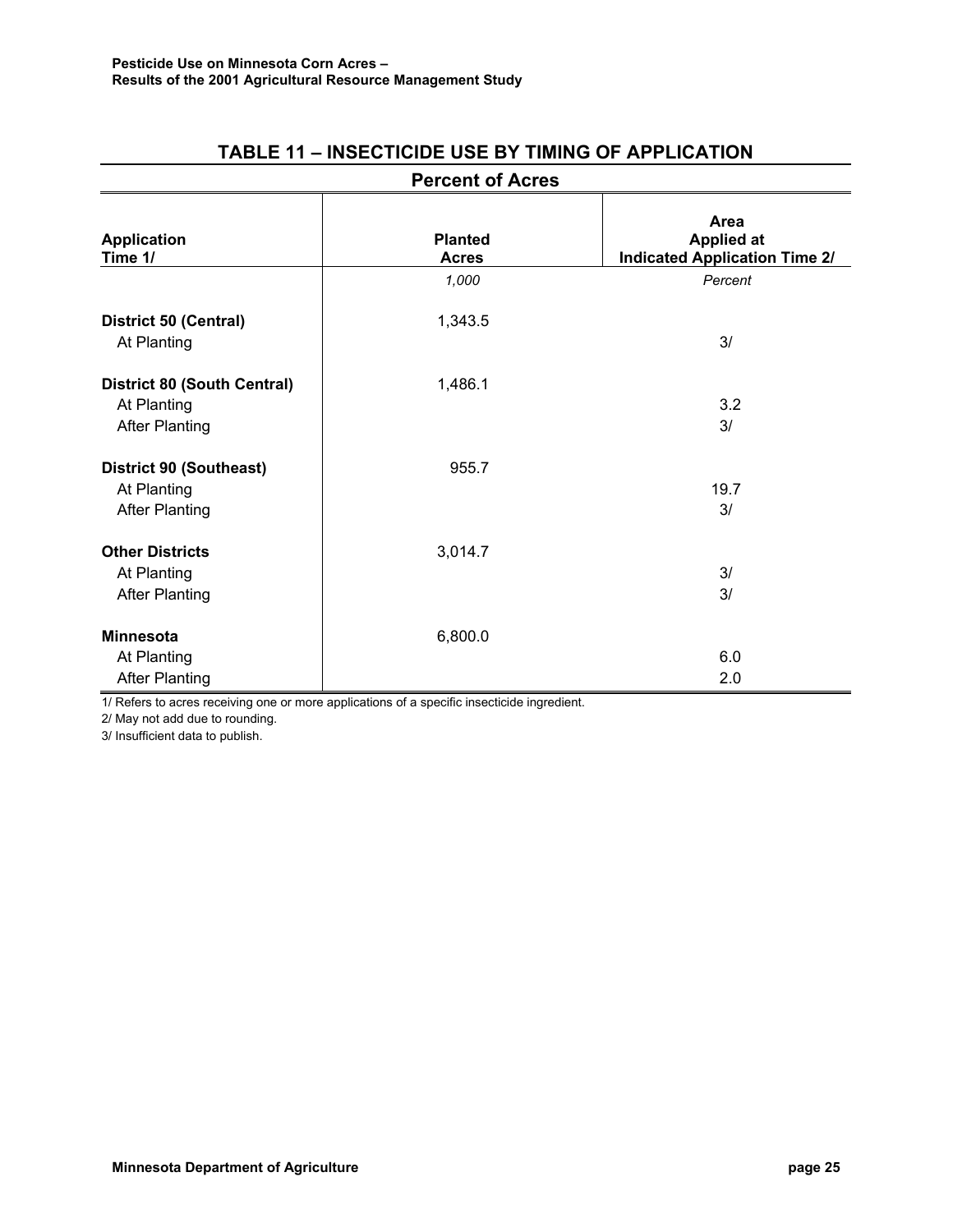| <b>Percent of Acres</b>                                  |                                |                                                      |  |  |  |
|----------------------------------------------------------|--------------------------------|------------------------------------------------------|--|--|--|
| <b>Applicator</b>                                        | <b>Planted</b><br><b>Acres</b> | Area<br><b>Applied by Indicated Applicator</b><br>1/ |  |  |  |
|                                                          | 1,000                          | Percent                                              |  |  |  |
| <b>District 50 (Central)</b><br>Operator                 | 1,343.5                        | 2/                                                   |  |  |  |
| <b>District 80 (South Central)</b><br>Operator<br>Custom | 1,486.1                        | 3.2<br>2/                                            |  |  |  |
| <b>District 90 (Southeast)</b><br>Operator               | 955.7                          | 23.3                                                 |  |  |  |
| <b>Other Districts</b><br>Operator<br>Custom             | 3,014.7                        | 2/<br>2/                                             |  |  |  |
| <b>Minnesota</b><br>Operator<br>Custom<br>Employee       | 6,800.0                        | 6.8<br>1.2<br>2/                                     |  |  |  |

#### **TABLE 12 - INSECTICIDE USE BY APPLICATOR**

1/ Refers to acres receiving one or more applications of a specific insecticide ingredient.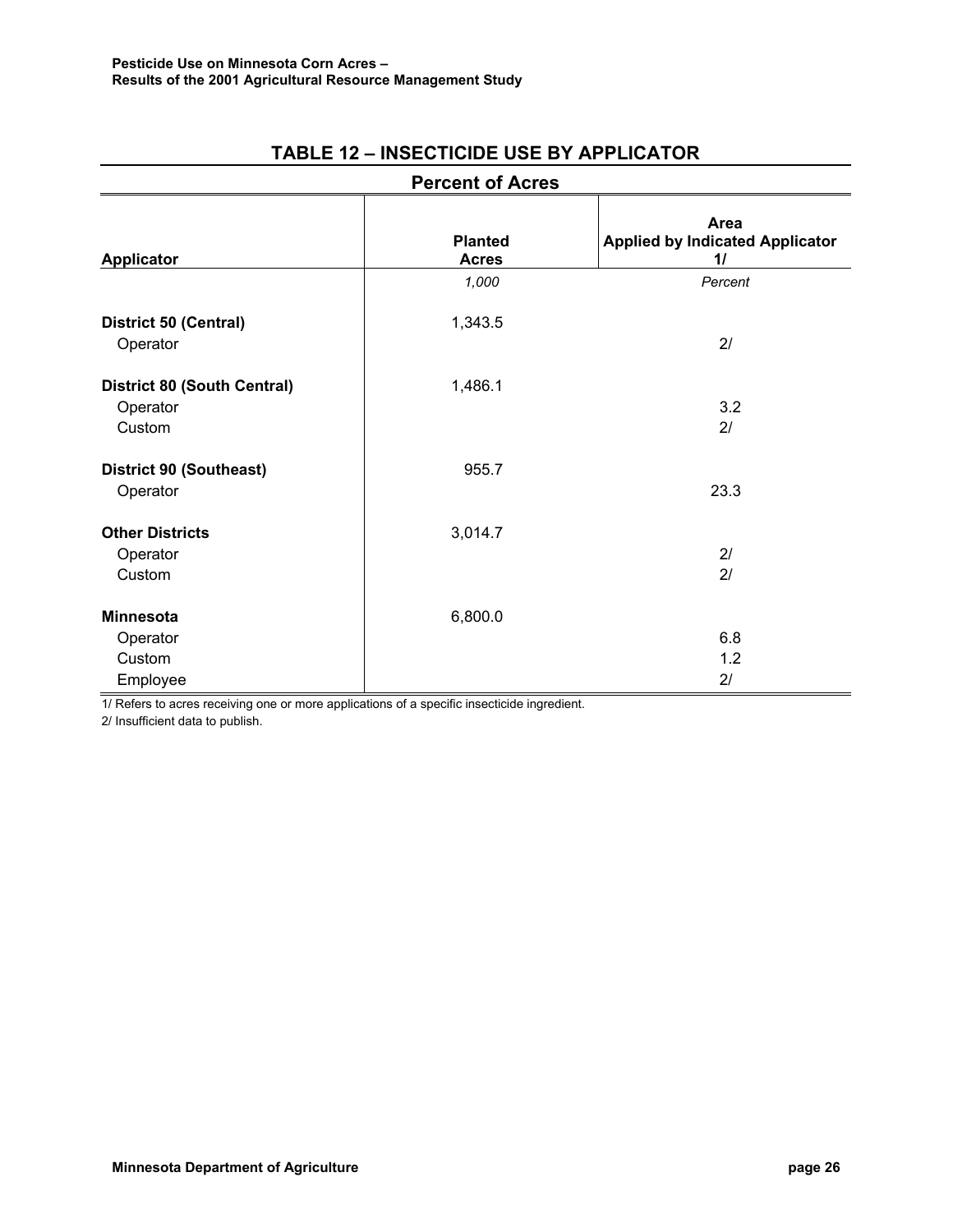| <b>Percent of Acres</b>            |                                                         |                       |              |                            |         |                       |
|------------------------------------|---------------------------------------------------------|-----------------------|--------------|----------------------------|---------|-----------------------|
|                                    |                                                         |                       |              | <b>Scouted for Insects</b> |         |                       |
| <b>Scouting</b>                    | <b>Scouted by</b><br><b>Systematic</b><br><b>Method</b> | <b>Scouted</b><br>for | Corn         | Corn                       |         | <b>Scouted</b><br>for |
| Performed by:                      |                                                         | <b>Weeds</b>          | <b>Borer</b> | Rootworm                   | Other   | <b>Diseases</b>       |
|                                    | Percent/1                                               | Percent/2 Percent     |              | Percent                    | Percent | Percent               |
| <b>District 50 (Central)</b>       | 58.0                                                    | 48.2                  | 19.6         | 14.1                       | 9.4     | 8.6                   |
| Operator                           |                                                         | 64.7                  | 76.1         | 67.4                       | 69.1    |                       |
| Dealer                             |                                                         | 27.3                  | 4.0          | 5.1                        | 5.1     |                       |
| Indep. Consultant or Scout         |                                                         | 8.1                   | 19.8         | 27.5                       | 25.8    |                       |
| <b>District 80 (South Central)</b> | 31.8                                                    | 28.4                  | 20.7         | 16.8                       | 10.4    | 7.3                   |
| Operator                           |                                                         | 43.3                  | 39.1         | 24.6                       | 35.9    |                       |
| Employee                           |                                                         | 6.0                   |              |                            |         |                       |
| Dealer                             |                                                         | 10.0                  | 2.8          | 3.5                        | 5.7     |                       |
| Indep. Consultant or Scout         |                                                         | 40.7                  | 58.1         | 71.9                       | 58.5    |                       |
| <b>District 90 (Southeast)</b>     | 46.4                                                    | 36.8                  | 9.4          | 3.2                        | 3.0     |                       |
| Operator                           |                                                         | 83.3                  | 63.0         | 3.0                        | 30.2    |                       |
| Dealer                             |                                                         | 8.9                   | 6.4          | 18.5                       | 2.6     |                       |
| Indep. Consultant or Scout         |                                                         | 7.8                   | 30.7         | 78.4                       | 67.2    |                       |
| <b>Other Districts</b>             | 49.8                                                    | 20.3                  | 7.0          | 6.4                        | 7.3     | 6.9                   |
| Operator                           |                                                         | 67.5                  | 46.7         | 29.6                       | 48.2    |                       |
| Dealer                             |                                                         | 12.1                  | 4.8          | 5.3                        | 4.6     |                       |
| Indep. Consultant or Scout         |                                                         | 20.5                  | 48.4         | 65.1                       | 47.2    |                       |
| <b>Minnesota</b>                   | 46.5                                                    | 28.8                  | 10.8         | 7.9                        | 7.0     | 5.6                   |
| Operator                           |                                                         | 68.8                  | 55.7         | 35.3                       | 48.3    |                       |
| Employee                           |                                                         | 0.7                   |              |                            |         |                       |
| Dealer                             |                                                         | 14.5                  | 4.5          | 6.1                        | 4.7     |                       |
| Indep. Consultant or Scout         |                                                         | 16.1                  | 39.8         | 58.6                       | 47.0    |                       |

#### TABLE 13 - SCOUTING FOR WEEDS, INSECTS & DISEASES

/1 Percent of all corn acres.

/2 Percent of all corn acres scouted systematically.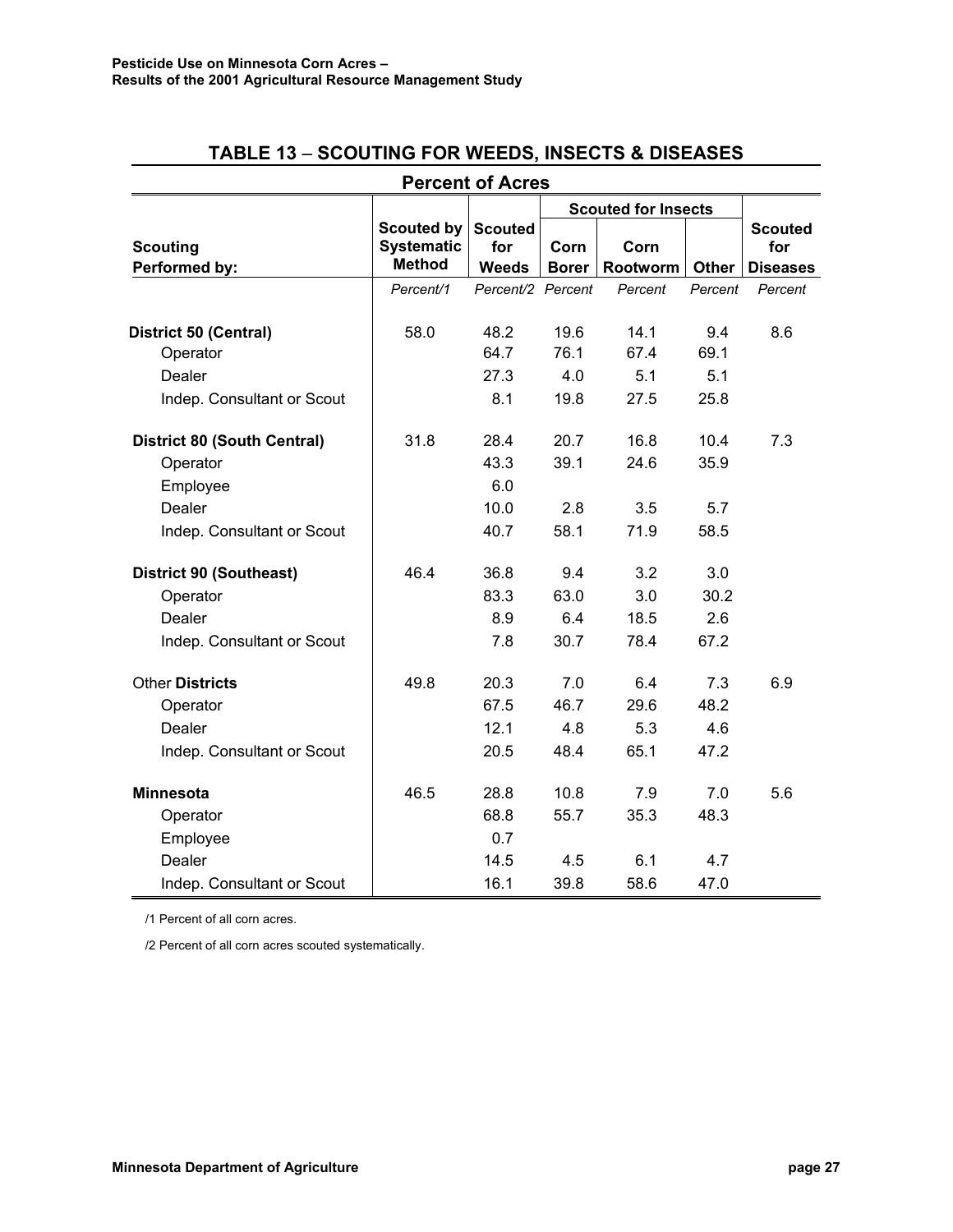#### **TABLE 14 - SCOUTING COSTS FOR WEEDS, INSECTS & DISEASES, RECORD KEEPING, AND DECISION THRESHOLDS**

| <b>Percent of Acres</b>                     |                                |                                                                                 |                                                                                                       |                                                                             |                                           |                                                                                                                                                                                                                           |  |
|---------------------------------------------|--------------------------------|---------------------------------------------------------------------------------|-------------------------------------------------------------------------------------------------------|-----------------------------------------------------------------------------|-------------------------------------------|---------------------------------------------------------------------------------------------------------------------------------------------------------------------------------------------------------------------------|--|
| <b>Scouting Performed by:</b>               | <b>Planted</b><br><b>Acres</b> | Cost per Acre for<br><b>Consultant or</b><br><b>Commercial</b><br><b>Scouts</b> | <b>Cost for</b><br><b>Insect</b><br><b>Scouting</b><br>(as a portion<br>of the<br>previous<br>column) | <b>Scouting</b><br><b>Hours</b><br>Spent by<br>Operator<br><b>Per Field</b> | <b>Scouting</b><br><b>Records</b><br>Kept | <b>Scouting Data</b><br><b>Compared to</b><br><b>University or</b><br><b>Extension</b><br><b>Infestation</b><br><b>Thresholds to</b><br><b>Determine</b><br><b>When to Take</b><br><b>Pest Control</b><br><b>Measures</b> |  |
|                                             | 1,000                          | Av \$/Acres                                                                     | Av \$/Acres                                                                                           | Mean                                                                        | Percent/1                                 | Percent/1                                                                                                                                                                                                                 |  |
| <b>District 50 (Central)</b><br>Acres       | 1343.5                         | 3.3                                                                             | 0.7                                                                                                   | 1.3                                                                         | 10.0                                      | 16.2                                                                                                                                                                                                                      |  |
| <b>District 80 (South Central)</b><br>Acres | 1486.1                         | 4.4                                                                             | 1.9                                                                                                   | 2.4                                                                         | 15.9                                      | 7.7                                                                                                                                                                                                                       |  |
| <b>District 90 (Southeast)</b><br>Acres     | 955.7                          | 2.8                                                                             | 0.6                                                                                                   | 1.7                                                                         | 13.9                                      | 6.0                                                                                                                                                                                                                       |  |
| <b>Other Districts</b><br>Acres             | 3014.7                         | 3.3                                                                             | 1.1                                                                                                   | 3.3                                                                         | 17.9                                      | 9.9                                                                                                                                                                                                                       |  |
| <b>Minnesota</b><br>Acres                   | 6800.0                         | 3.5                                                                             | 1.3                                                                                                   | 2.3                                                                         | 15.4                                      | 9.5                                                                                                                                                                                                                       |  |

/1 Percent of all corn acres or operations scouted systematically.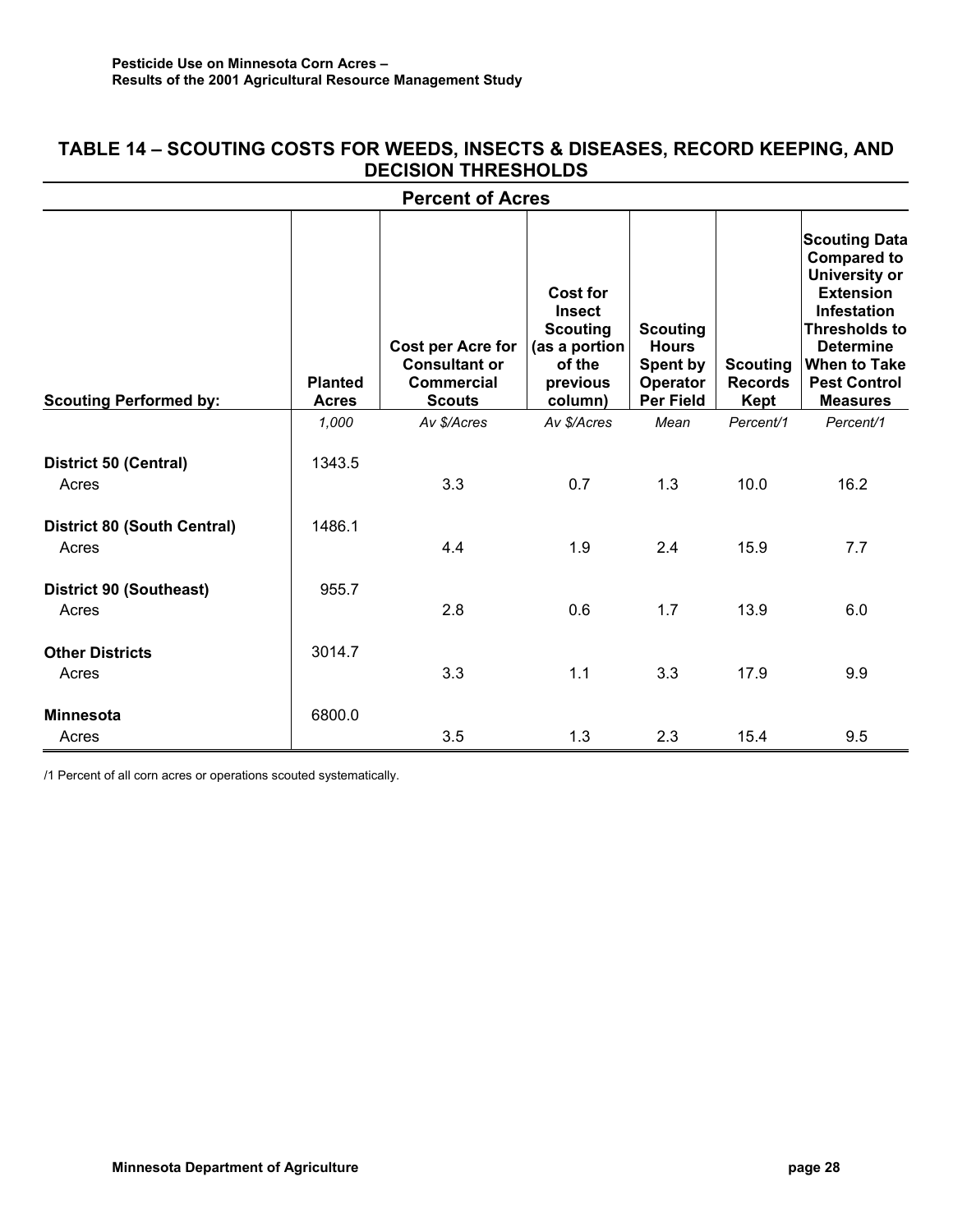| <b>TABLE 15 – WEEDS MANAGED BEFORE EMERGENCE BASED ON</b> |
|-----------------------------------------------------------|
| <b>EXPECTATIONS OR SCOUTING (by acres)</b>                |

| <b>Percent of Acres</b>            |                                |                                                                     |                                                                                                                            |                                                                                      |  |  |
|------------------------------------|--------------------------------|---------------------------------------------------------------------|----------------------------------------------------------------------------------------------------------------------------|--------------------------------------------------------------------------------------|--|--|
| <b>Region</b>                      | <b>Planted</b><br><b>Acres</b> | <b>Herbicides Applied</b><br><b>BEFORE Weed</b><br><b>Emergence</b> | <b>Based on Routine</b><br><b>Expectations of</b><br><b>What Weeds are</b><br><b>Usually Present</b><br><b>Each Spring</b> | <b>Based on</b><br><b>Systematic</b><br><b>Scouting from</b><br><b>Previous Year</b> |  |  |
|                                    | 1,000                          | Percent                                                             | Percent                                                                                                                    | Percent                                                                              |  |  |
| <b>District 50 (Central)</b>       | 1,343.5                        | 35.5                                                                | 82.1                                                                                                                       | 17.9                                                                                 |  |  |
| <b>District 80 (South Central)</b> | 1,486.1                        | 42.6                                                                | 94.5                                                                                                                       | 5.5                                                                                  |  |  |
| <b>District 90 (Southeast)</b>     | 955.7                          | 68.8                                                                | 99.3                                                                                                                       | 0.7                                                                                  |  |  |
| <b>Other Districts</b>             | 3,014.7                        | 77.7                                                                | 97.0                                                                                                                       | 3.0                                                                                  |  |  |
| <b>Minnesota</b>                   | 6,800.0                        | 66.0                                                                | 96.2                                                                                                                       | 3.8                                                                                  |  |  |
|                                    |                                |                                                                     |                                                                                                                            |                                                                                      |  |  |

#### **TABLE 16 ñ WEEDS MANAGED** *BEFORE* **EMERGENCE BASED ON EXPECTATIONS OR SCOUTING (by operations)**

| <b>Percent of Operations</b>                                                                                                                                                                                                                                                                               |         |         |         |  |  |  |  |  |
|------------------------------------------------------------------------------------------------------------------------------------------------------------------------------------------------------------------------------------------------------------------------------------------------------------|---------|---------|---------|--|--|--|--|--|
| <b>Based on Routine</b><br><b>Based on</b><br><b>Expectations of</b><br><b>Systematic</b><br><b>Herbicides Applied</b><br><b>What Weeds are</b><br><b>BEFORE Weed</b><br><b>Scouting from</b><br><b>Usually Present</b><br><b>Previous Year</b><br><b>Emergence</b><br><b>Each Spring</b><br><b>Region</b> |         |         |         |  |  |  |  |  |
|                                                                                                                                                                                                                                                                                                            | Percent | Percent | Percent |  |  |  |  |  |
| <b>District 50 (Central)</b>                                                                                                                                                                                                                                                                               | 27.0    | 89.7    | 10.3    |  |  |  |  |  |
| <b>District 80 (South Central)</b>                                                                                                                                                                                                                                                                         | 47.5    | 87.9    | 12.1    |  |  |  |  |  |
| <b>District 90 (Southeast)</b>                                                                                                                                                                                                                                                                             | 75.4    | 96.7    | 3.3     |  |  |  |  |  |
| <b>Other Districts</b>                                                                                                                                                                                                                                                                                     | 38.9    | 79.8    | 20.2    |  |  |  |  |  |
| <b>Minnesota</b>                                                                                                                                                                                                                                                                                           | 47.2    | 88.4    | 11.6    |  |  |  |  |  |
|                                                                                                                                                                                                                                                                                                            |         |         |         |  |  |  |  |  |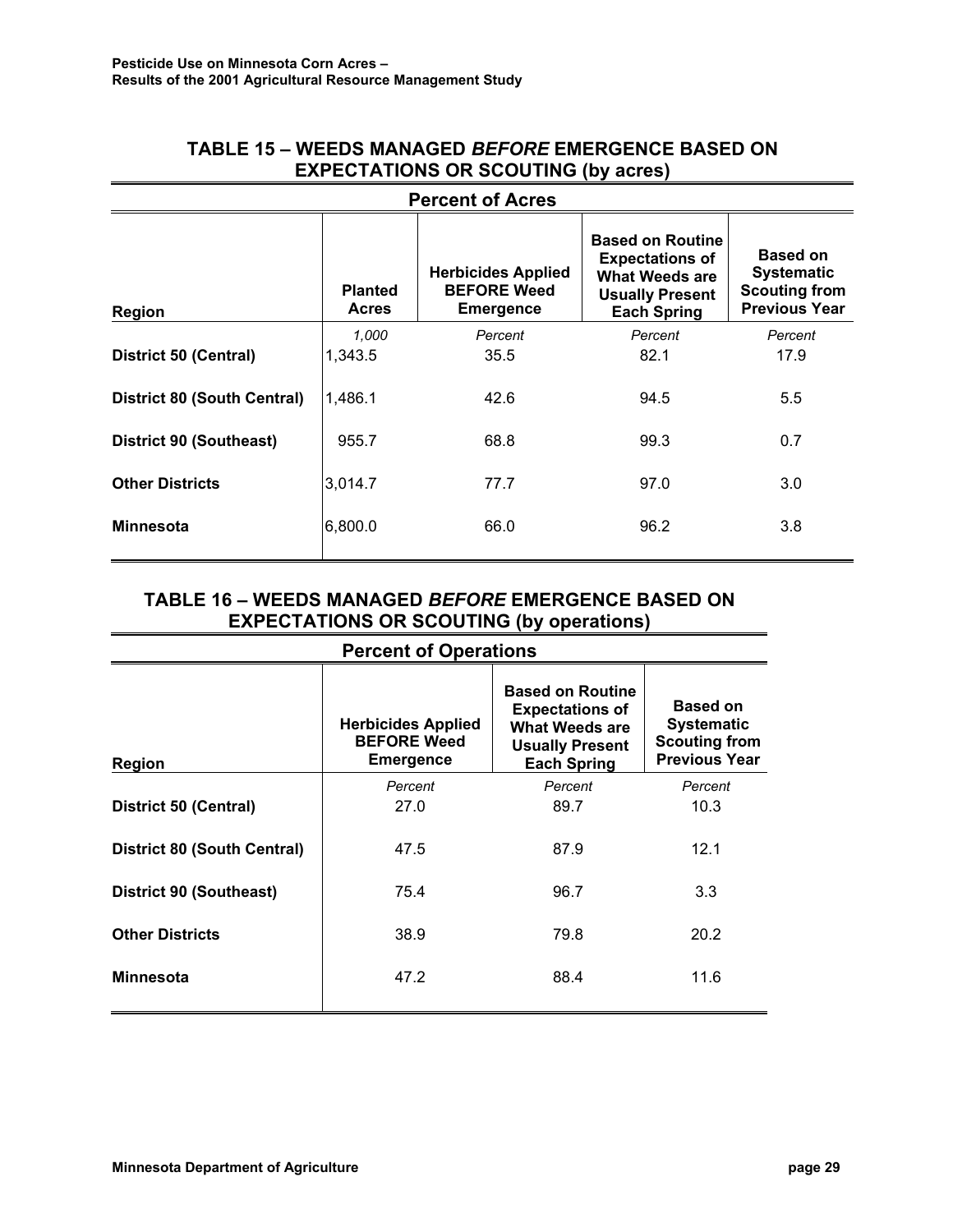| TABLE 17 – WEEDS MANAGED AFTER EMERGENCE BASED ON |  |
|---------------------------------------------------|--|
| <b>EXPECTATIONS OR SCOUTING (by acres)</b>        |  |

| <b>Percent of Acres</b>        |                                                                    |                                                                                                                  |                                                                                                      |  |  |  |  |
|--------------------------------|--------------------------------------------------------------------|------------------------------------------------------------------------------------------------------------------|------------------------------------------------------------------------------------------------------|--|--|--|--|
| <b>Planted</b><br><b>Acres</b> | <b>Herbicides Applied</b><br><b>AFTER Weed</b><br><b>Emergence</b> | <b>Based on</b><br><b>Treatments or</b><br><b>Expectations</b><br>of What Weeds<br>are Usually<br><b>Present</b> | <b>Based on</b><br><b>Systematic</b><br><b>Scouting about</b><br><b>Weeds or Weed</b><br><b>Size</b> |  |  |  |  |
| 1,000                          | Percent                                                            | Percent                                                                                                          | Percent                                                                                              |  |  |  |  |
| 1,343.5                        | 69.3                                                               | 72.3                                                                                                             | 27.7                                                                                                 |  |  |  |  |
| 1,486.1                        | 80.2                                                               | 83.4                                                                                                             | 16.6                                                                                                 |  |  |  |  |
| 955.7                          | 39.7                                                               | 78.1                                                                                                             | 21.9                                                                                                 |  |  |  |  |
| 3,014.7                        | 26.4                                                               | 80.7                                                                                                             | 19.3                                                                                                 |  |  |  |  |
| 6,800.0                        | 41.2                                                               | 78.8                                                                                                             | 21.2                                                                                                 |  |  |  |  |
|                                |                                                                    |                                                                                                                  |                                                                                                      |  |  |  |  |

#### **TABLE 18 ñ WEEDS MANAGED** *AFTER* **EMERGENCE BASED ON EXPECTATIONS OR SCOUTING (by operations)**

| <b>Percent of Operations</b>       |                                                                    |                                                                                           |                                                                                                      |  |  |  |
|------------------------------------|--------------------------------------------------------------------|-------------------------------------------------------------------------------------------|------------------------------------------------------------------------------------------------------|--|--|--|
| Region                             | <b>Herbicides Applied</b><br><b>AFTER Weed</b><br><b>Emergence</b> | Based Treatments<br>or Expectations of<br><b>What Weeds are</b><br><b>Usually Present</b> | <b>Based on</b><br><b>Systematic</b><br><b>Scouting about</b><br><b>Weeds or Weed</b><br><b>Size</b> |  |  |  |
|                                    | Percent                                                            | Percent                                                                                   | Percent                                                                                              |  |  |  |
| <b>District 50 (Central)</b>       | 82.5                                                               | 73.8                                                                                      | 26.2                                                                                                 |  |  |  |
| <b>District 80 (South Central)</b> | 74.3                                                               | 82.8                                                                                      | 17.2                                                                                                 |  |  |  |
| <b>District 90 (Southeast)</b>     | 45.1                                                               | 80.7                                                                                      | 19.3                                                                                                 |  |  |  |
| <b>Other Districts</b>             | 76.1                                                               | 69.6                                                                                      | 30.4                                                                                                 |  |  |  |
| <b>Minnesota</b>                   | 69.7                                                               | 74.9                                                                                      | 25.1                                                                                                 |  |  |  |
|                                    |                                                                    |                                                                                           |                                                                                                      |  |  |  |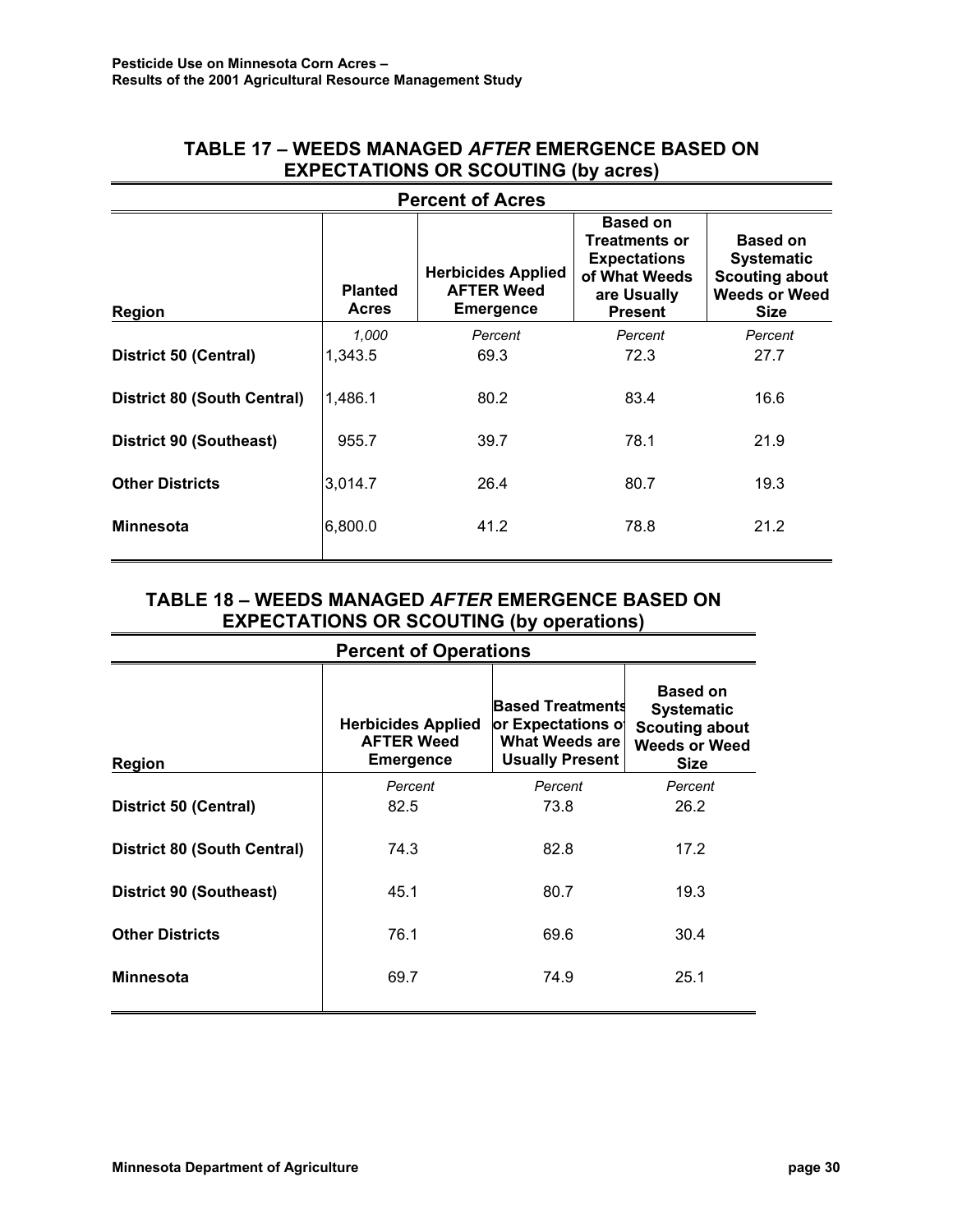| TABLE 19 – INSECTS MANAGED BASED ON EXPECTATIONS OR |  |
|-----------------------------------------------------|--|
| <b>SCOUTING (by acres)</b>                          |  |

| <b>Percent of Acres</b>            |                                |                                                                                                                                                                          |                                                                                                                                       |  |  |  |
|------------------------------------|--------------------------------|--------------------------------------------------------------------------------------------------------------------------------------------------------------------------|---------------------------------------------------------------------------------------------------------------------------------------|--|--|--|
| <b>Region</b>                      | <b>Planted</b><br><b>Acres</b> | <b>Insecticide Selected or</b><br><b>Applied Based on Routine</b><br><b>Treatments or</b><br><b>Expectations of What</b><br><b>Insects are Usually</b><br><b>Present</b> | <b>Insecticide</b><br>Selected or<br><b>Applied Based on</b><br><b>Systematic</b><br><b>Scouting for</b><br><b>Insect Infestation</b> |  |  |  |
|                                    | 1.000                          | Percent                                                                                                                                                                  | Percent                                                                                                                               |  |  |  |
| <b>District 50 (Central)</b>       | 1,343.5                        | 100.0                                                                                                                                                                    |                                                                                                                                       |  |  |  |
| <b>District 80 (South Central)</b> | 1,486.1                        | 87.7                                                                                                                                                                     | 12.3                                                                                                                                  |  |  |  |
| District 90 (Southeast)            | 955.7                          | 93.8                                                                                                                                                                     | 6.2                                                                                                                                   |  |  |  |
| <b>Other Districts</b>             | 3,014.7                        |                                                                                                                                                                          | 100.0                                                                                                                                 |  |  |  |
| <b>Minnesota</b>                   | 6,800.0                        | 80.0                                                                                                                                                                     | 20.0                                                                                                                                  |  |  |  |

#### **TABLE 20 - INSECTS MANAGED BASED ON EXPECTATIONS OR SCOUTING (by operations)**

| <b>Percent of Operations</b>       |                                                                                                                                                                   |                                                                                                                                       |  |  |  |  |
|------------------------------------|-------------------------------------------------------------------------------------------------------------------------------------------------------------------|---------------------------------------------------------------------------------------------------------------------------------------|--|--|--|--|
| <b>Region</b>                      | Insecticide Selected or<br><b>Applied Based on Routine</b><br><b>Treatments or</b><br><b>Expectations of What</b><br><b>Insects are Usually</b><br><b>Present</b> | <b>Insecticide</b><br>Selected or<br><b>Applied Based on</b><br><b>Systematic</b><br><b>Scouting for</b><br><b>Insect Infestation</b> |  |  |  |  |
|                                    | Percent                                                                                                                                                           | Percent                                                                                                                               |  |  |  |  |
| District 50 (Central)              | 100.0                                                                                                                                                             |                                                                                                                                       |  |  |  |  |
| <b>District 80 (South Central)</b> | 84.5                                                                                                                                                              | 15.6                                                                                                                                  |  |  |  |  |
| District 90 (Southeast)            | 84.4                                                                                                                                                              | 15.6                                                                                                                                  |  |  |  |  |
| <b>Other Districts</b>             |                                                                                                                                                                   | 100.0                                                                                                                                 |  |  |  |  |
| <b>Minnesota</b>                   | 65.0                                                                                                                                                              | 35.0                                                                                                                                  |  |  |  |  |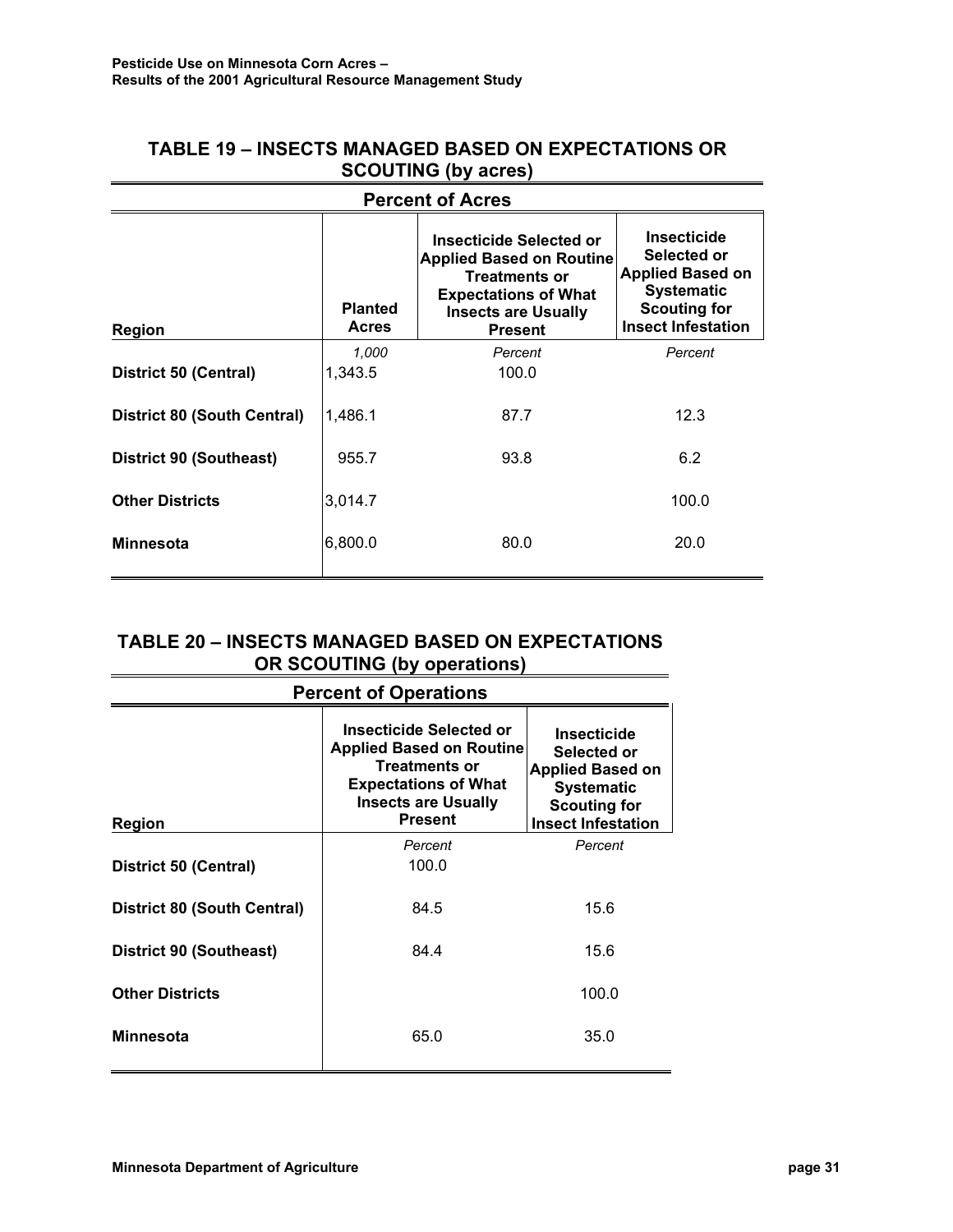|                                   | <b>Percent of Acres</b> |                                                  |                                                        |  |  |  |  |
|-----------------------------------|-------------------------|--------------------------------------------------|--------------------------------------------------------|--|--|--|--|
|                                   |                         |                                                  | <b>Yield Loss (Bushels per Acre)</b>                   |  |  |  |  |
| <b>Region</b>                     | <b>Planted Acres</b>    | Due to<br><b>Untreated</b><br><b>Corn Borers</b> | Due to<br><b>Untreated</b><br>Corn<br><b>Rootworms</b> |  |  |  |  |
|                                   | 1,000                   | Bu/Acre                                          | Bu/Acre                                                |  |  |  |  |
| District 50<br>(Central)          | 1,343.5                 | 6.6                                              | 2.9                                                    |  |  |  |  |
| District 80<br>(South<br>Central) | 1,486.1                 | 2.6                                              | 1.0                                                    |  |  |  |  |
| <b>District 90</b><br>(Southeast) | 955.7                   | 7.0                                              | 6.8                                                    |  |  |  |  |
| <b>Other Districts</b>            | 3,014.7                 | 13.6                                             | 2.3                                                    |  |  |  |  |
| <b>Minnesota</b>                  | 6,800.0                 | 8.5                                              | 3.2                                                    |  |  |  |  |

#### **TABLE 21 - ESTIMATED YIELD LOSS DUE TO UNTREATED PESTS**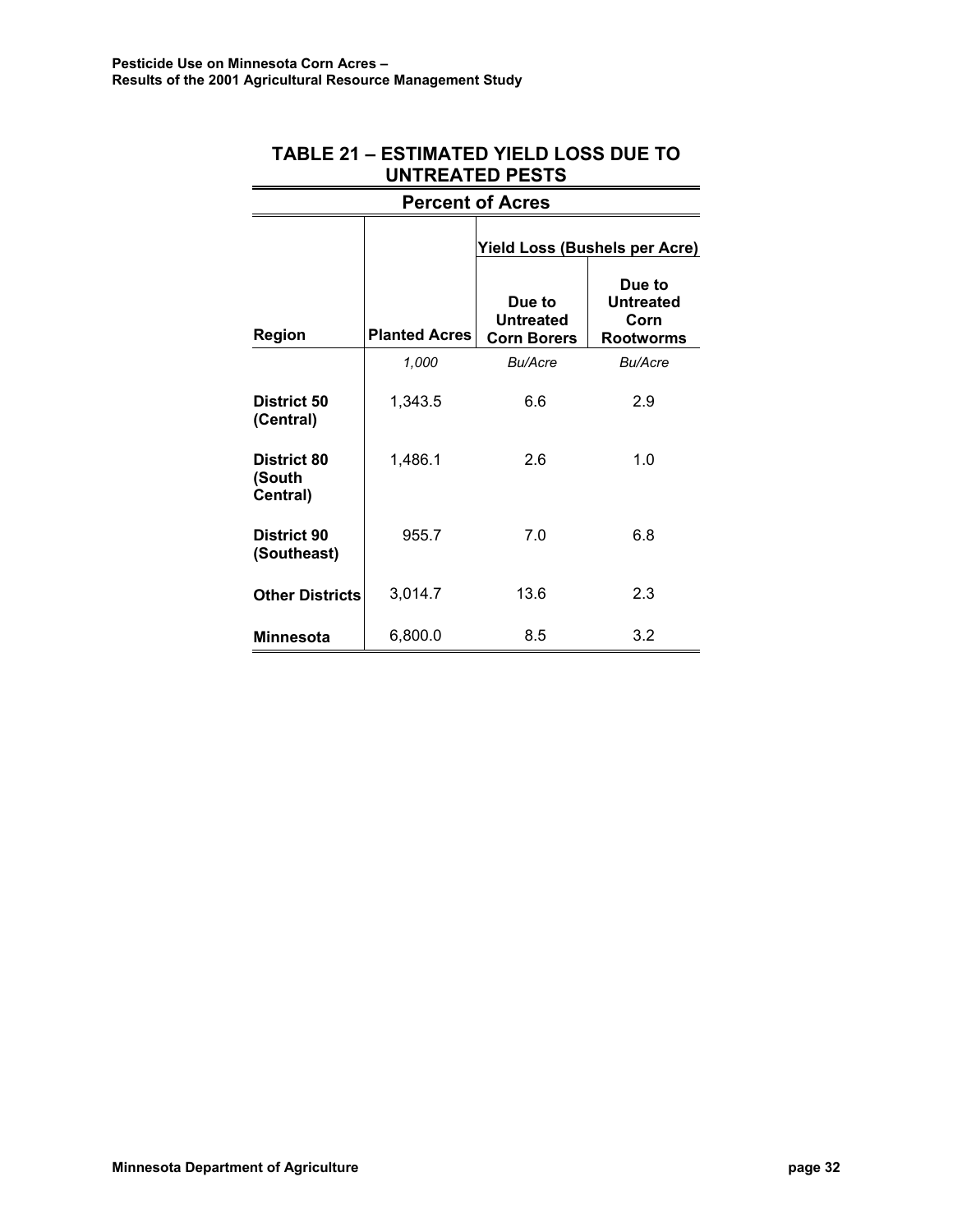#### **TABLE 22 - PRIMARY SOURCES OF PEST MANAGEMENT INFORMATION**

| <b>Percent of Operations</b>       |                                                                                                                                        |                                                                |                                                 |                            |                    |               |                                   |                  |      |
|------------------------------------|----------------------------------------------------------------------------------------------------------------------------------------|----------------------------------------------------------------|-------------------------------------------------|----------------------------|--------------------|---------------|-----------------------------------|------------------|------|
|                                    | <b>Attendance at</b><br><b>Training</b>                                                                                                | <b>Primary Source of Pest Management</b><br><b>Information</b> |                                                 |                            |                    |               |                                   |                  |      |
| Region                             | <b>Sessions on</b><br><b>Pest</b><br><b>Identification</b><br>and<br><b>Management</b><br><b>Between</b><br>10/2000 and end<br>of 2001 | Extension                                                      | Dealer<br>ট<br><b>Supply</b><br>hemical<br>Farm | Service<br><b>Scouting</b> | Consultant<br>Crop | Other Growers | ៍<br>ssociations<br>Media<br>rint | Other            | None |
|                                    |                                                                                                                                        |                                                                | -- Percent of Operations                        |                            |                    |               |                                   |                  |      |
| <b>District 50 (Central)</b>       | 20.6                                                                                                                                   | 5.3                                                            | 70.6                                            |                            | 7.2                | 3.9           | 4.3                               | 0.9              | 7.8  |
| <b>District 80 (South Central)</b> | 33.3                                                                                                                                   | 9.1                                                            | 68.6                                            | 6.2                        | 9.8                | 1.4           | 3.7                               | 1.1              |      |
| <b>District 90 (Southeast)</b>     | 44.1                                                                                                                                   | 1.1                                                            | 84.9                                            |                            | 2.9                | 5.7           |                                   |                  | 5.4  |
| <b>Other Districts</b>             | 10.0                                                                                                                                   | 1.2                                                            | 90.0                                            | 0.9                        | 3.7                |               | 1.7                               |                  | 2.4  |
| <b>Minnesota</b>                   | 21.8                                                                                                                                   | 2.6                                                            | 83.9                                            | 1.2                        | 4.7                | 2.0           | 1.9                               | 0.2 <sub>0</sub> | 3.6  |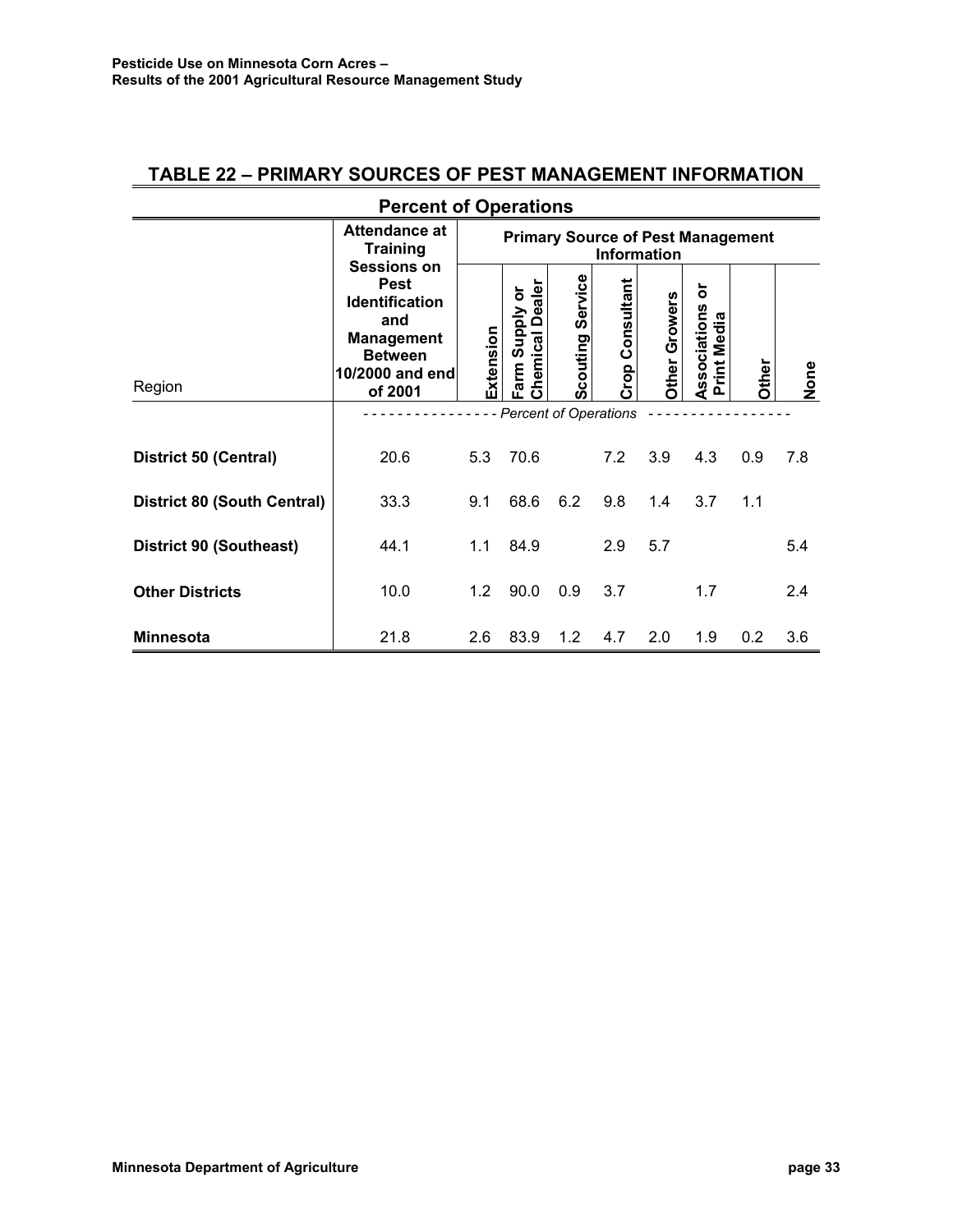**Pesticide Use on Minnesota Corn Acres -Results of the 2001 Agricultural Resource Management Study**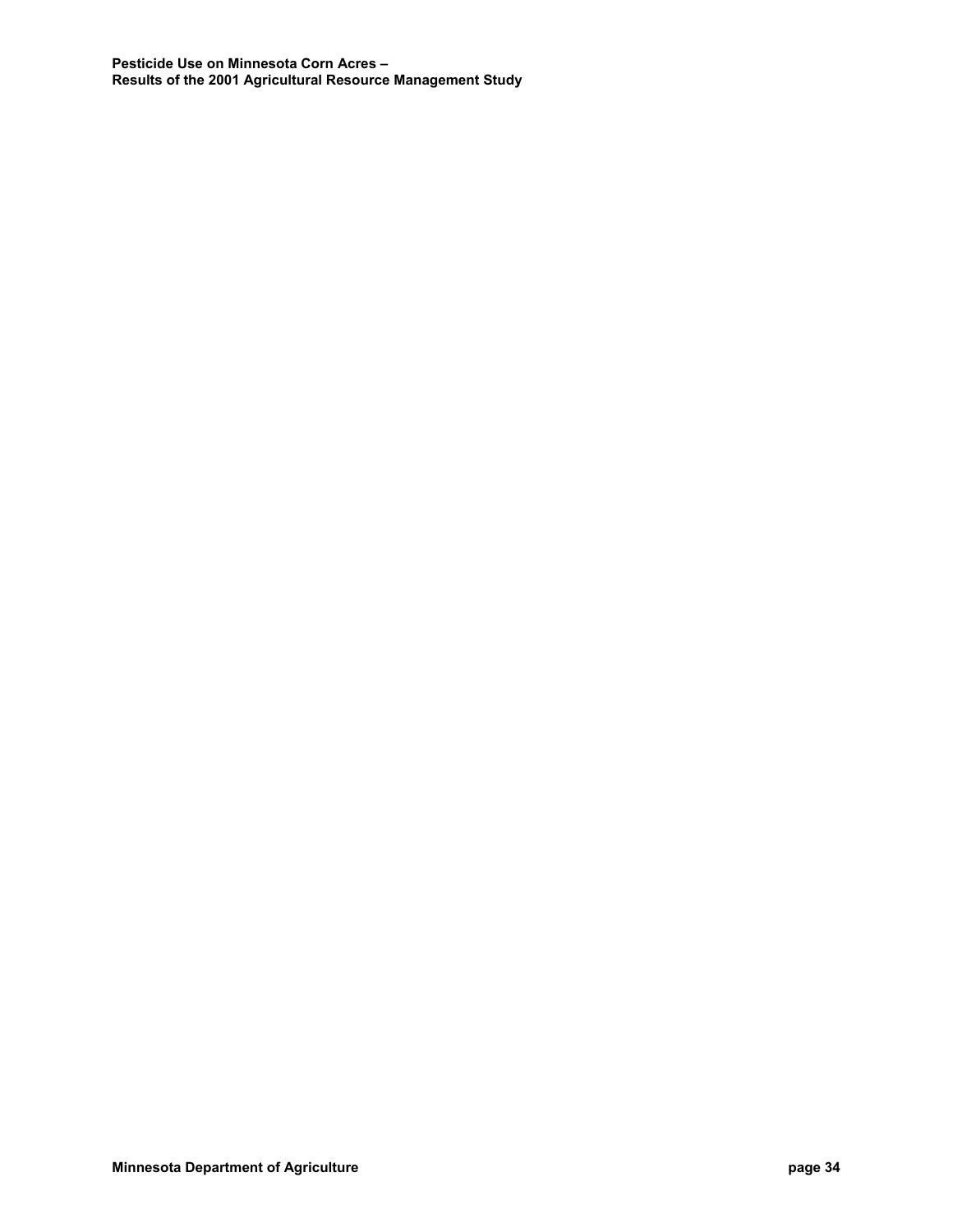# Section 2: Pesticide Management Practices Related to Use of Pesticide- and Pest-Resistant Plants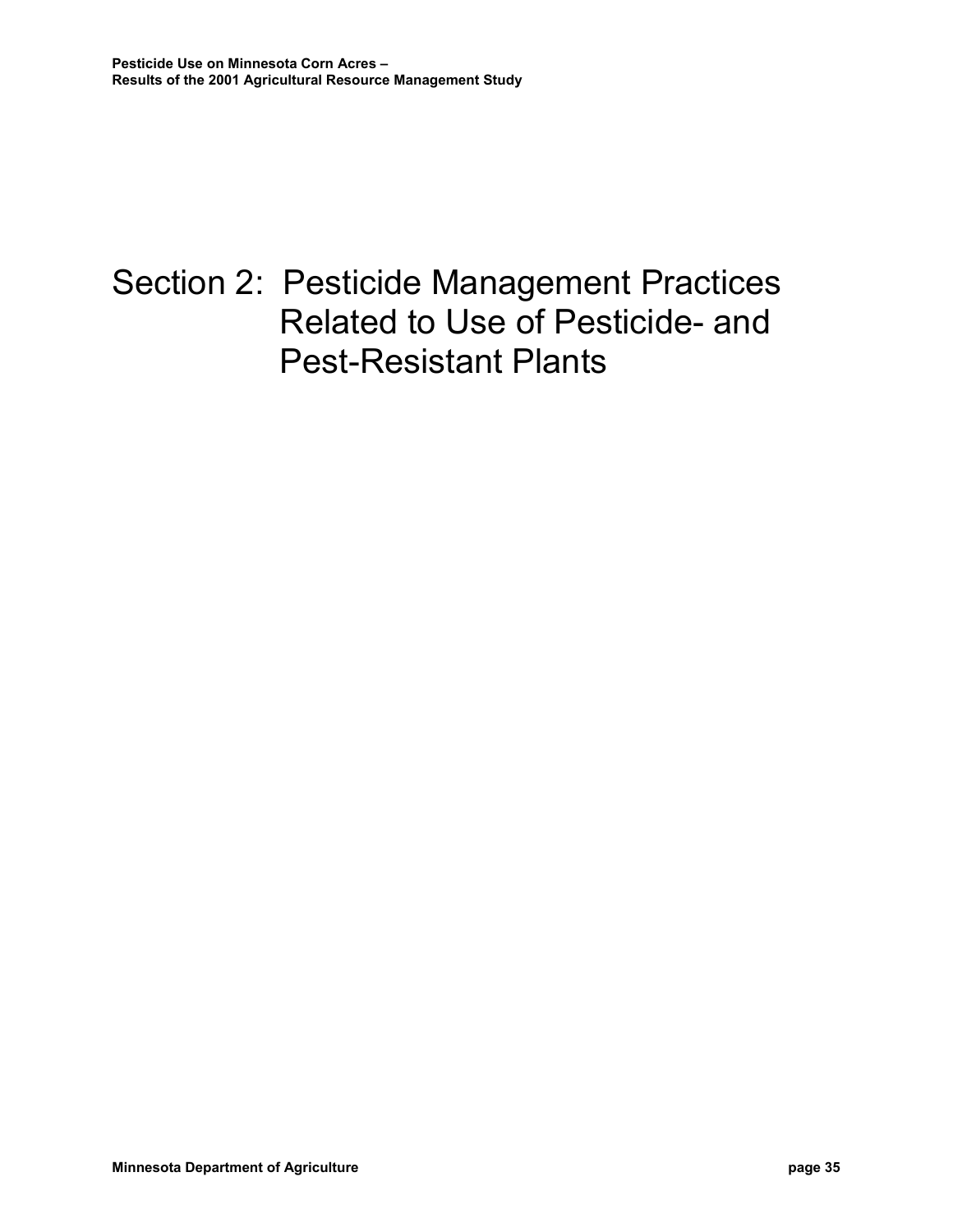| <b>Percent of Acres</b>        |                                |                                      |                                      |                                   |                                                                   |  |  |
|--------------------------------|--------------------------------|--------------------------------------|--------------------------------------|-----------------------------------|-------------------------------------------------------------------|--|--|
| <b>Region</b>                  | <b>Planted</b><br><b>Acres</b> | <b>No Resistant</b><br><b>Traits</b> | <b>Herbicide</b><br><b>Resistant</b> | <b>Insect</b><br><b>Resistant</b> | <b>Both</b><br><b>Herbicide</b><br>and Insect<br><b>Resistant</b> |  |  |
|                                | 1,000                          | Percent                              | Percent                              | Percent                           | Percent                                                           |  |  |
| District 50<br>(Central)       | 1,343.5                        | 57.6                                 | 10.3                                 | 17.2                              | 14.8                                                              |  |  |
| District 80<br>(South Central) | 1,486.1                        | 68.6                                 | 9.4                                  | 18.2                              | 3.9                                                               |  |  |
| District 90<br>(Southeast)     | 955.7                          | 77.2                                 | 15.3                                 | 6.2                               | 1.4                                                               |  |  |
| <b>Other Districts</b>         | 3,014.7                        | 39.0                                 | 4.9                                  | 49.6                              | 6.6                                                               |  |  |
| <b>Minnesota</b>               | 6,800.0                        | 56.4                                 | 8.9                                  | 28.6                              | 6.1                                                               |  |  |

#### **TABLE 23 - USE OF PESTICIDE- AND PEST-RESISTANT SEED VARIETIES**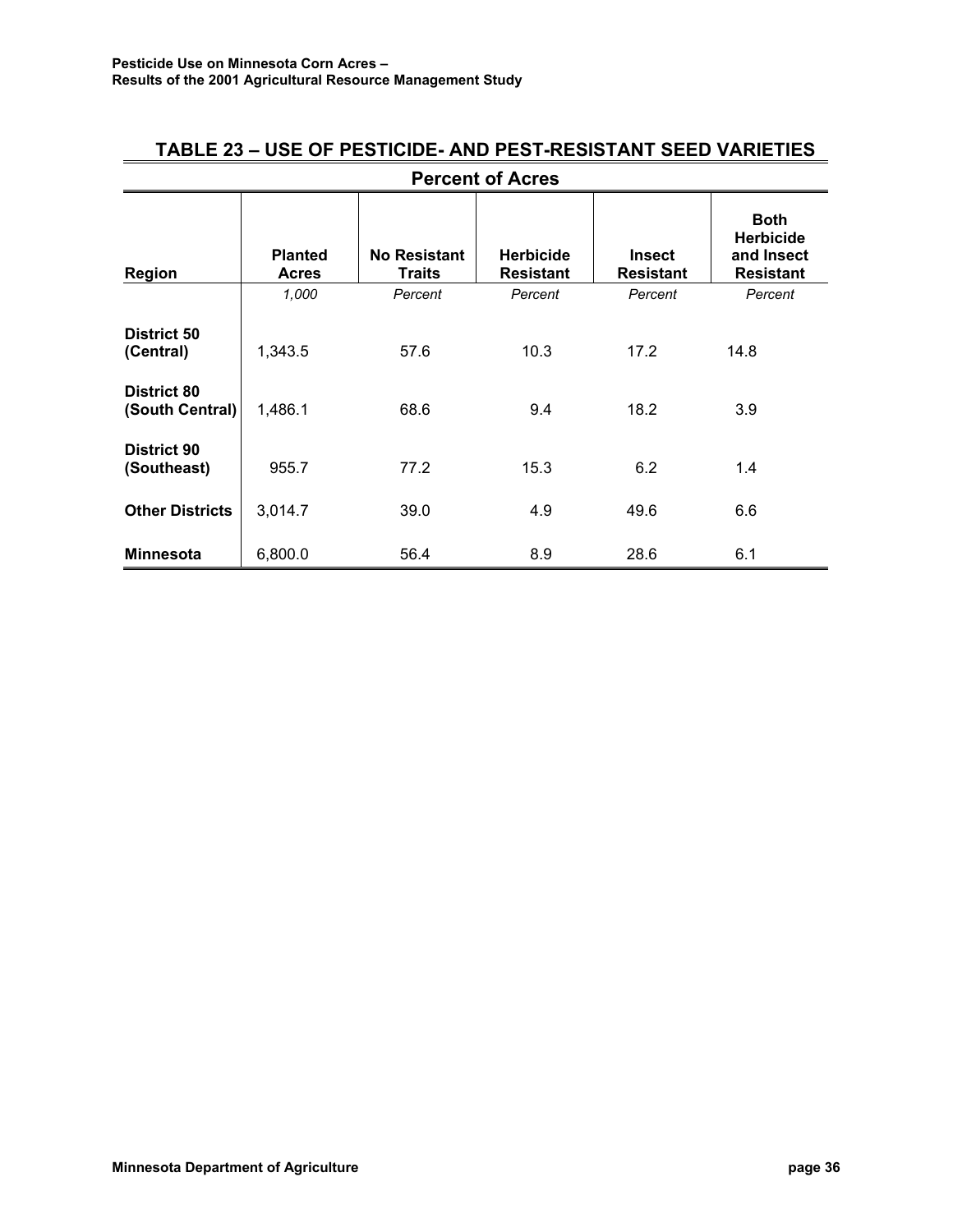| <b>Percent of Operations</b>       |                  |                   |                 |              |  |  |  |
|------------------------------------|------------------|-------------------|-----------------|--------------|--|--|--|
|                                    | <b>Product</b>   |                   |                 |              |  |  |  |
| Region                             | <b>YieldGard</b> | <b>NatureGard</b> | <b>Knockout</b> | <b>Other</b> |  |  |  |
|                                    | Percent          | Percent           | Percent         | Percent      |  |  |  |
| <b>District 50 (Central)</b>       | 81.2             | 0.6               | 5.2             | 13.0         |  |  |  |
| <b>District 80 (South Central)</b> | 76.6             | 6.0               | 1.3             | 16.2         |  |  |  |
| <b>District 90 (Southeast)</b>     | 96.7             |                   |                 | 3.3          |  |  |  |
| <b>Other Districts</b>             | 100.0            |                   |                 |              |  |  |  |
| <b>Minnesota</b>                   | 91.5             | 1.0               | 1.5             | 6.0          |  |  |  |

#### **TABLE 24 - USE OF CORN Bt VARIETIES**

#### **TABLE 25 - REASONS FOR NOT PLANTING Bt CORN**

#### **Percent of Operations**

| Region                      | Did not<br>expect to<br>have enough<br>corn borers | Concerned<br>about finding<br>a market for<br><b>Bt corn</b> | This field<br>was used as<br>a refuge in<br>2001 | Concerned<br>about the<br>environmental<br>impact of Bt<br>corn | <b>Other</b> |
|-----------------------------|----------------------------------------------------|--------------------------------------------------------------|--------------------------------------------------|-----------------------------------------------------------------|--------------|
|                             | Percent                                            | Percent                                                      | Percent                                          | Percent                                                         | Percent      |
| District 50 (Central)       | 45.38                                              | 5.42                                                         | 0.24                                             |                                                                 | 48.96        |
| District 80 (South Central) | 64.18                                              | 1.56                                                         | 1.57                                             | 5.82                                                            | 26.87        |
| District 90 (Southeast)     | 54.00                                              | 14.97                                                        |                                                  |                                                                 | 31.02        |
| <b>Other Districts</b>      | 6.87                                               | 0.40                                                         | 1.27                                             | 0.60                                                            | 90.87        |
| <b>Minnesota</b>            | 28.98                                              | 4.80                                                         | 0.86                                             | 0.90                                                            | 64.46        |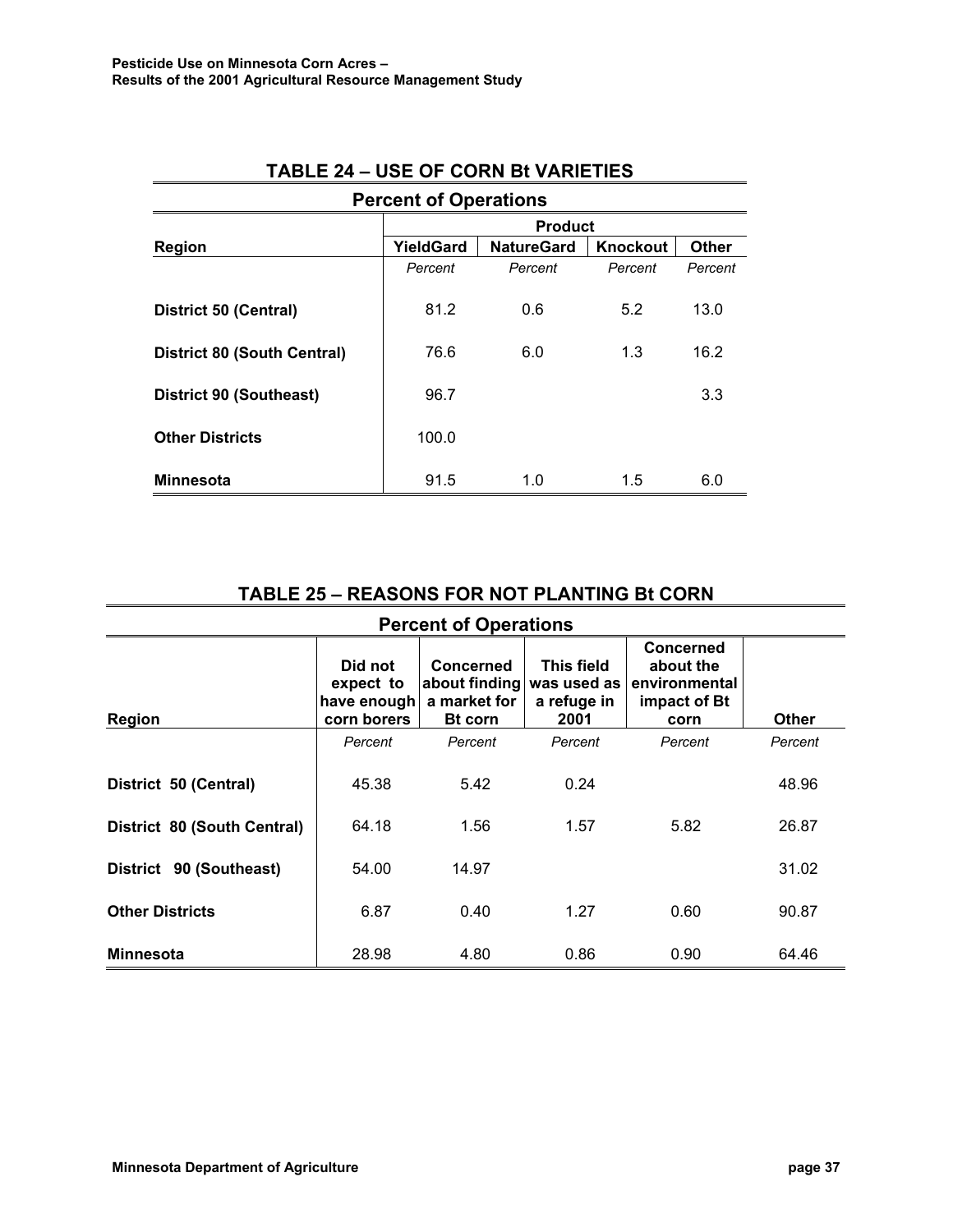| <b>Percent of Operations</b>       |                                                                 |                |  |  |  |
|------------------------------------|-----------------------------------------------------------------|----------------|--|--|--|
| Region                             | Reason                                                          | <b>Percent</b> |  |  |  |
| <b>District 50 (Central)</b>       | Increase yields through improved pest control.                  | 75.8           |  |  |  |
|                                    | Decrease pesticide input costs.                                 | 6.4            |  |  |  |
|                                    | Save management time or labor or improve ease<br>of management. | 0.5            |  |  |  |
|                                    | For some other reasons.                                         | 17.3           |  |  |  |
| <b>District 80 (South Central)</b> | Increase yields through improved pest control.                  | 74.5           |  |  |  |
|                                    | Decrease pesticide input costs.                                 | 13.9           |  |  |  |
|                                    | Save management time or labor or improve ease                   |                |  |  |  |
|                                    | of management.                                                  | 6.3            |  |  |  |
|                                    | For some other reasons.                                         | 5.4            |  |  |  |
| <b>District 90 (Southeast)</b>     | Increase yields through improved pest control.                  | 70.8           |  |  |  |
|                                    | Decrease pesticide input costs.                                 | 20.7           |  |  |  |
|                                    | For some other reasons.                                         | 8.4            |  |  |  |
| <b>Other Districts</b>             | Increase yields through improved pest control.                  | 82.6           |  |  |  |
|                                    | Decrease pesticide input costs.                                 | 2.7            |  |  |  |
|                                    | Improve ability or ease of rotating crops.                      | 1.8            |  |  |  |
|                                    | Save management time or labor or improve ease                   |                |  |  |  |
|                                    | of management.                                                  | 7.1            |  |  |  |
|                                    | For some other reasons.                                         | 5.8            |  |  |  |
| <b>Minnesota</b>                   | Increase yields through improved pest control.                  | 77.4           |  |  |  |
|                                    | Decrease pesticide input costs.                                 | 9.0            |  |  |  |
|                                    | Improve ability or ease of rotating crop.                       | 0.7            |  |  |  |
|                                    | Save management time or labor or improve ease                   |                |  |  |  |
|                                    | of management<br>For some other reasons.                        | 4.0            |  |  |  |
|                                    |                                                                 | 8.9            |  |  |  |

#### **TABLE 26 - MAJOR REASON FOR PLANTING PEST RESISTANT SEED VARIETY (by operations)**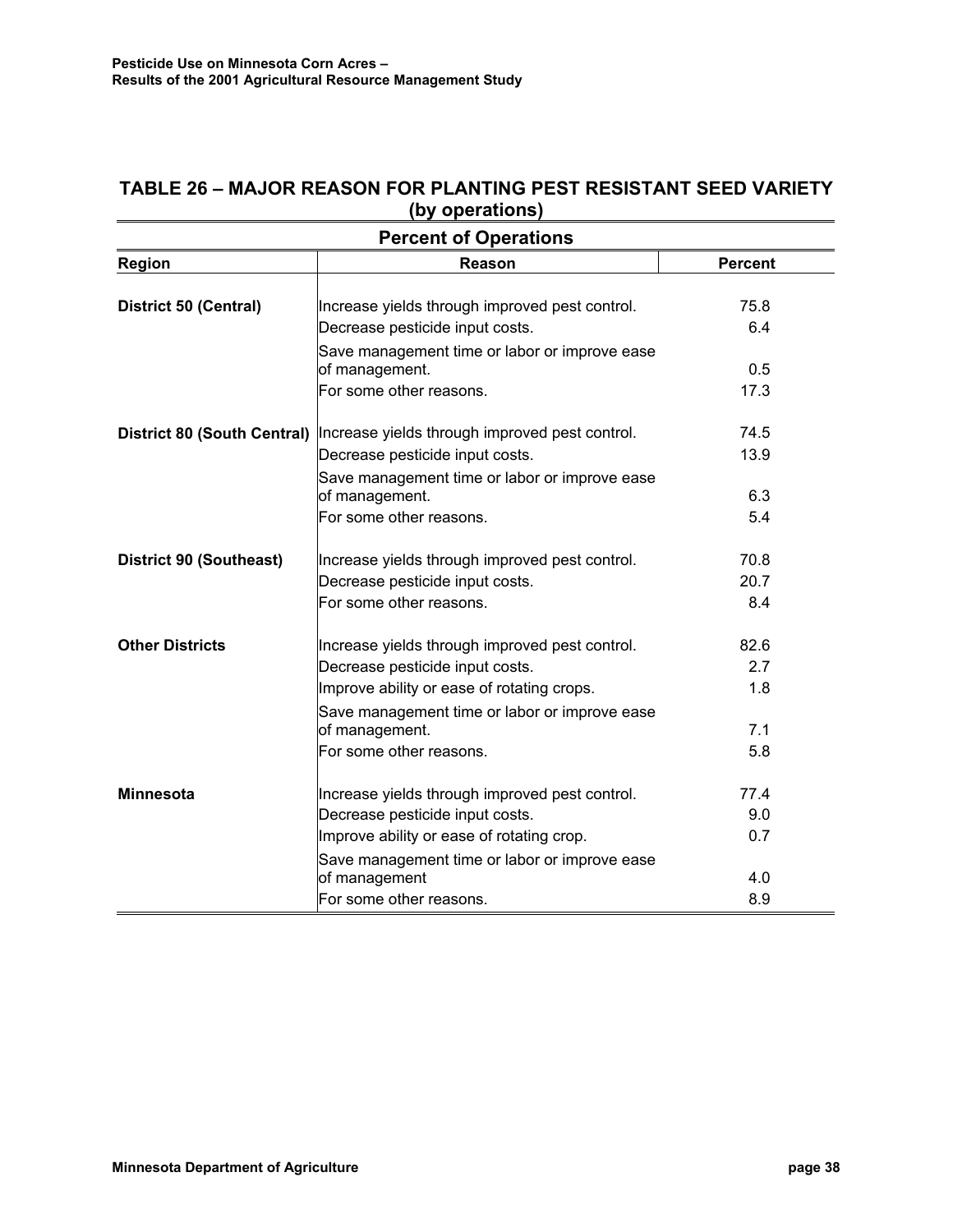| <b>Percent of Acres and Percent of Operations</b> |                                |                                                                                                                                    |                                              |                                                 |  |  |  |
|---------------------------------------------------|--------------------------------|------------------------------------------------------------------------------------------------------------------------------------|----------------------------------------------|-------------------------------------------------|--|--|--|
| <b>Region</b>                                     | <b>Planted</b><br><b>Acres</b> | Percent of<br>surveyed field<br>used as corn<br>borer refuge<br>to comply with<br><b>Bt resistance</b><br>management<br>guidelines | Percent of all<br>planted acres<br>in refuge | Percent of all<br>operations w/<br>refuge acres |  |  |  |
|                                                   | 1,000                          | Percent                                                                                                                            | Percent                                      | Percent                                         |  |  |  |
| District 50 (Central)                             | 1,343.5                        | 50.8                                                                                                                               | 13.4                                         | 19.0                                            |  |  |  |
| District 80 (South Central)                       | 1,486.1                        | 48.0                                                                                                                               | 9.4                                          | 17.5                                            |  |  |  |
| District 90 (Southeast)                           | 955.7                          | 16.1                                                                                                                               | 0.3                                          | 2.3                                             |  |  |  |
| <b>Other Districts</b>                            | 3,014.7                        | 32.1                                                                                                                               | 15.3                                         | 10.2                                            |  |  |  |
| <b>Minnesota</b>                                  | 6,800.0                        | 36.7                                                                                                                               | 10.4                                         | 10.4                                            |  |  |  |

#### **TABLE 27 - PERCENT OF FIELD PLANTED AS REFUGE ACRES**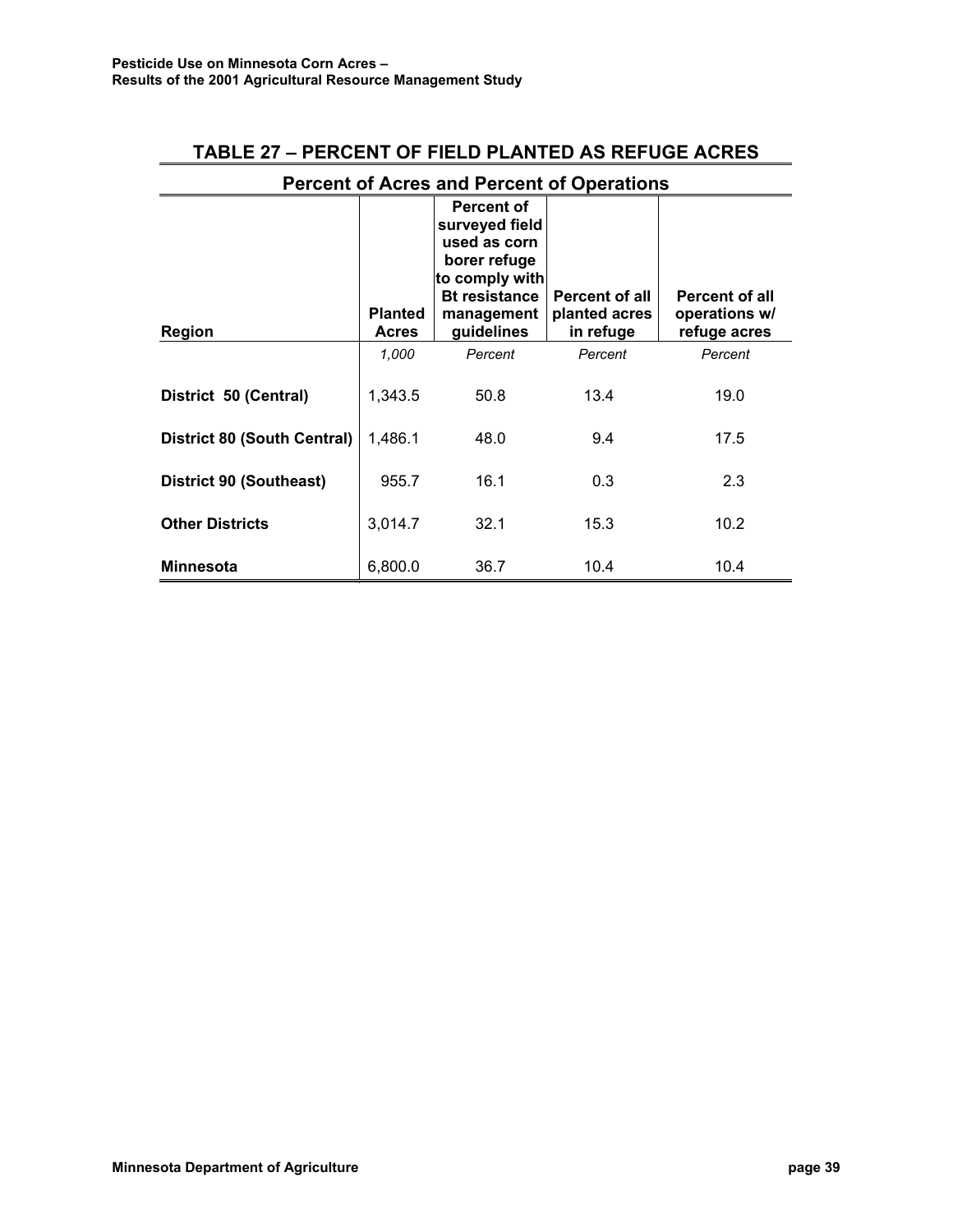| <b>Percent of Operations</b>       |                             |  |  |  |
|------------------------------------|-----------------------------|--|--|--|
| If a Corn Rootworm                 |                             |  |  |  |
|                                    | <b>Bt Seed Becomes</b>      |  |  |  |
|                                    | Available, Would            |  |  |  |
| <b>Region</b>                      | <b>Respondent Plant it?</b> |  |  |  |
|                                    | Percent                     |  |  |  |
| <b>District 50 (Central)</b>       |                             |  |  |  |
| <b>Very Likely</b>                 | 9.5                         |  |  |  |
| Somewhat Likely                    | 12.2                        |  |  |  |
| Uncertain                          | 31.9                        |  |  |  |
| Somewhat Unlikely                  | 16.8                        |  |  |  |
| <b>Very Unlikely</b>               | 29.5                        |  |  |  |
| <b>District 80 (South Central)</b> |                             |  |  |  |
| <b>Very Likely</b>                 | 11.1                        |  |  |  |
| Somewhat Likely                    | 22.6                        |  |  |  |
| Uncertain                          | 36.0                        |  |  |  |
| Somewhat Unlikely                  | 15.4                        |  |  |  |
| <b>Very Unlikely</b>               | 14.9                        |  |  |  |
| <b>District 90 (Southeast)</b>     |                             |  |  |  |
| <b>Very Likely</b>                 | 8.7                         |  |  |  |
| Somewhat Likely                    | 36.4                        |  |  |  |
| Uncertain                          | 15.5                        |  |  |  |
| Somewhat Unlikely                  | 23.7                        |  |  |  |
| <b>Very Unlikely</b>               | 15.7                        |  |  |  |
| <b>Other Districts</b>             |                             |  |  |  |
| <b>Very Likely</b>                 | 3.7                         |  |  |  |
| Somewhat Likely                    | 9.1                         |  |  |  |
| Uncertain                          | 4.8                         |  |  |  |
| Somewhat Unlikely                  | 5.2                         |  |  |  |
| <b>Very Unlikely</b>               | 77.2                        |  |  |  |
| <b>Minnesota</b>                   |                             |  |  |  |
| <b>Very Likely</b>                 | 6.4                         |  |  |  |
| Somewhat Likely                    | 17.2                        |  |  |  |
| Uncertain                          | 14.4                        |  |  |  |
| Somewhat Unlikely                  | 12.1                        |  |  |  |
| <b>Very Unlikely</b>               | 49.9                        |  |  |  |

#### **TABLE 28 - LIKELIHOOD OF USE OF Bt SEED FOR CORN ROOTWORM**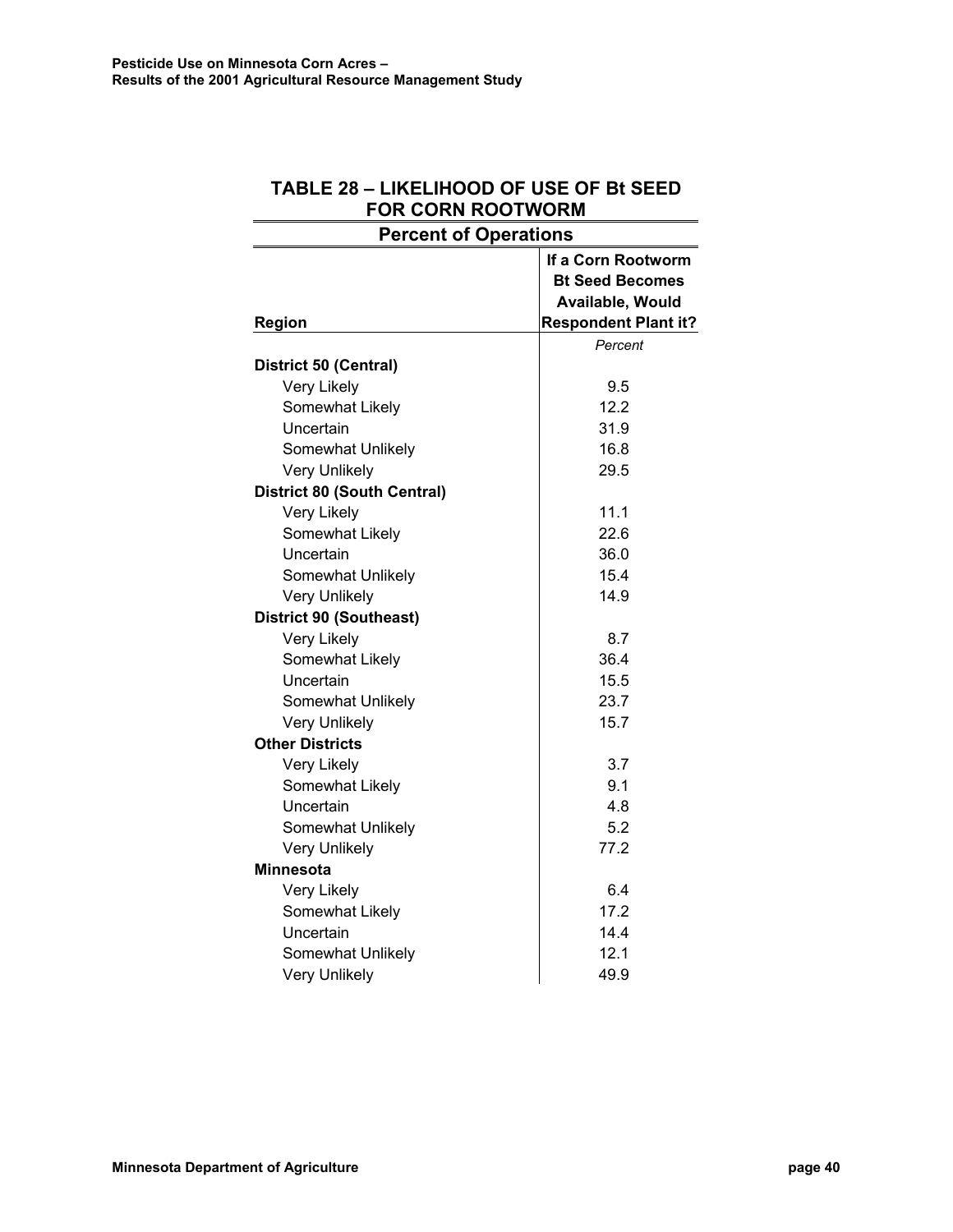# Section 3: Pesticide Management Practices Related to Biological, Cultural, Mechanical or Other Control **Mechanisms**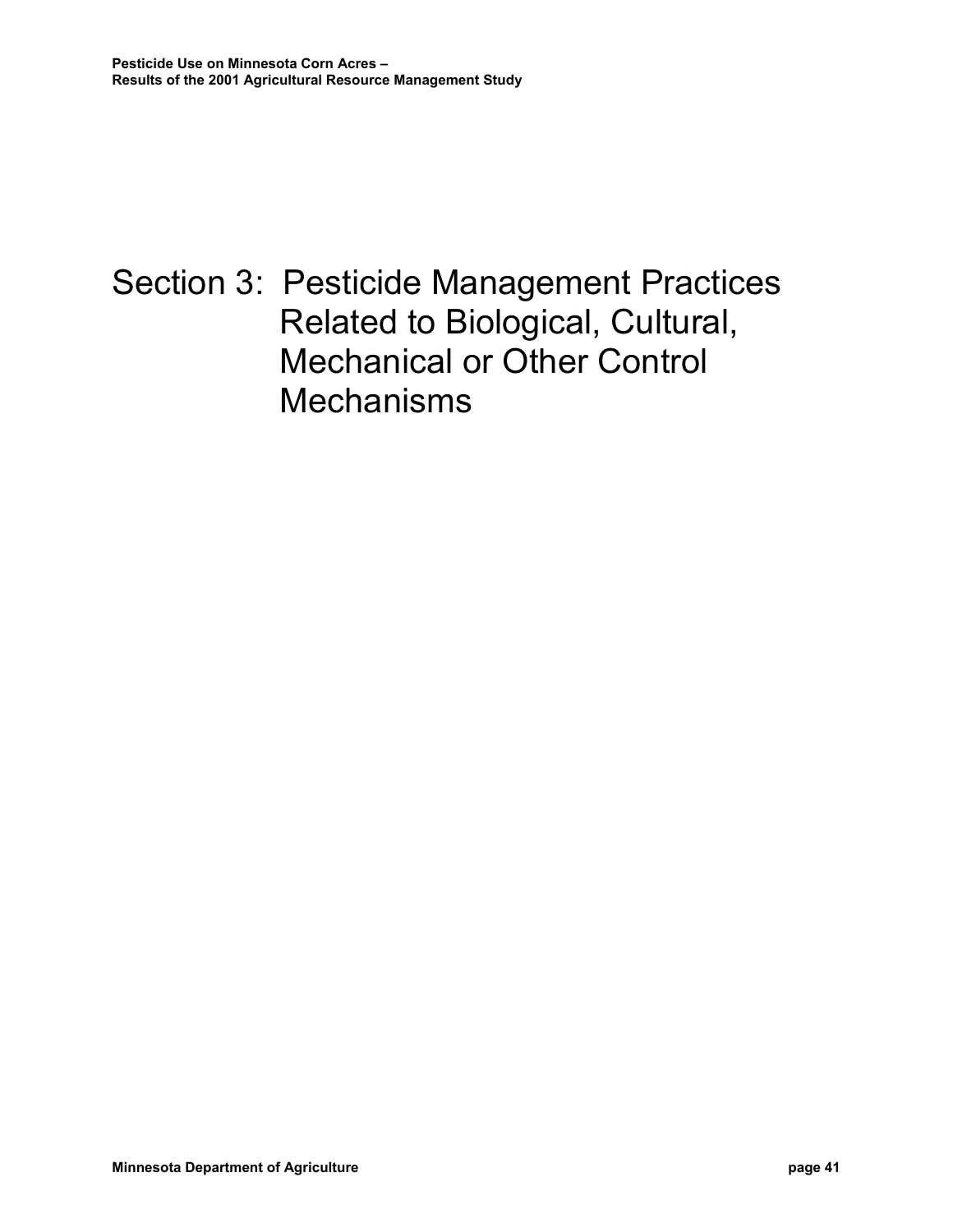#### **TABLE 29 - PROTECTION OF BENEFICIAL ORGANISMS AND USE OF BIOLOGICAL CONTROL METHODS**

| <b>Percent of Operations</b>       |                                                                                                                        |                                                                                          |                                                                  |                                                                                    |  |  |
|------------------------------------|------------------------------------------------------------------------------------------------------------------------|------------------------------------------------------------------------------------------|------------------------------------------------------------------|------------------------------------------------------------------------------------|--|--|
|                                    | <b>Biological Control Management Practice Use</b>                                                                      |                                                                                          |                                                                  |                                                                                    |  |  |
| Region                             | <b>Protection</b><br>οf<br><b>Beneficial</b><br>Organism was a<br><b>Factor in Pest</b><br>Control<br><b>Decisions</b> | <b>Application</b><br>or Release<br>of Beneficial<br>Organism for<br><b>Pest Control</b> | Use of<br><b>Biological</b><br><b>Pest</b><br><b>Controls 1/</b> | Use of<br><b>Topically</b><br><b>Applied</b><br><b>Biological</b><br>Pesticides 2/ |  |  |
|                                    | Percent                                                                                                                | Percent                                                                                  | Percent                                                          | Percent                                                                            |  |  |
| <b>District 50 (Central)</b>       | 5.8                                                                                                                    |                                                                                          |                                                                  | 7.4                                                                                |  |  |
| <b>District 80 (South Central)</b> | 1.8                                                                                                                    |                                                                                          |                                                                  | 4.1                                                                                |  |  |
| District 90 (Southeast)            |                                                                                                                        |                                                                                          | 0.4                                                              | 1.9                                                                                |  |  |
| <b>Other Districts</b>             | 5.0                                                                                                                    | 0.3                                                                                      | 0.6                                                              | 2.0                                                                                |  |  |
| <b>Minnesota</b>                   | 3.6                                                                                                                    | 0.2                                                                                      | 0.4                                                              | 3.0                                                                                |  |  |

1/ Includes beneficial insects, floral lures, attractants or repellant applied to fields, pheromones and pheromone traps.

2/ Includes Bt, insect growth regulators, neem or other natural products.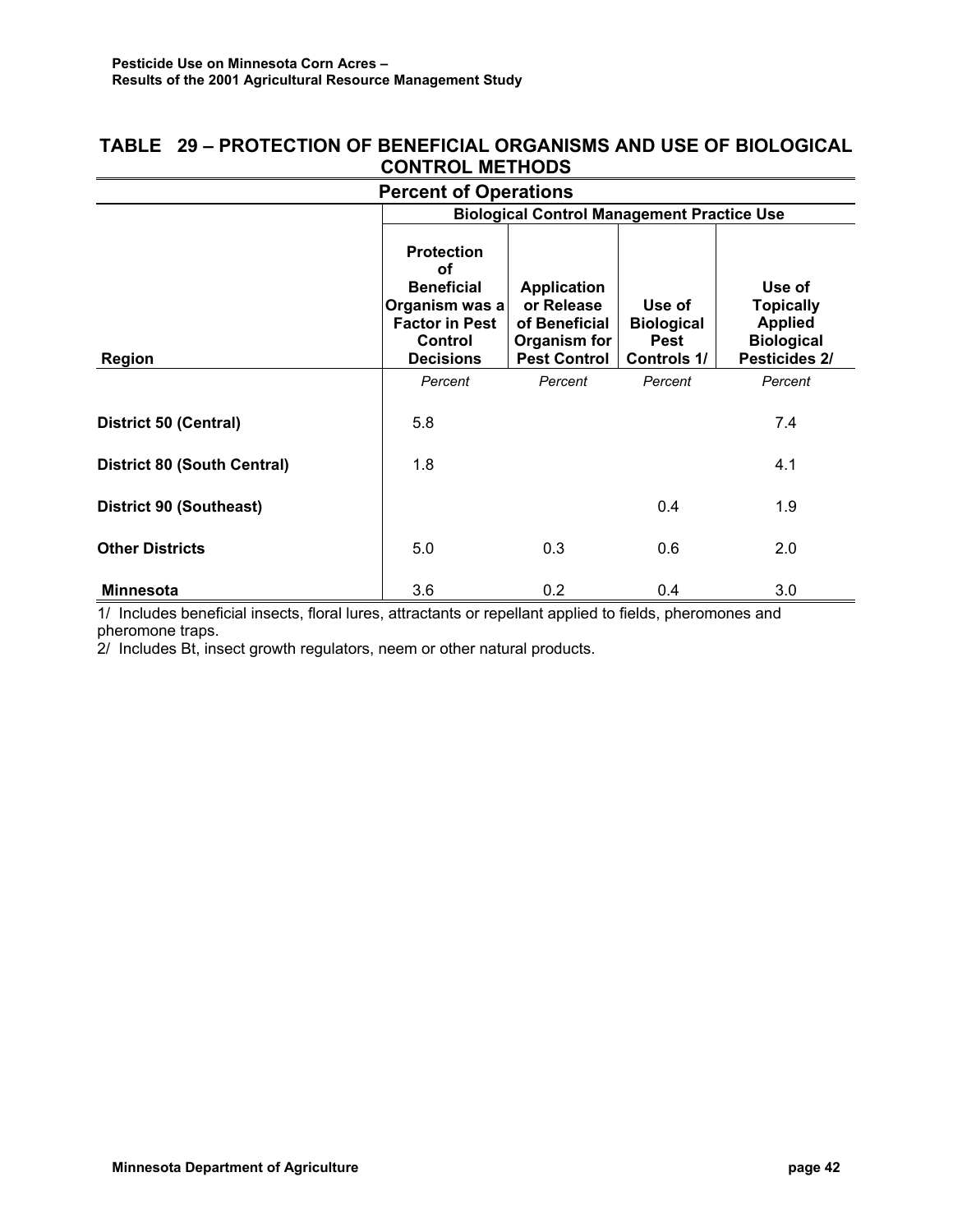| <b>Percent of Operations</b>          |                                                                                                                    |                                                                                                                              |                                                                                                                                               |                                                                                                   |                                                                                                             |                                                                                                         |  |
|---------------------------------------|--------------------------------------------------------------------------------------------------------------------|------------------------------------------------------------------------------------------------------------------------------|-----------------------------------------------------------------------------------------------------------------------------------------------|---------------------------------------------------------------------------------------------------|-------------------------------------------------------------------------------------------------------------|---------------------------------------------------------------------------------------------------------|--|
|                                       | <b>Cultural Control Management Practice</b>                                                                        |                                                                                                                              |                                                                                                                                               |                                                                                                   |                                                                                                             |                                                                                                         |  |
| <b>Region</b>                         | Use of<br><b>Controlled</b><br>Drainage or<br><b>Irrigation</b><br><b>Scheduling</b><br>to Control<br><b>Pests</b> | Selection of<br><b>Planting</b><br><b>Location to</b><br><b>Avoid Cross</b><br>Infestation<br>of Insect or<br><b>Disease</b> | <b>Cleaning of</b><br><b>Equipment</b><br>and<br><b>Implements</b><br><b>After Work</b><br>on Field to<br>Reduce<br>Spread of<br><b>Pests</b> | <b>Treatment</b><br>Insect or<br><b>Disease</b><br>Control<br>After<br><b>Purchase</b><br>of Seed | of Seed for Adjustment<br>of Harvest<br>or<br><b>Planting</b><br>Dates to<br><b>Control</b><br><b>Pests</b> | Soil<br><b>Analysis</b><br>to Detect<br>Presence of<br><b>Soilborne</b><br>Pests or<br><b>Pathogens</b> |  |
|                                       | Percent                                                                                                            | Percent                                                                                                                      | Percent                                                                                                                                       | Percent                                                                                           | Percent                                                                                                     | Percent                                                                                                 |  |
| <b>District 50 (Central)</b>          | 0.3                                                                                                                | 4.1                                                                                                                          | 30.1                                                                                                                                          | 4.0                                                                                               | 1.8                                                                                                         | 0.6                                                                                                     |  |
| <b>District 80 (South</b><br>Central) |                                                                                                                    | 2.1                                                                                                                          | 49.5                                                                                                                                          | 0.9                                                                                               | 1.5                                                                                                         | 4.3                                                                                                     |  |
| <b>District 90 (Southeast)</b>        |                                                                                                                    |                                                                                                                              | 19.7                                                                                                                                          |                                                                                                   |                                                                                                             |                                                                                                         |  |
| <b>Other Districts</b>                | 0.7                                                                                                                | 2.7                                                                                                                          | 5.2                                                                                                                                           | 0.3                                                                                               |                                                                                                             | 1.9                                                                                                     |  |
| <b>Minnesota</b>                      | 0.4                                                                                                                | 2.2                                                                                                                          | 16.7                                                                                                                                          | 0.8                                                                                               | 0.4                                                                                                         | 1.6                                                                                                     |  |

#### **TABLE 30 - CULTURAL CONTROL PEST MANAGEMENT PRACTICES (part 1)**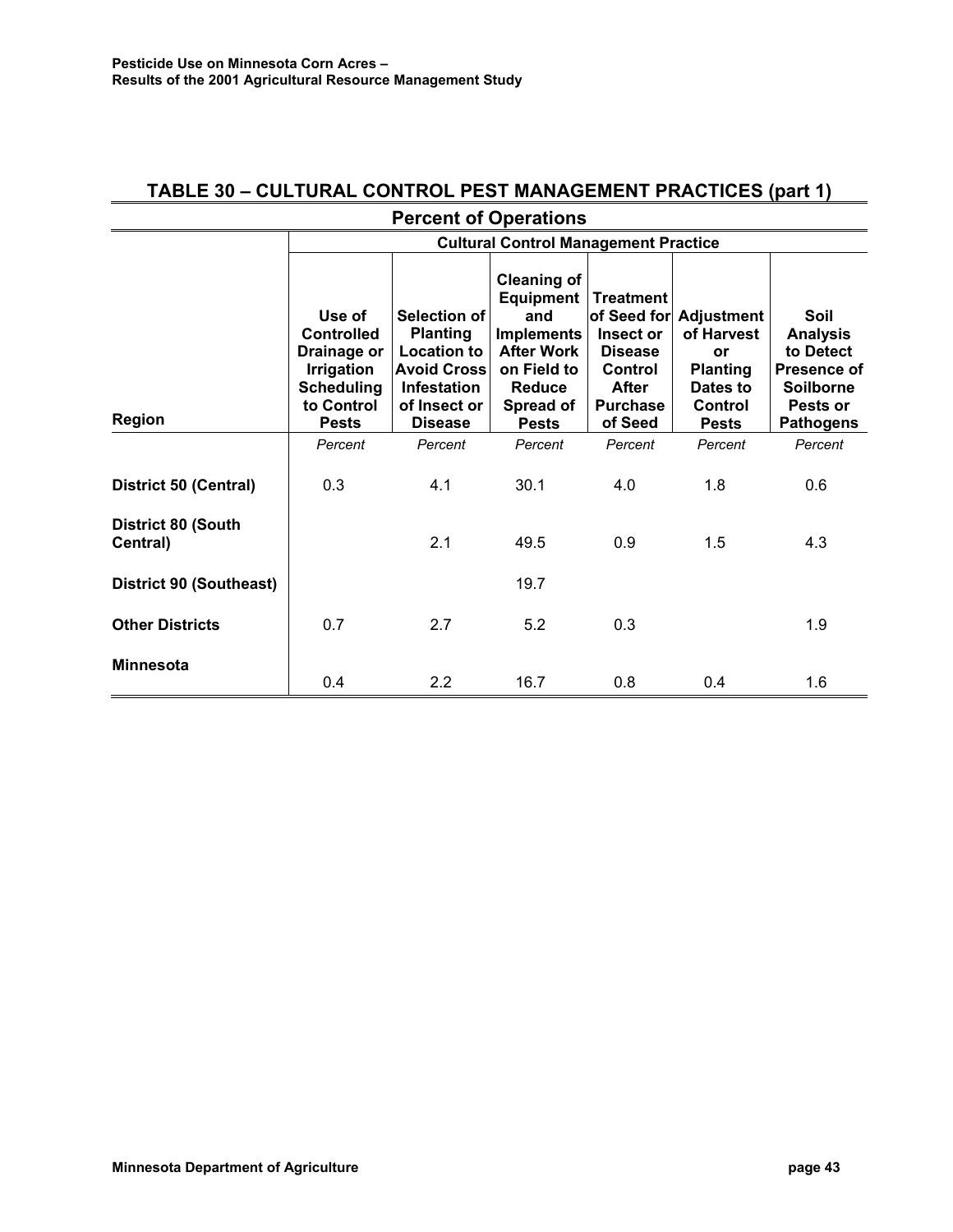| $-$ 00 FIGURE CONTINUE FEUT MANAGEMENT FIGGUIDEO (part 4)<br><b>Percent of Acres</b> |                                |                                                                                                           |                                                                                         |                                                                                                           |                                                       |                                                                                                  |                                                                                                                         |                                                                                                                                                   |
|--------------------------------------------------------------------------------------|--------------------------------|-----------------------------------------------------------------------------------------------------------|-----------------------------------------------------------------------------------------|-----------------------------------------------------------------------------------------------------------|-------------------------------------------------------|--------------------------------------------------------------------------------------------------|-------------------------------------------------------------------------------------------------------------------------|---------------------------------------------------------------------------------------------------------------------------------------------------|
|                                                                                      |                                | <b>Cultural Control Management Practice</b>                                                               |                                                                                         |                                                                                                           |                                                       |                                                                                                  |                                                                                                                         |                                                                                                                                                   |
| Region                                                                               | <b>Planted</b><br><b>Acres</b> | <b>Adjustment</b><br>of Row<br>Spacing or<br><b>Plant</b><br><b>Density to</b><br>Control<br><b>Pests</b> | Removal<br>or Plow-<br>down of<br>Crop<br><b>Residues</b><br>to Control<br><b>Pests</b> | Crop<br><b>Rotation</b><br>within<br>Last 3<br>Years to to Help<br><b>Control Control</b><br><b>Pests</b> | <b>Growth</b><br>οf<br>"Trap<br>Crop"<br><b>Pests</b> | Weather<br><b>Monitoring</b><br>to Predict<br>Need for<br><b>Pesticide</b><br><b>Application</b> | <b>Maintenance</b><br>of Ground<br>Covers,<br>Mulches or<br><b>Barriers to</b><br><b>Reduce Pest</b><br><b>Problems</b> | Use of<br><b>Field</b><br><b>Mapping</b><br>οf<br><b>Previous</b><br>Weed<br><b>Problems</b><br>to Assist<br>in Weed<br>Mgmt.<br><b>Decisions</b> |
|                                                                                      | 1,000                          | Percent                                                                                                   | Percent                                                                                 | Percent                                                                                                   | Percent                                               | Percent                                                                                          | Percent                                                                                                                 | Percent                                                                                                                                           |
| <b>District 50 (Central)</b>                                                         | 1,343.5                        | 0.95                                                                                                      | 22.75                                                                                   | 57.49                                                                                                     | 1.37                                                  | 2.03                                                                                             | 6.18                                                                                                                    | 12.15                                                                                                                                             |
| <b>District 80 (South Central)</b>                                                   | 1,486.1                        |                                                                                                           | 22.09                                                                                   | 86.49                                                                                                     | 0.43                                                  | 0.63                                                                                             | 1.13                                                                                                                    | 7.36                                                                                                                                              |
| <b>District 90 (Southeast)</b>                                                       | 955.7                          |                                                                                                           | 2.57                                                                                    | 74.38                                                                                                     | 1.09                                                  | 1.09                                                                                             |                                                                                                                         |                                                                                                                                                   |
| <b>Other Districts</b>                                                               | 3,014.7                        | 0.17                                                                                                      | 10.16                                                                                   | 29.78                                                                                                     |                                                       | 3.14                                                                                             | 2.77                                                                                                                    | 6.48                                                                                                                                              |
| <b>Minnesota</b>                                                                     | 6,800.0                        | 0.22                                                                                                      | 11.49                                                                                   | 49.91                                                                                                     | 0.48                                                  | 2.25                                                                                             | 2.44                                                                                                                    | 5.90                                                                                                                                              |

#### **TABLE 31 ñ CULTURAL CONTROL PEST MANAGEMENT PRACTICES (part 2)**